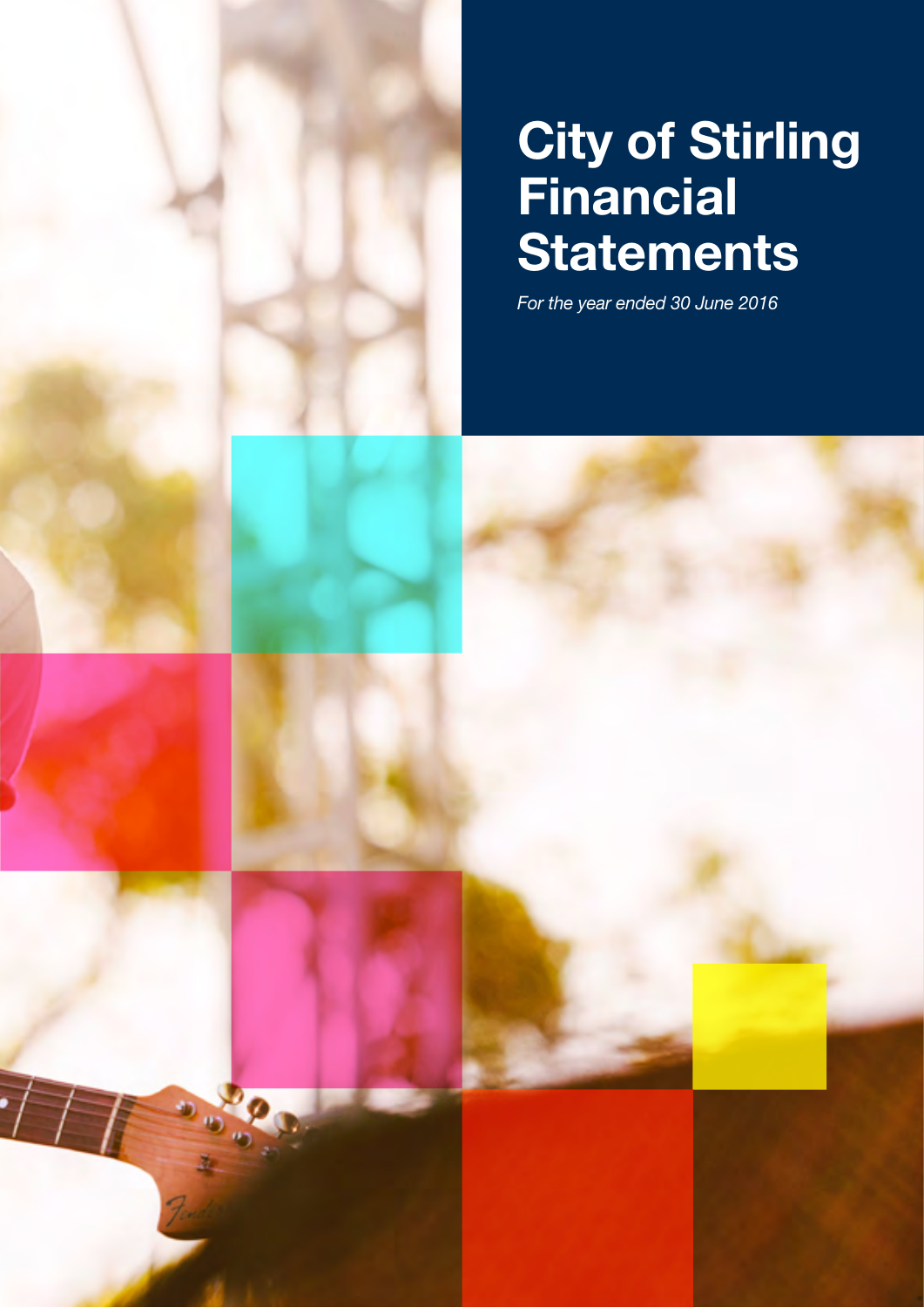# Understanding the Financial Report and General Purpose Financial Statements

The City's Financial Report and general purpose financial statements are prepared in accordance with the Australian Accounting Standards (as they apply to local governments and not for profit entities), Australian Accounting Interpretations, other authoritative pronouncements of the Australian Accounting Standards Board, the *Local Government Act 1995* and accompanying regulations.

The Financial Report and general purpose financial statements are audited by independent auditors and are accepted by Council at the annual Electors General Meeting.

#### Financial Statements

The financial statements consist of four financial reports, explanatory notes supporting the reports and endorsement from the Chief Executive Officer and the independent auditor.

The four financial reports are:

- Statement of Comprehensive Income
- Statement of Financial Position
- Statement of Changes in Equity
- Statement of Cash Flows

The explanatory notes detail the City's accounting policies and the make up of the values contained in the statements.

#### Statement of Comprehensive Income

The Comprehensive Income Statement measures the City's performance over the year.

It lists the sources of the City's revenue under various income headings and the expenses incurred in running the City during the year. The expenses relate only to the 'Operations' and do not include the cost associated with the purchase or the building of assets. Expenses do include an item for depreciation which is the value of the assets used up during the year.

#### Statement of Financial Position

The Statement of Financial Position shows the assets the City owns and what it owes (liabilities) as at 30 June 2016.

The assets and liabilities are separated into Current and Non-Current. Current refers to assets or liabilities that will fall due within the next 12 months (except Long Service Leave refer note 9 within the Notes to the accounts).

#### Statement of Changes in Equity

The Statement of Changes in Equity summarises the change in value of Total Ratepayers Equity.

The value of equity can only change as a result of:

- The profit or loss from operations described as surplus or deficit in the income statement.
- The use of monies from the City's Reserves.
- A change in the value of non-current assets resulting from a revaluation of these assets.

### Statement of Cash Flows

The Statement of Cash Flows summarises the City's cash payments and receipts for the year and the level of cash at the end of the financial year.

Cash in this statement refers to Bank Deposits and investments capable of being quickly converted to cash.

The City's cash arises from, and is used in, two main areas:

- Cash Flows from Operating Activities – summarises all income and expenses relating to City
- operations, including service delivery and maintenance.
- Cash Flows from Investing Activities - relates to capital works payments recorded as assets in the Balance Sheet as well as receipts for the sale of assets.

#### Notes to the Statements

The Notes to the Statements are an informative section of the report and enable the reader to understand the basis on which the values shown in the statements are established.

The notes also advise if there has been any change to the Accounting Standards, Policy or Legislation that has impacted on the preparation of the statements.

Within the four Financial Statements, there is a "Note" column to indicate which Note the reader can refer to for additional information. This is particularly useful where there has been a significant change from the previous year's comparative figure.

#### Statement by Chief Executive Officer

The Annual Financial Report and supporting notes require certification under the *Local Government Act 1995.*  The certifications are made by the Chief Executive Officer on behalf of the City as a written undertaking to the Statements being correct and not misleading.

#### Independent Auditors Report

This document provides a written undertaking of the accuracy, fairness and completeness of the statements.

The audit report provides an independent view of the statements and advises the reader if there are any issues of concern.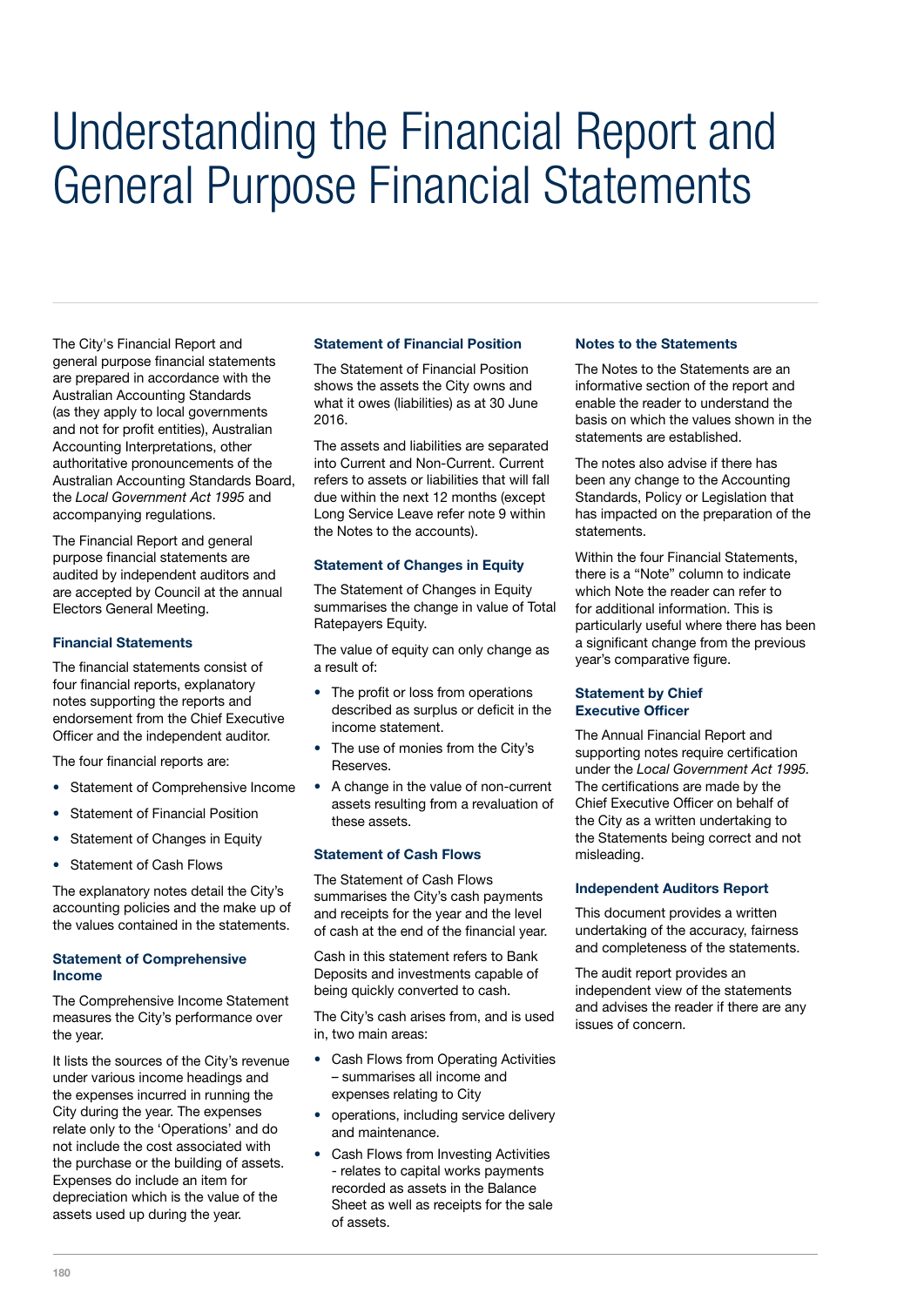# Statement by Chief Executive Officer

The attached financial report of the City of Stirling being the annual financial report and supporting notes and other information for the financial year ended 30 June 2016 are, in my opinion, properly drawn up to present fairly the financial position of the City of Stirling at 30 June 2016 and the results of the operations for the financial year then ended in accordance with Australian Accounting Standards and comply with the provisions of the Local Government Act 1995 (as amended) and the regulations under that Act.

Signed on the 5th day of October 2016

Hust Jadie

Stuart Jardine *Chief Executive Officer*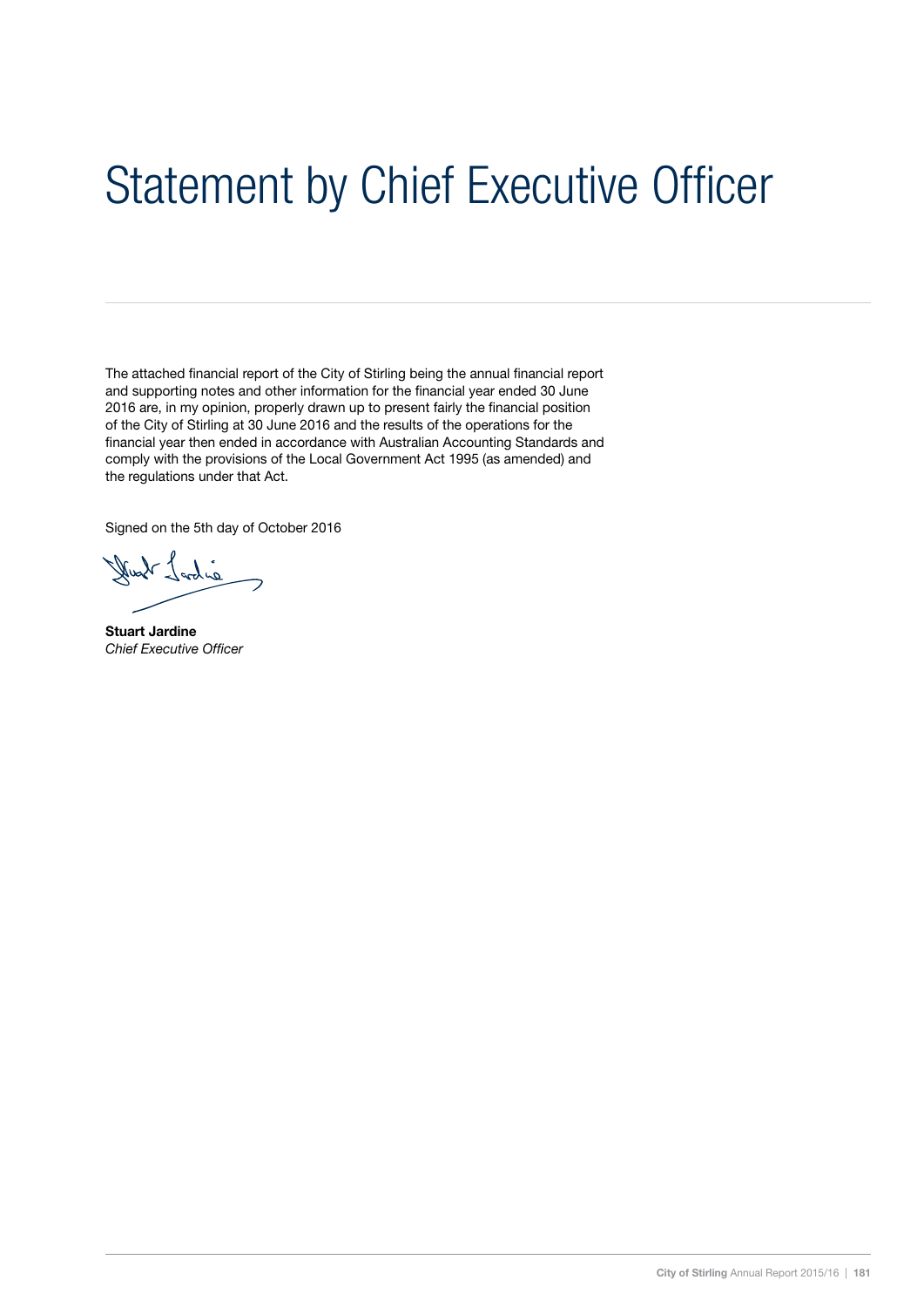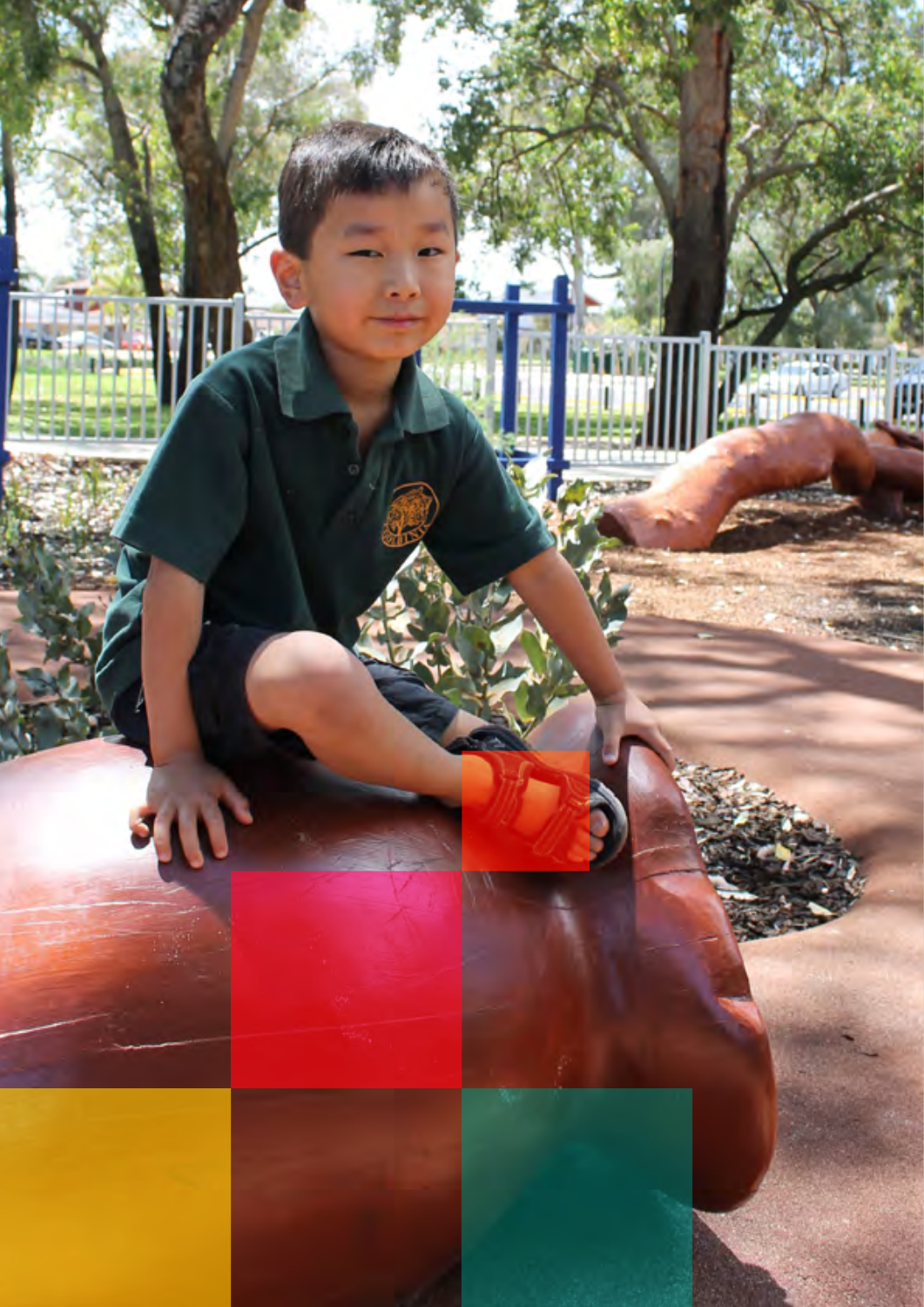# Index to Financial Statements

| <b>Statement of Comprehensive Income by Nature or Type</b> | 184  |
|------------------------------------------------------------|------|
| <b>Statement of Comprehensive Income by Program</b>        | 186  |
| <b>Statement of Financial Position</b>                     | 189  |
| <b>Statement of Changes in Equity</b>                      | 190  |
| <b>Statement of Cash Flows</b>                             | 191  |
| Rate Setting Statement – by Nature or Type                 | 192. |

### [Notes to and Forming Part of the Financial Statements](#page-15-0)

| 1. Summary of Significant Accounting Policies    | 194 |
|--------------------------------------------------|-----|
| 2. Disclosures of Changes in Accounting Policy   | 200 |
| 3. Critical Accounting Estimates and Judgements  | 202 |
| 4. Operating Revenues and Expenses               | 202 |
| 5. Cash and Cash Equivalents                     | 207 |
| 6. Trade and Other Receivables                   | 208 |
| 7. Inventories                                   | 209 |
| 8. Property, Plant, Equipment and Infrastructure | 210 |
| 9. Trade Payable and Provisions                  | 218 |
| 10. Reserve Accounts                             | 219 |
| 11. Operating Lease Commitments                  | 226 |
| 12. Superannuation                               | 226 |
| 13. Trust Funds                                  | 227 |
| 14. Commitments and Contingencies                | 228 |
| 15. Investments                                  | 229 |
| 16. Notes to The Statement of Cash Flows         | 230 |
| 17. Rates and Service Charges                    | 232 |
| 18. Information About Fees to Council Members    | 234 |
| 19. Major Land Transaction Information           | 234 |
| 20. Financial Risk Management                    | 235 |
| 21. Performance Measurements                     | 239 |
| 22. Subsequent Event                             | 240 |
| 23. Opening and Closing Funds                    | 241 |
| <b>Independent Auditors Report</b>               | 243 |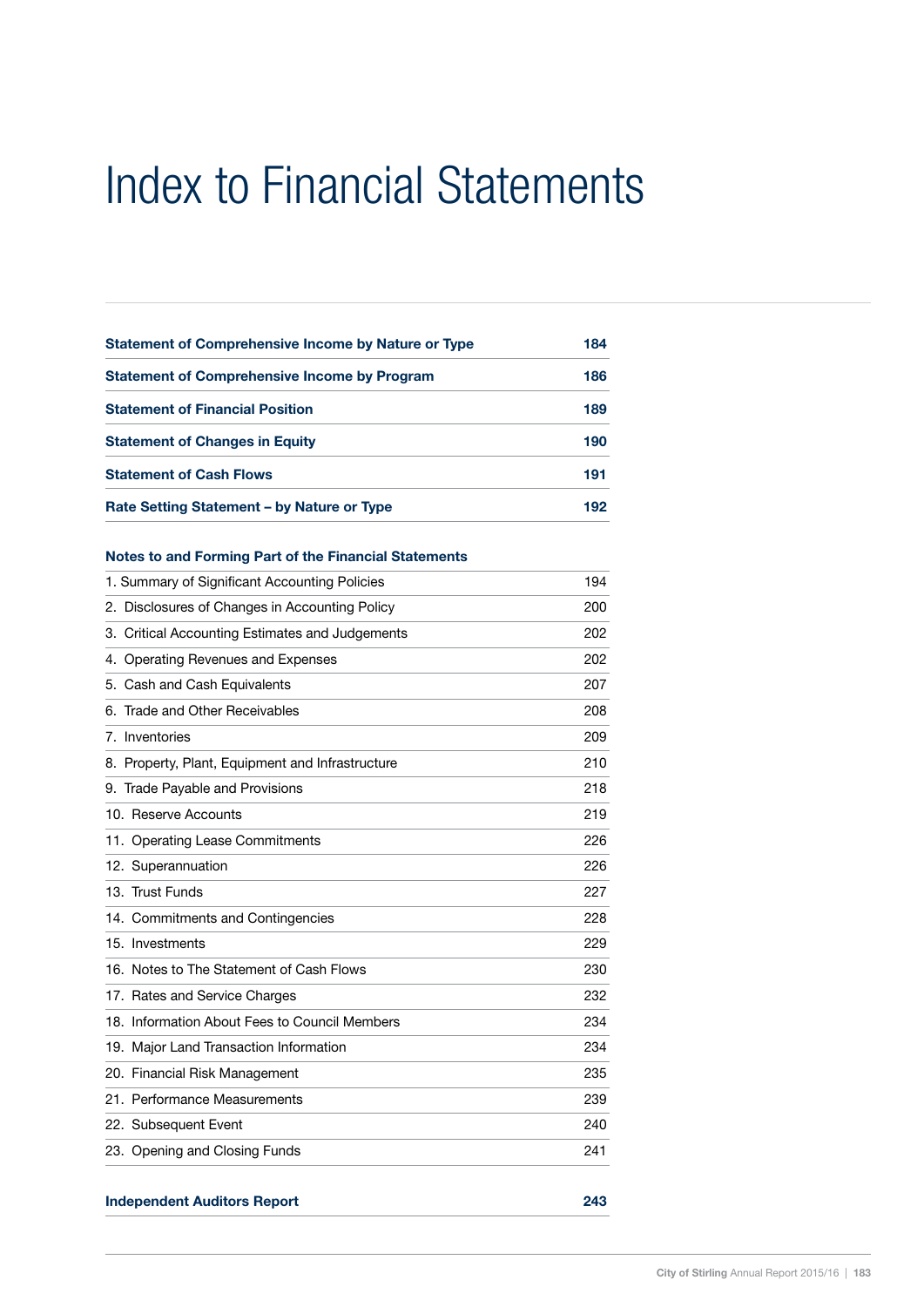# <span id="page-5-0"></span>Statement of Comprehensive Income by Nature or Type

For the year ended 30 June 2016

|                                                                                                      | 2016 Budget<br>\$ | 2016 Actual<br>\$ | 2015 Actual<br>\$ |
|------------------------------------------------------------------------------------------------------|-------------------|-------------------|-------------------|
| <b>Revenue</b>                                                                                       |                   |                   |                   |
| <b>General Rates</b>                                                                                 | 125,573,735       | 125,722,529       | 121,519,388       |
| Security Charge                                                                                      | 2,796,000         | 2,825,618         | 2,735,800         |
| <b>Grants &amp; Subsidies</b>                                                                        | 12,250,384        | 9,730,261         | 14,269,363        |
| Contributions, Reimbursements & Donations                                                            | 2,239,276         | 3,410,578         | 3,440,671         |
| <b>Rubbish Service Charges</b>                                                                       | 31,825,226        | 31,638,809        | 30,289,527        |
| Fees & Charges                                                                                       | 19,564,819        | 19,544,086        | 18,725,688        |
| Interest Earnings                                                                                    | 7,066,604         | 5,770,134         | 6,140,463         |
| Registrations/Licences & Permits                                                                     | 5,941,650         | 5,491,381         | 6,115,820         |
| Other Revenue/Income                                                                                 | 3,877,576         | 5,470,750         | 4,207,899         |
|                                                                                                      |                   |                   |                   |
| <b>Total Revenue from Ordinary Activities</b>                                                        | 211,135,270       | 209,604,146       | 207,444,619       |
|                                                                                                      |                   |                   |                   |
| <b>Expenses</b>                                                                                      |                   |                   |                   |
| <b>Employee Costs</b>                                                                                | (98, 689, 713)    | (92, 830, 964)    | (90, 389, 384)    |
| Materials & Contracts Direct Mtce of Non-Current Assets                                              | (42, 733, 129)    | (40, 491, 244)    | (40, 271, 831)    |
| Materials & Contracts Other Works                                                                    | (67, 714, 509)    | (66, 337, 669)    | (61, 926, 879)    |
| Utilities (Gas, Electricity, Water etc)                                                              | (8,762,819)       | (7,657,039)       | (7,450,321)       |
| Depreciation on Non-Current Assets                                                                   | (32, 138, 869)    | (29,656,442)      | (27, 386, 473)    |
| <b>Interest Expenses</b>                                                                             | (6,500)           |                   |                   |
| Insurance Expenses                                                                                   | (1,826,054)       | (1,657,010)       | (1,831,240)       |
| <b>Other Expenditure</b>                                                                             | (2,395,927)       | (2,046,758)       | (1,685,674)       |
| <b>Total Expenditure from Ordinary Activities</b>                                                    | (254, 267, 520)   | (240, 677, 126)   | (230, 941, 802)   |
| Less: Allocated to Works & Services                                                                  | 47,081,359        | 42,783,544        | 45,662,819        |
| <b>Total Expenditure from Ordinary Activities After</b><br><b>Allocation to Works &amp; Services</b> | (207, 186, 161)   | (197, 893, 582)   | (185, 278, 983)   |
| <b>Net Result from Operating Activities</b>                                                          | 3,949,109         | 11,710,564        | 22,165,636        |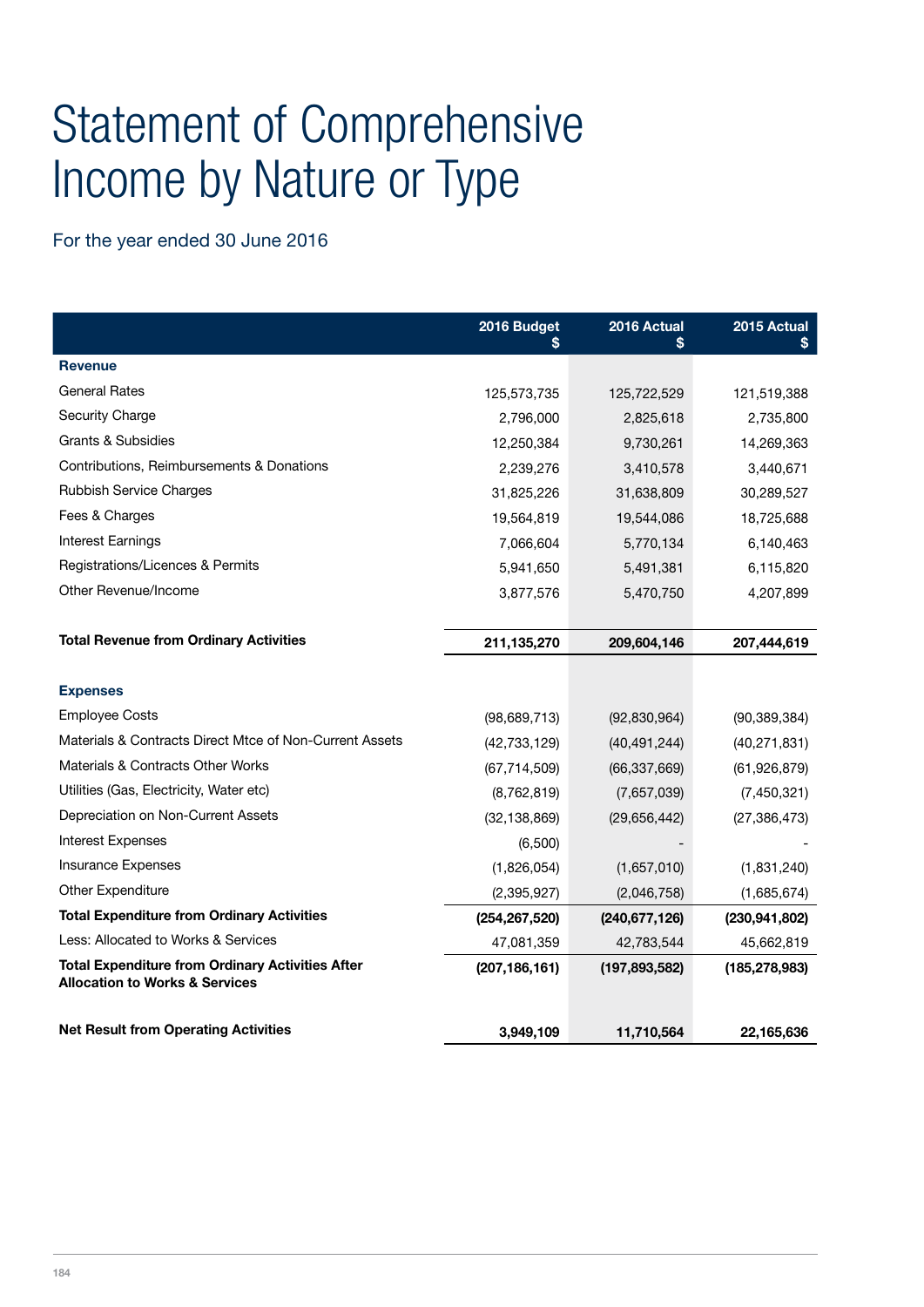# Statement of Comprehensive Income by Nature or Type (continued)

For the year ended 30 June 2016

|                                              | 2016 Budget<br>S | 2016 Actual<br>S | 2015 Actual<br>S |
|----------------------------------------------|------------------|------------------|------------------|
| <b>Non Operating Activities</b>              |                  |                  |                  |
| <b>Grants &amp; Subsidies</b>                | 3,865,353        | 7,578,984        | 7,498,540        |
| <b>Gifted &amp; Acquired Assets</b>          |                  | 142,496          | 112,895          |
| Equity Share of Investment                   | 8,666,667        | 8,461,634        | 10,877,241       |
| <b>Underground Power</b>                     |                  | (7,064)          | (38, 381)        |
| Adjustment on Revaluation of Assets          |                  | (1,221,315)      |                  |
| Profit on Asset Disposals                    | 2,458,107        | 529,953          | 168,107          |
| Loss on Asset Disposals                      | (575, 578)       | (1,743,744)      | (759, 592)       |
| <b>Total Non Operating Activities</b>        | 14,414,549       | 13,740,944       | 17,858,810       |
|                                              |                  |                  |                  |
| <b>Net Result</b>                            | 18,363,658       | 25,451,508       | 40,024,446       |
| <b>Other Comprehensive Income</b>            |                  |                  |                  |
| Changes on Revaluation of Non-Current Assets |                  |                  | 784,741,791      |
| <b>Total Comprehensive Income</b>            | 18,363,658       | 25,451,508       | 824,766,237      |

The Statement of Comprehensive Income should be read in conjunction with the accompanying notes to the Financial Statements.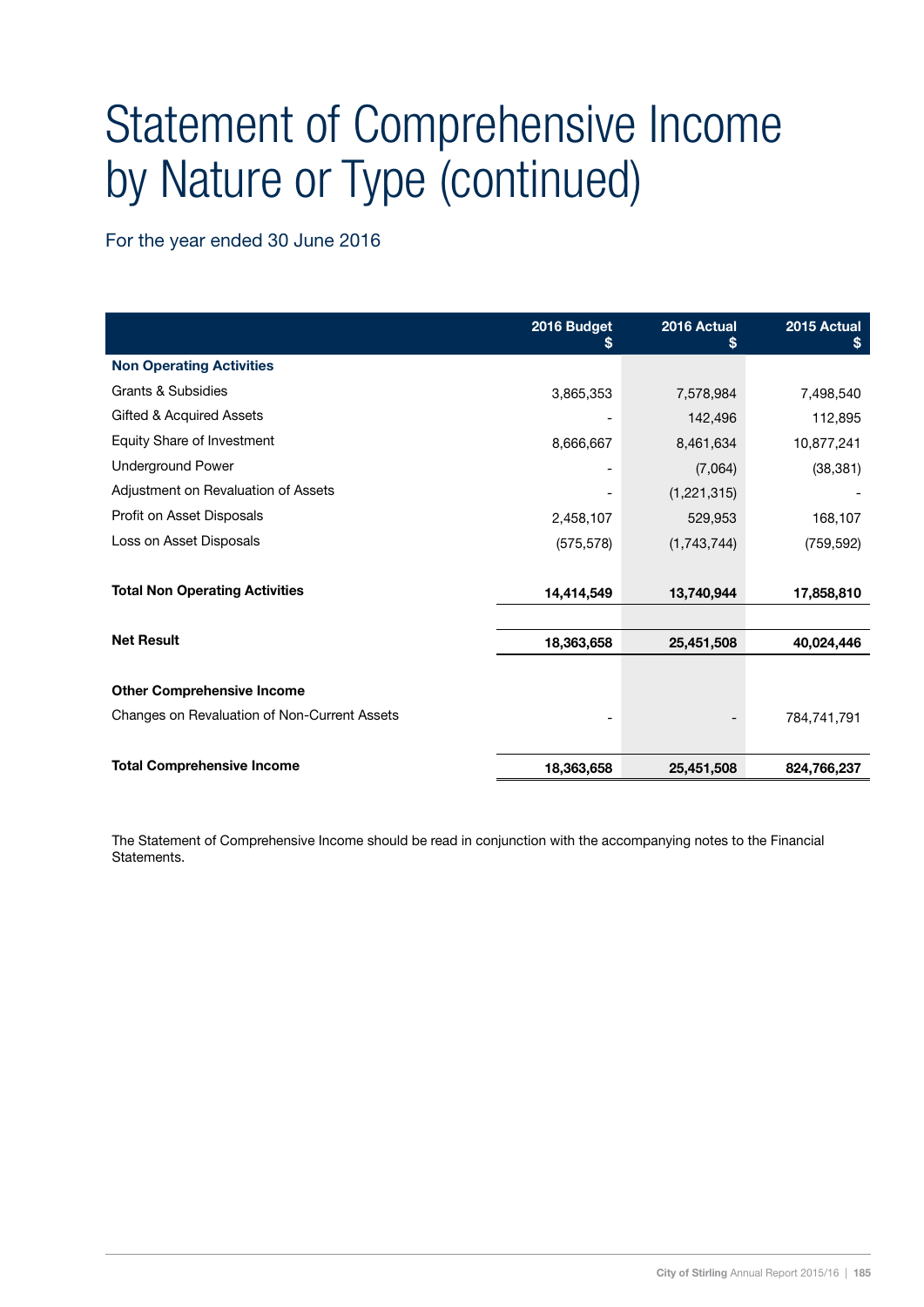# <span id="page-7-0"></span>Statement of Comprehensive Income by Program

For the year ended 30 June 2016

|                                 | 2016 Budget     | 2016 Actual     | 2015 Actual     |
|---------------------------------|-----------------|-----------------|-----------------|
|                                 | S               | \$              | \$              |
| <b>Revenue from Operations</b>  |                 |                 |                 |
| <b>General Purpose Funding</b>  | 138,850,469     | 136,007,820     | 136,029,973     |
| Governance                      | 1,777,550       | 2,230,153       | 2,259,729       |
| Law, Order & Public Safety      | 3,307,158       | 3,592,811       | 3,602,369       |
| Health                          | 236,220         | 429,961         | 268,764         |
| <b>Education &amp; Welfare</b>  | 9,191,223       | 8,834,383       | 8,919,996       |
| <b>Community Amenities</b>      | 40,961,269      | 40,690,624      | 39,398,781      |
| <b>Recreation &amp; Culture</b> | 10,481,711      | 11,154,589      | 10,757,046      |
| Transport                       | 2,520,600       | 3,068,463       | 2,206,356       |
| <b>Economic Services</b>        | 3,351,430       | 2,709,237       | 3,139,064       |
| Other Property & Services       | 457,640         | 886,105         | 862,541         |
| <b>Total Revenue</b>            | 211,135,270     | 209,604,146     | 207,444,619     |
|                                 |                 |                 |                 |
| <b>Expenses from Operations</b> |                 |                 |                 |
| General Purpose Funding         | (65,000)        | (57, 699)       | 694,689         |
| Governance                      | (13,983,284)    | (11, 436, 642)  | (10,618,585)    |
| Law, Order & Public Safety      | (7,926,025)     | (7, 187, 676)   | (7, 224, 557)   |
| Health                          | (2,459,783)     | (2,408,187)     | (2,354,150)     |
| Education & Welfare             | (15, 178, 974)  | (15, 343, 497)  | (14, 055, 503)  |
| <b>Community Amenities</b>      | (46, 161, 562)  | (46,960,173)    | (41, 918, 240)  |
| <b>Recreation &amp; Culture</b> | (61, 180, 664)  | (62,080,161)    | (60, 198, 855)  |
| Transport                       | (43, 439, 209)  | (36, 708, 692)  | (34, 413, 457)  |
| <b>Economic Services</b>        | (5,625,488)     | (5,355,535)     | (5,333,438)     |
| Other Property & Services       | (11, 159, 672)  | (10, 355, 319)  | (9,856,887)     |
|                                 |                 |                 |                 |
| <b>Total Expenses</b>           | (207, 179, 661) | (197, 893, 581) | (185, 278, 983) |
|                                 |                 |                 |                 |
| <b>Net Result</b>               | 3,955,609       | 11,710,565      | 22,165,636      |
| <b>Finance Costs</b>            |                 |                 |                 |
| Other Property & Services       | (6,500)         |                 |                 |
| <b>Total Finance Costs</b>      | (6,500)         |                 |                 |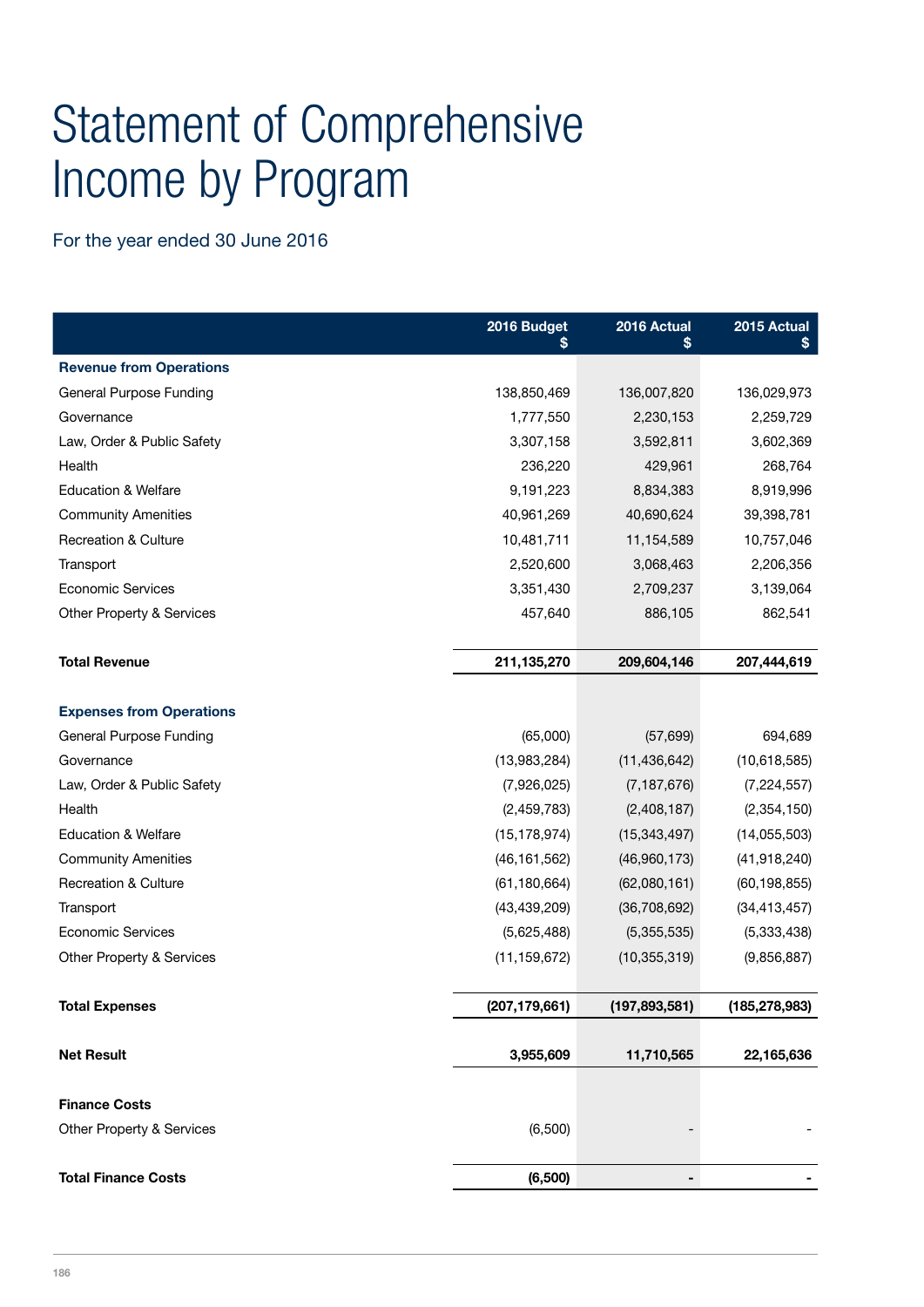# Statement of Comprehensive Income by Program (continued)

For the year ended 30 June 2016

|                                                             | 2016 Budget<br>S | 2016 Actual<br>S | 2015 Actual<br>S |
|-------------------------------------------------------------|------------------|------------------|------------------|
| <b>Non-Operating Grants, Subsidies, Contributions</b>       |                  |                  |                  |
| General Purpose Funding                                     |                  | 1,136,911        | 3,303,081        |
| Law, Order & Public Safety                                  | 120,000          | 320,000          | 221,079          |
| <b>Education &amp; Welfare</b>                              | 20,000           |                  | 5,000            |
| <b>Community Amenities</b>                                  | 740,000          | 1,100,000        |                  |
| <b>Recreation &amp; Culture</b>                             | 450,190          | 347,203          | 57,844           |
| Transport                                                   | 2,535,163        | 4,318,870        | 3,771,536        |
| Other Property & Services                                   |                  | 356,000          | 140,000          |
| <b>Total Non-Operating Grants, Subsidies, Contributions</b> | 3,865,353        | 7,578,984        | 7,498,540        |
|                                                             |                  |                  |                  |
| <b>Gifted &amp; Previously Unrecognised Assets</b>          |                  |                  |                  |
| Governance                                                  |                  | 2,500            |                  |
| Law, Order & Public Safety                                  |                  | 2,000            |                  |
| <b>Education &amp; Welfare</b>                              |                  | 74,289           |                  |
| <b>Community Amenities</b>                                  |                  | 62,924           | 139              |
| <b>Recreation &amp; Culture</b>                             |                  | 783              | 30               |
| Other Property & Services                                   |                  |                  | 112,726          |
| <b>Total Gifted &amp; Previously Unrecognised Assets</b>    | ÷                | 142,496          | 112,895          |
|                                                             |                  |                  |                  |
| <b>Equity Share of Investment</b>                           |                  |                  |                  |
| Other Property & Services                                   | 8,666,667        | 8,461,632        | 10,877,241       |
| <b>Total Equity Share of Investment</b>                     | 8,666,667        | 8,461,632        | 10,877,241       |
|                                                             |                  |                  |                  |
| <b>Underground Power</b>                                    |                  |                  |                  |
| Other Property & Services                                   |                  | (7,064)          | (38, 381)        |
| <b>Total Underground Power</b>                              | ÷,               | (7,064)          | (38, 381)        |
|                                                             |                  |                  |                  |
| <b>Loss on Revaluation of Assets</b>                        |                  |                  |                  |
| Other Property & Services                                   |                  | (1,221,315)      |                  |
| <b>Total Loss on Revaluation of Assets</b>                  | ÷                | (1,221,315)      |                  |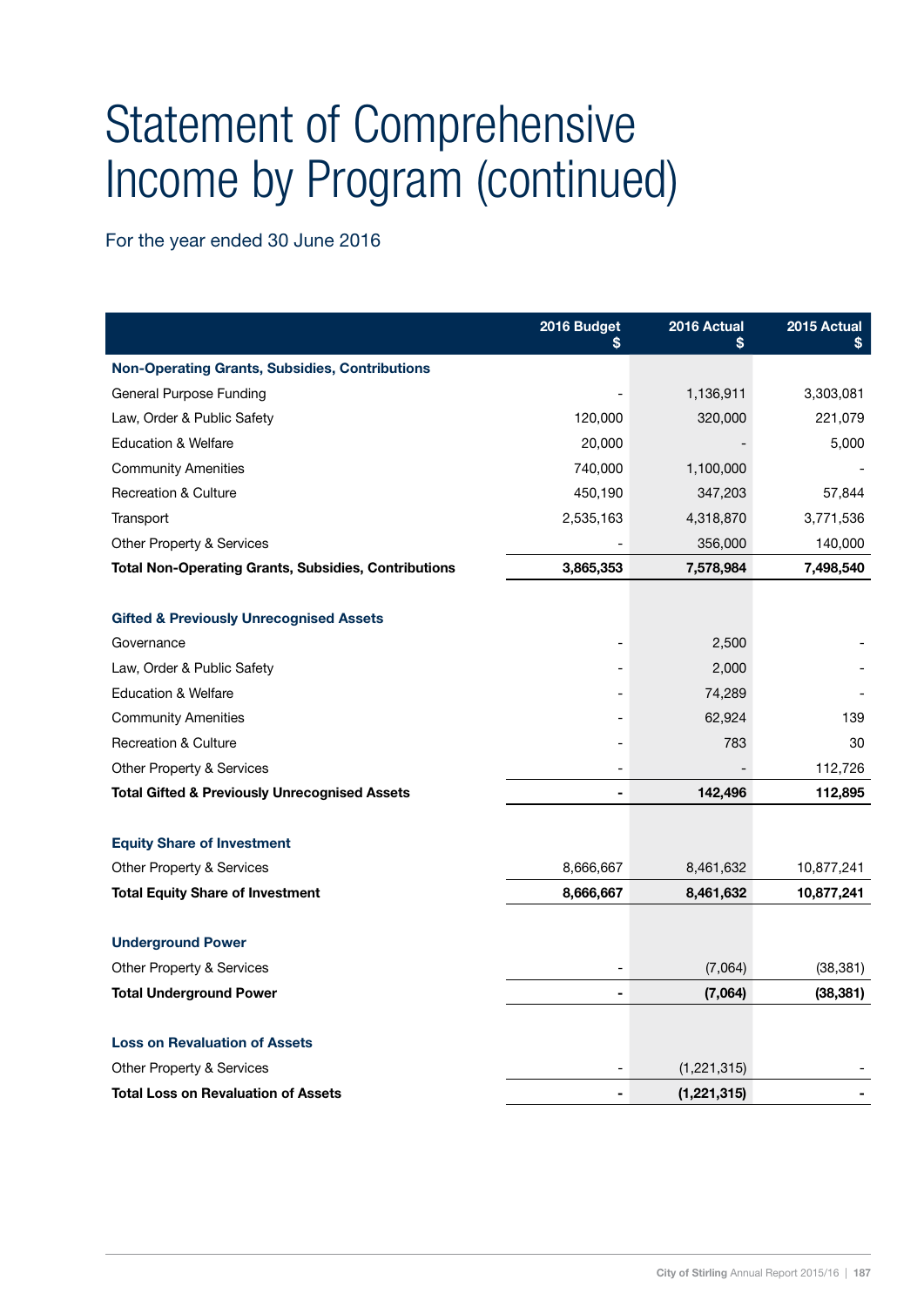# Statement of Comprehensive Income by Program (continued)

For the year ended 30 June 2016

|                                                  | 2016 Budget<br>S | 2016 Actual<br>S | 2015 Actual<br>S. |
|--------------------------------------------------|------------------|------------------|-------------------|
| <b>Profit/(Loss) on Disposal of Assets</b>       |                  |                  |                   |
| Governance                                       | 11,909           | (69, 475)        | (72, 613)         |
| Law, Order & Public Safety                       | (110, 429)       | (15,077)         | (83, 363)         |
| Health                                           | (13, 315)        | (3,866)          | (10, 491)         |
| <b>Education &amp; Welfare</b>                   | (43, 785)        | (168, 917)       | (6, 355)          |
| <b>Community Amenities</b>                       | 523,373          | (52, 170)        | (114, 488)        |
| <b>Recreation &amp; Culture</b>                  | (19, 317)        | (419, 814)       | (141, 658)        |
| Transport                                        | 295,710          | (31, 133)        | (64, 916)         |
| Economic Services                                | 11,474           | (6,047)          | (24, 105)         |
| <b>Other Property &amp; Services</b>             | 1,226,909        | (447, 291)       | (73, 496)         |
| <b>Total Profit/(Loss) on Disposal of Assets</b> | 1,882,529        | (1, 213, 790)    | (591, 485)        |
|                                                  |                  |                  |                   |
| <b>Net Result</b>                                | 18,363,658       | 25,451,508       | 40,024,446        |
| <b>Other Comprehensive Income</b>                |                  |                  |                   |
| Changes on Revaluation of Non-Current Assets     |                  |                  | 784,741,791       |
|                                                  |                  |                  |                   |
| <b>Total Comprehensive Income</b>                | 18,363,658       | 25,451,508       | 824,766,237       |

The Statement of Comprehensive Income should be read in conjunction with the accompanying notes to the Financial Statements.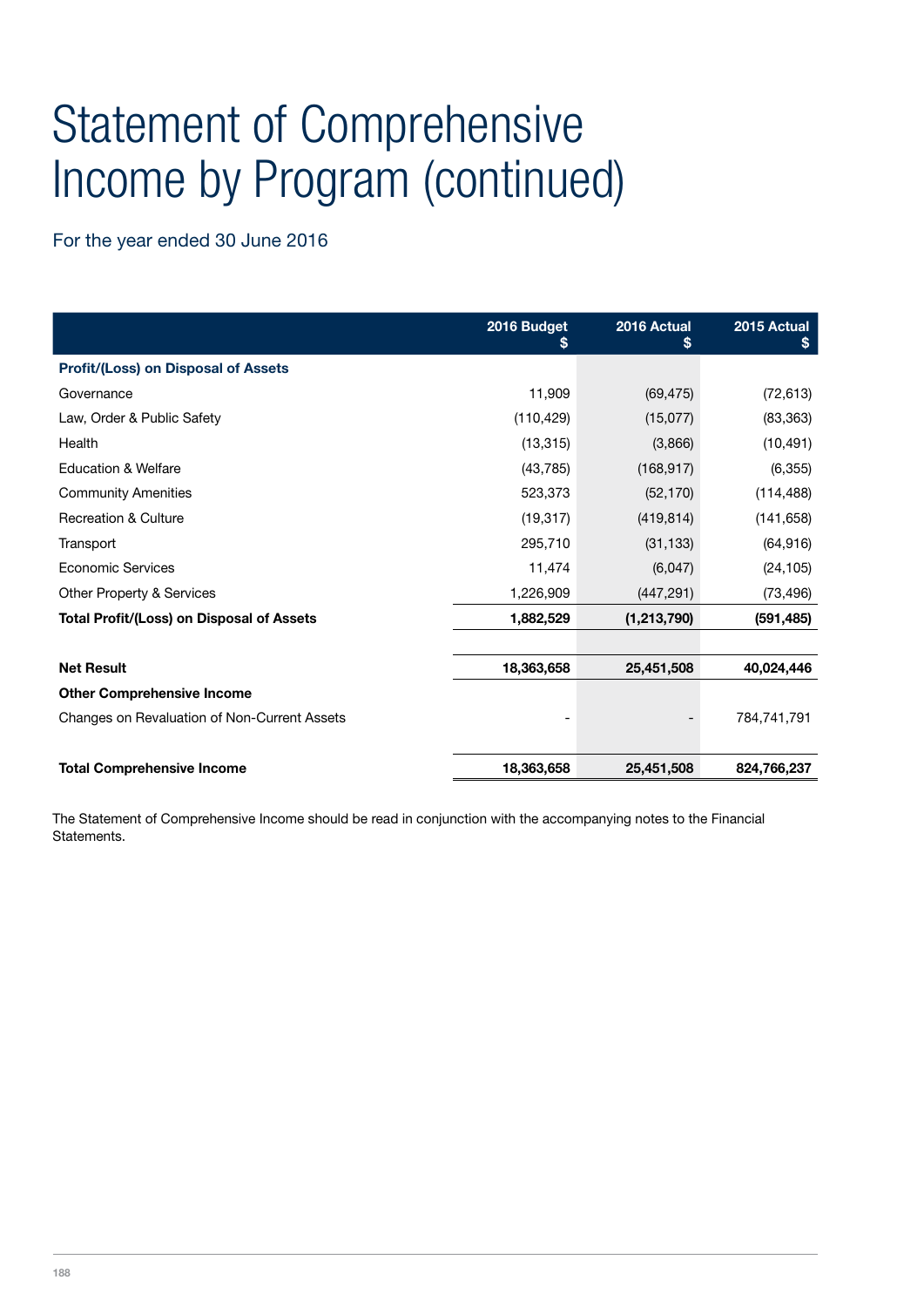# <span id="page-10-0"></span>Statement of Financial Position

For the year ended 30 June 2016

|                                                  | <b>Note</b>     | 2016<br>S     | 2015<br>S.    |
|--------------------------------------------------|-----------------|---------------|---------------|
| <b>Assets</b>                                    |                 |               |               |
| <b>Current Assets</b>                            |                 |               |               |
| Cash & Cash Equivalents                          | 5a,b            | 138,245,257   | 132,424,537   |
| Trade & Other Receivables                        | 6a              | 8,508,553     | 7,080,621     |
| <b>Other Assets</b>                              | 6с              | 223,879       | 162,519       |
| Inventories                                      | $\overline{7}$  | 3,301,949     | 2,939,572     |
| <b>Total Current Assets</b>                      |                 | 150,279,638   | 142,607,249   |
| <b>Non-Current Assets</b>                        |                 |               |               |
| Investments                                      | 15              | 17,641,661    | 17,176,876    |
| <b>Other Receivables</b>                         | 6 <sub>b</sub>  | 1,914,014     | 1,884,646     |
| Property, Plant & Equipment                      | 8a              | 971,140,564   | 970,963,019   |
| Infrastructure                                   | 8d              | 1,735,092,524 | 1,718,537,257 |
| <b>Total Non-Current Assets</b>                  |                 | 2,725,788,763 | 2,708,561,798 |
| <b>Total Assets</b>                              |                 | 2,876,068,401 | 2,851,169,047 |
| <b>Liabilities</b><br><b>Current Liabilities</b> |                 |               |               |
| Payables & Provisions                            | 9               | 29,879,130    | 31,956,333    |
| <b>Total Current Liabilities</b>                 |                 | 29,879,130    | 31,956,333    |
| <b>Non-Current Liabilities</b>                   |                 |               |               |
| Payables & Provisions                            | 9               | 1,507,353     | 926,323       |
| <b>Total Non-Current Liabilities</b>             |                 | 1,507,353     | 926,323       |
| <b>Total Liabilities</b>                         |                 | 31,386,483    | 32,882,656    |
|                                                  |                 |               |               |
| <b>Net Assets</b>                                |                 | 2,844,681,918 | 2,818,286,391 |
|                                                  |                 |               |               |
| <b>Equity</b>                                    |                 |               |               |
| <b>Accumulated Surplus</b>                       |                 | 939,122,501   | 925,024,814   |
| Reserves - Cash/Investment Backed                | 10a             | 92,430,509    | 80,086,429    |
| Reserves - Asset Revaluation                     | 10 <sub>b</sub> | 1,813,128,908 | 1,813,175,148 |
| <b>Total Equity</b>                              |                 | 2,844,681,918 | 2,818,286,391 |

The Statement of Financial Position should be read in conjunction with the accompanying notes to the Financial Statements.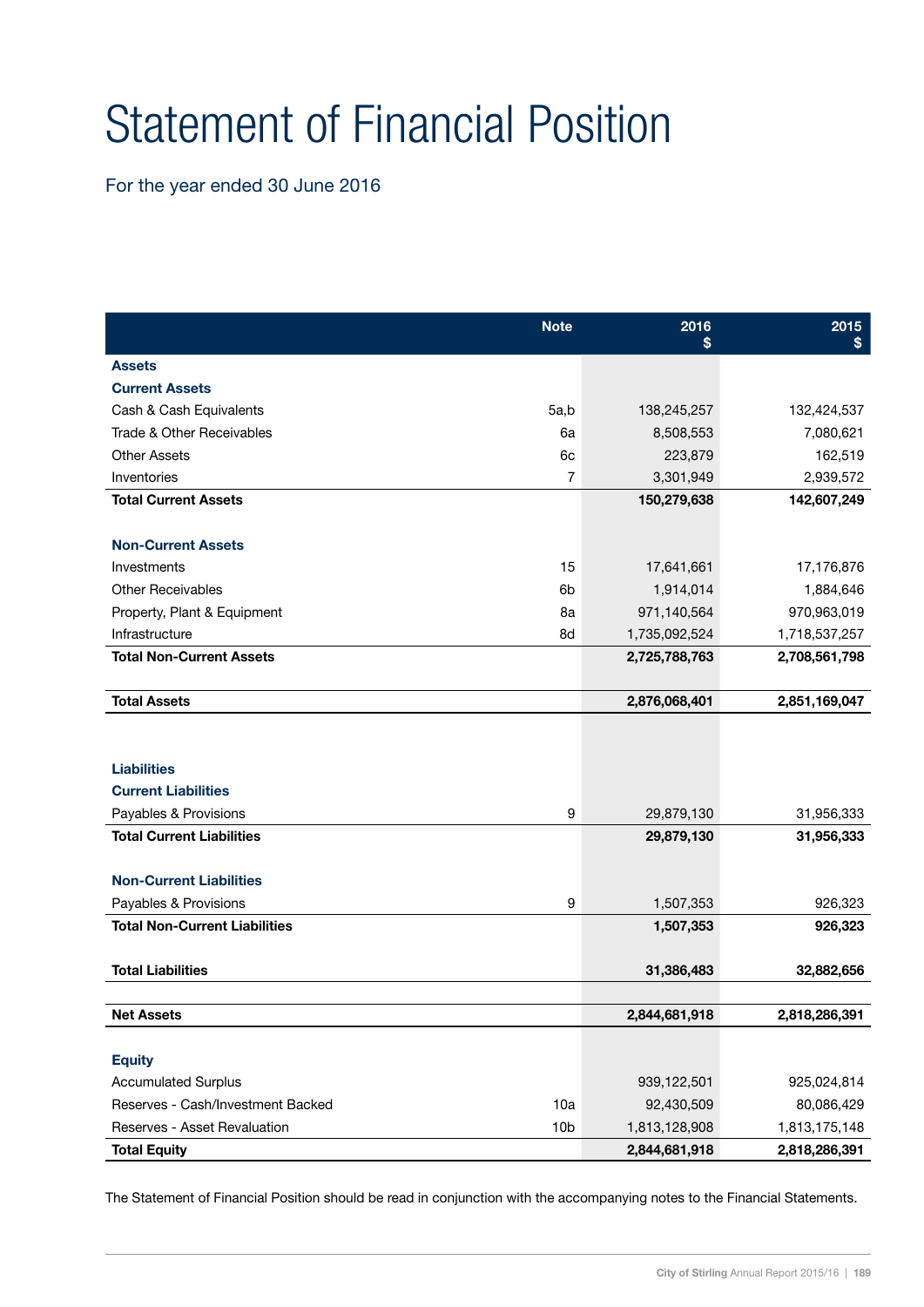# <span id="page-11-0"></span>Statement of Changes in Equity

For the year ended 30 June 2016

|                                                | <b>Note</b> | <b>Retained</b><br><b>Surplus</b><br>\$ | <b>Reserves Cash</b><br><b>Backed</b><br>\$ | Revaluation<br><b>Surplus</b><br>\$ | <b>Total</b><br><b>Equity</b><br>\$ |
|------------------------------------------------|-------------|-----------------------------------------|---------------------------------------------|-------------------------------------|-------------------------------------|
| Balance as at 30 June 2014                     |             | 887,599,419                             | 76,947,331                                  | 1,028,433,357                       | 1,992,980,107                       |
| <b>Comprehensive Income</b>                    |             |                                         |                                             |                                     |                                     |
| <b>Net Result</b>                              |             | 40,024,446                              |                                             |                                     | 40,024,446                          |
| Change on Revaluation<br>of Non-Current Assets |             |                                         |                                             |                                     |                                     |
| <b>Total Comprehensive Income</b>              |             | 40,024,446                              | $\blacksquare$                              |                                     | 40,024,446                          |
| <b>Transfers to Reserves</b>                   |             | (25, 141, 727)                          | 25,141,727                                  | 785,281,838                         | 785,281,838                         |
| <b>Transfers from Reserves</b>                 |             | 22,542,676                              | (22,002,629)                                | (540, 047)                          |                                     |
| Balance as at 30 June 2015                     |             | 925,024,814                             | 80,086,429                                  | 1,813,175,148                       | 2,818,286,391                       |
| <b>Comprehensive Income</b>                    |             |                                         |                                             |                                     |                                     |
| <b>Net Result</b>                              |             | 25,451,508                              |                                             |                                     | 25,451,508                          |
| Change on Revaluation<br>of Non-Current Assets |             |                                         |                                             |                                     |                                     |
| <b>Total Comprehensive Income</b>              |             | 25,451,508                              | $\blacksquare$                              |                                     | 25,451,508                          |
| <b>Transfers to Reserves</b>                   |             | (30, 800, 641)                          | 30,800,641                                  | 944,019                             | 944,019                             |
| <b>Transfers from Reserves</b>                 |             | 19,446,820                              | (18, 456, 561)                              | (990, 259)                          |                                     |
| Balance as at 30 June 2016                     |             | 939,122,501                             | 92,430,509                                  | 1,813,128,908                       | 2,844,681,918                       |

The Statement of Changes in Equity should be read in conjunction with the accompanying notes to the Financial Statements.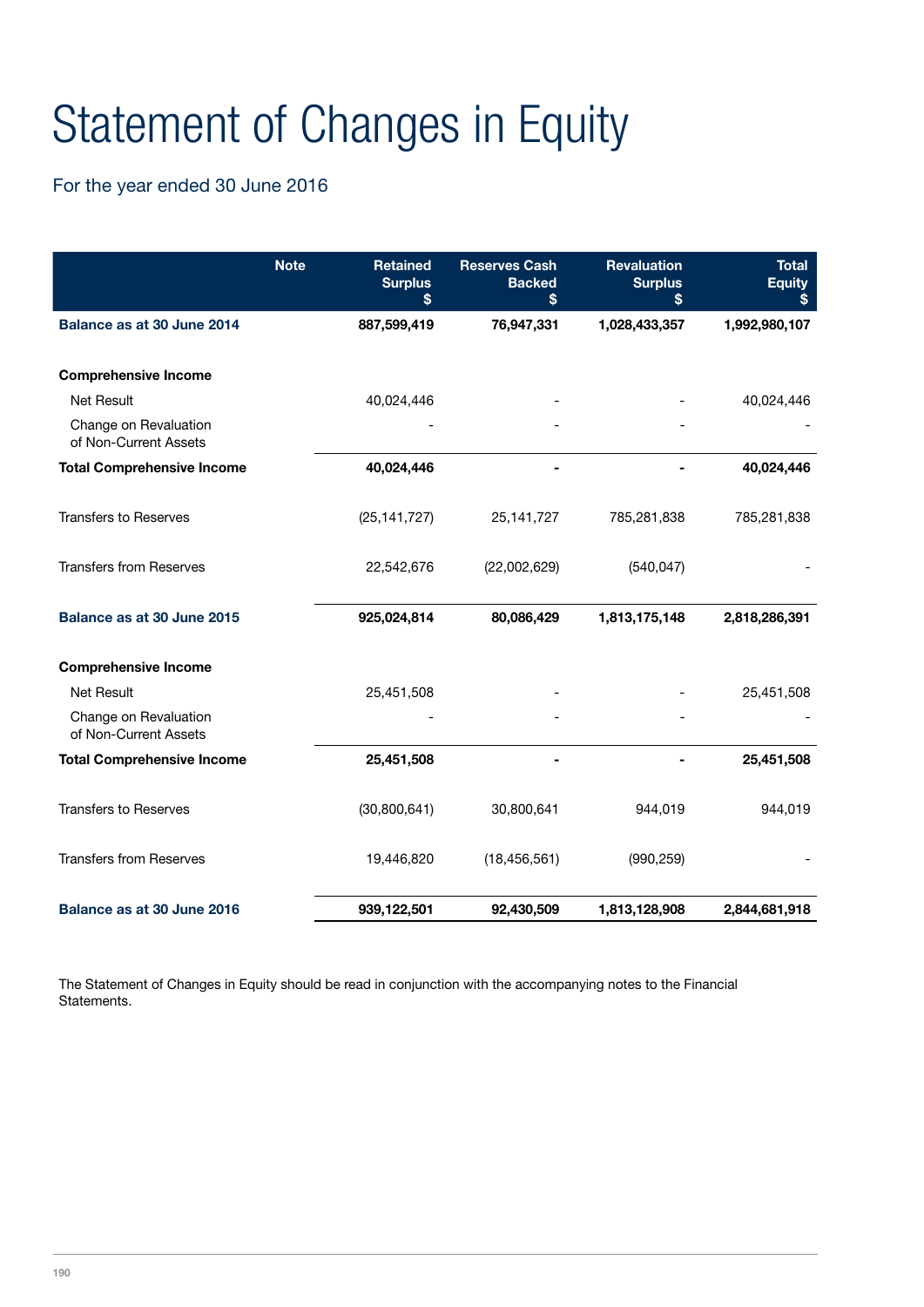# <span id="page-12-0"></span>Statement of Cash Flows

For the year ended 30 June 2016

|                                                         | <b>Note</b> | 2016<br>\$      | 2015<br>\$      |
|---------------------------------------------------------|-------------|-----------------|-----------------|
| <b>Cash Flows from Operating Activities</b>             |             |                 |                 |
| <b>Receipts</b>                                         |             |                 |                 |
| Rates                                                   |             | 126,453,733     | 122,572,811     |
| Fees from Regulatory Services                           |             | 7,697,145       | 8,205,430       |
| User Charges                                            |             | 54,832,458      | 52,710,346      |
| <b>Interest Earned</b>                                  |             | 5,627,070       | 6,140,463       |
| <b>Other Grants &amp; Contributions</b>                 |             | 4,568,373       | 1,406,572       |
| <b>Activity Functional Operating Revenue</b>            |             | 10,316,826      | 13,593,403      |
|                                                         |             | 209,495,605     | 204,629,025     |
| <b>Payments</b>                                         |             |                 |                 |
| <b>Staff Expenses</b>                                   |             | (91, 550, 972)  | (88, 617, 836)  |
| Materials & Contracts                                   |             | (67, 165, 672)  | (65, 843, 124)  |
| <b>Utilities</b>                                        |             | (7,925,405)     | (7,450,321)     |
| Insurance                                               |             | (1,657,010)     | (1,831,240)     |
| Other Expenditure                                       |             | (2,046,758)     | (1,685,674)     |
| Interest                                                |             |                 |                 |
|                                                         |             | (170, 345, 817) | (165, 428, 195) |
| <b>Net Cash from Operating Activities</b>               | 16d         | 39,149,788      | 39,200,830      |
| <b>Cash Flows Used in Investing Activities</b>          |             |                 |                 |
| New & Redevelopment of Community Infrastructure         |             | (39, 124, 222)  | (30, 560, 618)  |
| Payments for Purchase of Property, Plant & Equipment    |             | (16,895,639)    | (22, 744, 974)  |
| Payments for Investment in Other Entity                 |             | (89, 349)       | (84, 252)       |
| Proceeds from Investment in Other Entity                |             | 5,000,002       | 10,333,332      |
| Proceeds from Sale of Property, Plant & Equipment       |             | 3,234,437       | 3,245,201       |
| Capital Grants & Contributions (Govt & Non-Govt)        |             | 14,545,703      | 21,963,013      |
|                                                         |             |                 |                 |
| <b>Net Cash Used in Investing Activities</b>            |             | (33,329,068)    | (17, 848, 298)  |
| Net Increase in Cash & Cash Equivalent                  |             | 5,820,720       | 21,352,532      |
| Cash & Cash Equivalent at Beginning of Reporting Period | 16a         | 132,424,537     | 111,072,005     |
| Cash & Cash Equivalent at End of Reporting Period       | 16a         | 138,245,257     | 132,424,537     |

The Statement of Cash Flows should be read in conjunction with the accompanying notes to the Financial Statements.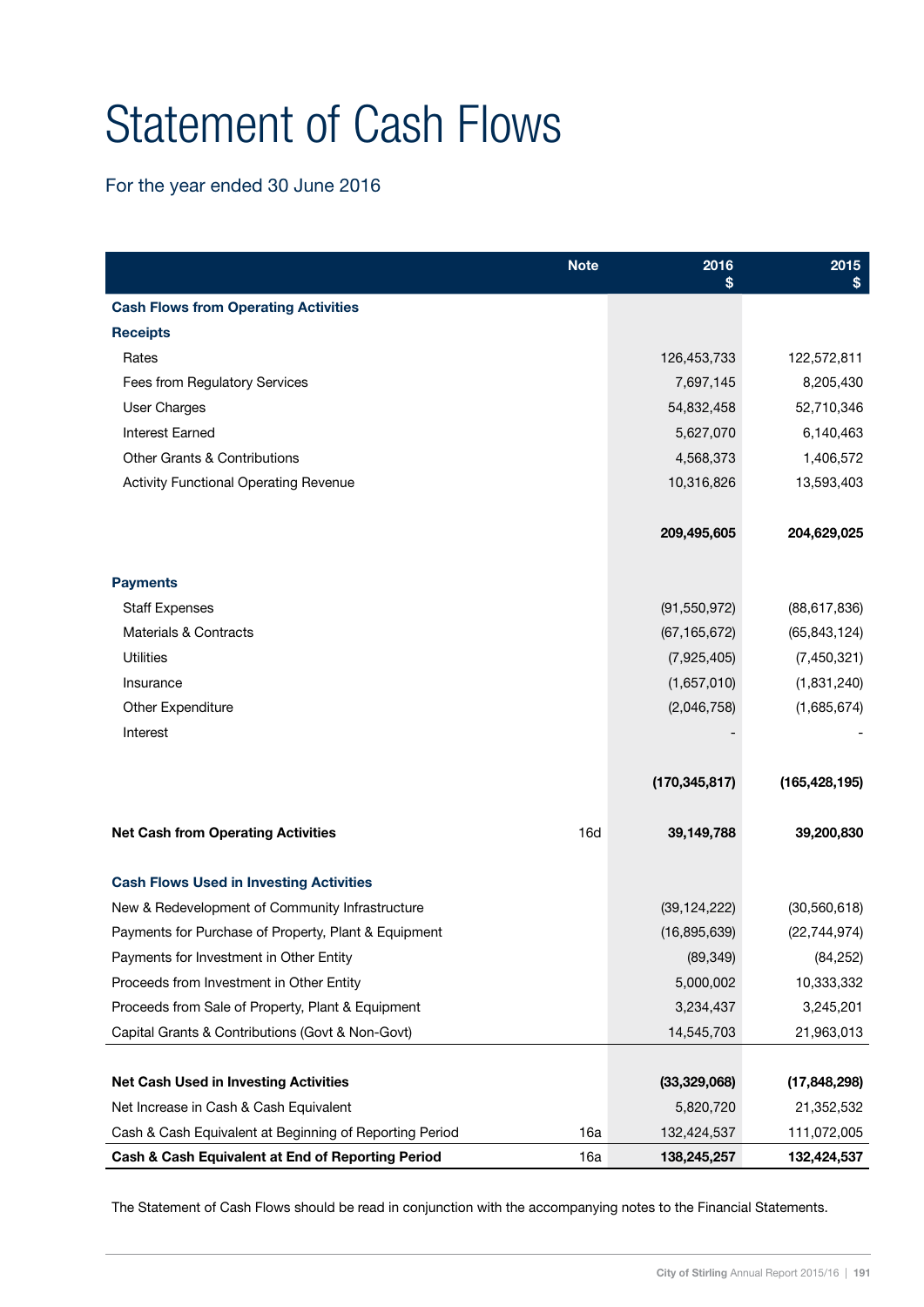# <span id="page-13-0"></span>Rate Setting Statement – by Nature or Type

For the year ended 30 June 2016

|                                                                                                      | 2016 Budget<br><b>Note</b><br>S | 2016 Actual<br>S | 2015 Actual<br>\$ |
|------------------------------------------------------------------------------------------------------|---------------------------------|------------------|-------------------|
| <b>Revenue</b>                                                                                       |                                 |                  |                   |
| <b>Security Charge</b>                                                                               | 2,796,000                       | 2,825,618        | 2,735,800         |
| <b>Grants &amp; Subsidies</b>                                                                        | 12,250,384                      | 9,730,261        | 14,269,363        |
| Contributions, Reimbursements & Donations                                                            | 2,239,276                       | 3,410,578        | 3,440,671         |
| Rubbish Service Charges                                                                              | 31,825,226                      | 31,638,809       | 30,289,527        |
| Fees & Charges                                                                                       | 19,564,819                      | 19,544,086       | 18,725,688        |
| Interest Earnings                                                                                    | 7,066,604                       | 5,770,134        | 6,140,463         |
| Profit on Asset Disposal                                                                             | 2,458,107                       | 529,953          | 168,107           |
| Registrations/Licences & Permits                                                                     | 5,941,650                       | 5,491,381        | 6,115,820         |
| Other Revenue/Income                                                                                 | 3,899,749                       | 5,470,750        | 4,081,380         |
|                                                                                                      |                                 |                  |                   |
| <b>Total Revenue from Ordinary Activity</b>                                                          | 88,041,815                      | 84,411,570       | 85,966,819        |
|                                                                                                      |                                 |                  |                   |
| <b>Expenses</b>                                                                                      |                                 |                  |                   |
| <b>Employee Costs</b>                                                                                | (98, 689, 713)                  | (92,830,964)     | (90, 389, 384)    |
| Materials & Contracts Direct Mtce of Non-Current Assets                                              | (42, 733, 129)                  | (40, 491, 244)   | (40, 271, 831)    |
| Materials & Contracts Other Works                                                                    | (67, 714, 509)                  | (66, 337, 669)   | (61, 926, 879)    |
| Utilities (gas, electricity, water etc)                                                              | (8,762,819)                     | (7,657,039)      | (7,450,321)       |
| Depreciation on Non-Current Assets                                                                   | (32, 138, 869)                  | (29,656,442)     | (27, 386, 473)    |
| <b>Interest Expenses</b>                                                                             | (6,500)                         |                  |                   |
| Loss on Asset Disposal                                                                               | (575, 578)                      | (1,743,744)      | (759, 592)        |
| Insurance Expenses                                                                                   | (1,826,054)                     | (1,657,010)      | (1,831,240)       |
| Other Expenditure                                                                                    | (2,395,927)                     | (2,046,758)      | (1,685,674)       |
| <b>Total Expenditure from Ordinary Activities</b>                                                    | (254, 843, 098)                 | (242, 420, 870)  | (231, 701, 394)   |
| Less: Allocated to Works & Services                                                                  | 47,081,359                      | 42,783,544       | 45,662,819        |
| <b>Total Expenditure from Ordinary Activities After</b><br><b>Allocation to Works &amp; Services</b> | (207, 761, 739)                 | (199, 637, 326)  | (186,038,575)     |
| <b>Total Operating</b>                                                                               | (119, 719, 924)                 | (115, 225, 756)  | (100, 071, 756)   |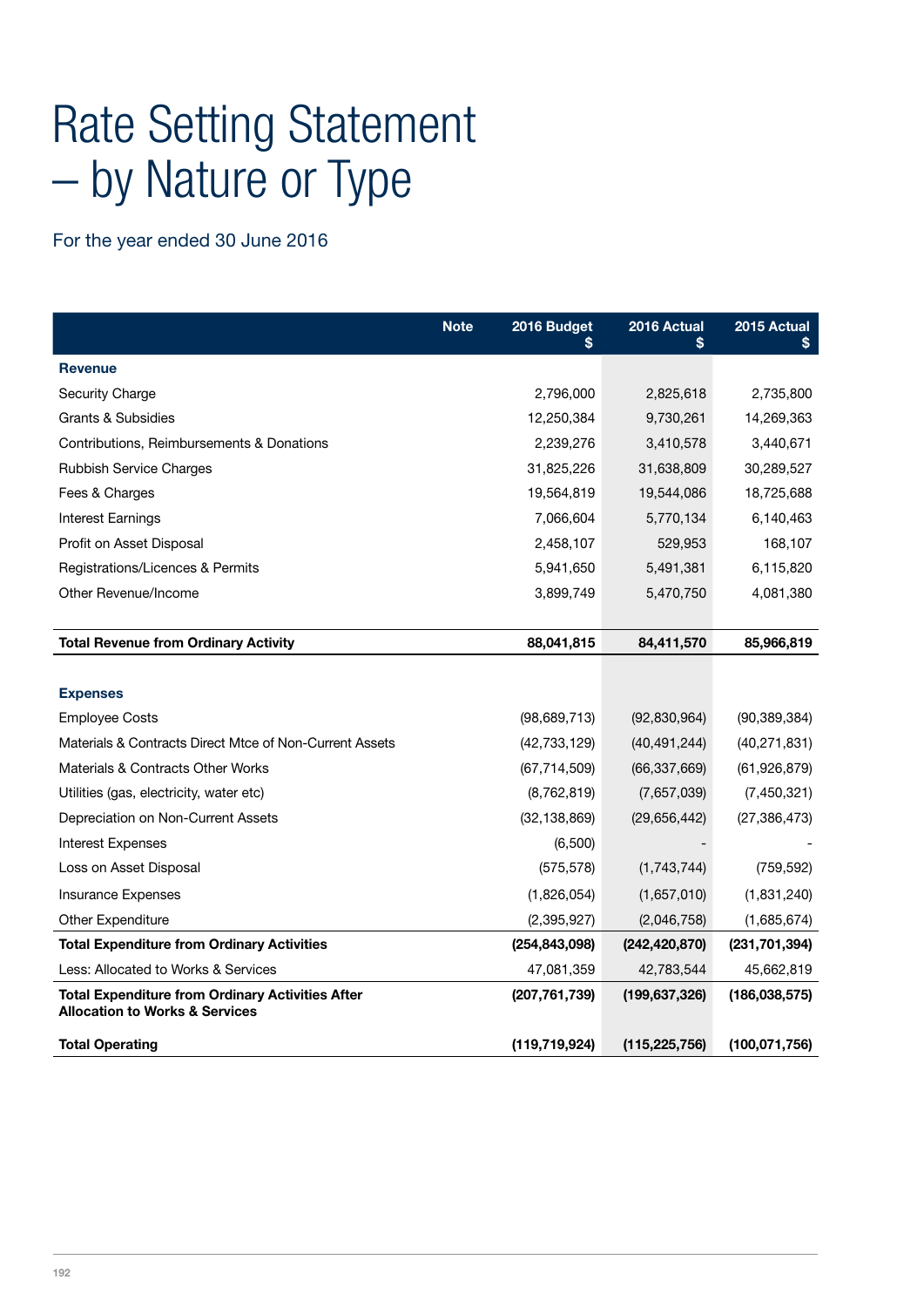# Rate Setting Statement – by Nature or Type (continued)

For the year ended 30 June 2016

|                                                | <b>Note</b> | 2016 Budget<br>\$ | 2016 Actual<br>\$ | 2015 Actual<br>S. |
|------------------------------------------------|-------------|-------------------|-------------------|-------------------|
| <b>Plus</b>                                    |             |                   |                   |                   |
| Capital Grants & Contributions                 |             | 3,865,353         | 7,578,984         | 7,498,540         |
| Proceeds from Sale of Assets                   |             | 4,464,550         | 3,230,685         | 3,245,201         |
| Depreciation Written Back                      |             | 32,138,869        | 29,656,442        | 27,386,473        |
| Loss Written Back                              |             | 575,578           | 1,743,744         | 759,592           |
| Equity Share of Investment                     |             | 8,666,667         | 8,461,634         | 10,877,241        |
| <b>Underground Power</b>                       |             |                   | 7,064             | 38,381            |
| Movement in Committed Cash                     |             |                   | (553, 534)        | 430,614           |
| Movement Current Leave Provision               | 9           |                   | 680,785           | 998,250           |
| <b>Transfers from Reserves</b>                 |             | 16,616,539        | 18,456,561        | 22,002,629        |
| <b>Sub Total</b>                               |             | 66,327,556        | 69,262,365        | 73,236,921        |
| Less                                           |             |                   |                   |                   |
| Capital Works                                  |             | (68, 279, 833)    | (51, 312, 981)    | (54, 650, 911)    |
| Town Planning Schemes                          |             | (134, 745)        | (107, 731)        | (108, 037)        |
| Gifted & Acquired Assets                       |             |                   | (142, 496)        | (112, 895)        |
| Movement Non-Current Assets & Liabilities      |             |                   | 581,030           | (359, 588)        |
| Profit on Disposal Written Back                |             | (2,458,107)       | (529, 953)        | (168, 107)        |
| <b>Transfers to Reserves</b>                   |             | (30, 935, 320)    | (30, 800, 641)    | (25, 141, 727)    |
| <b>Sub Total</b>                               |             | (101, 808, 005)   | (82, 312, 772)    | (80, 541, 265)    |
| <b>Opening Funds</b>                           |             | 29,648,811        | 38,655,919        | 24,530,454        |
| <b>Closing Funds</b>                           |             |                   | 36,080,952        | 38,655,919        |
| <b>Amount Required to be Raised from Rates</b> |             | 125,551,562       | 125,701,196       | 121,501,565       |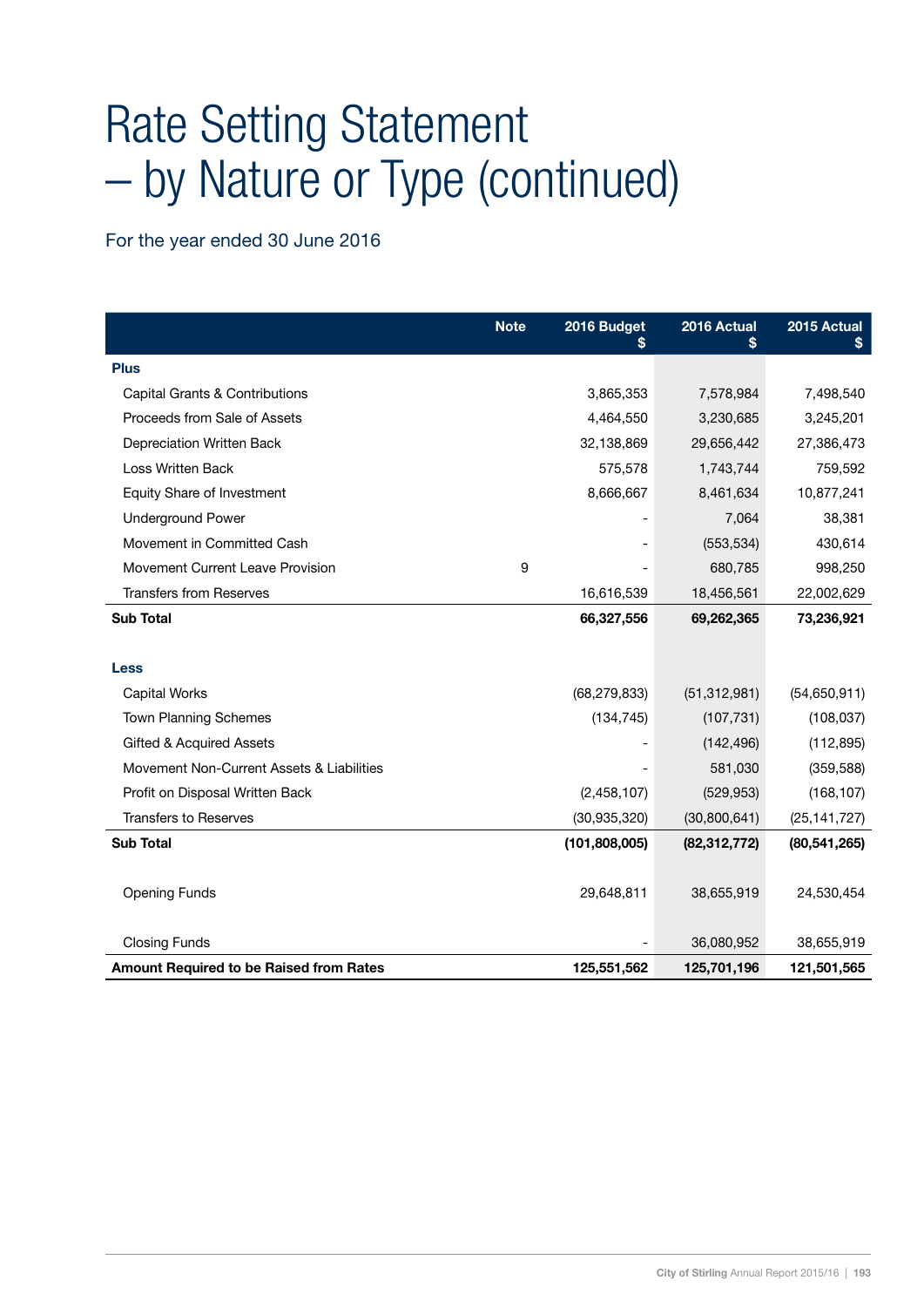# <span id="page-15-0"></span>Notes to and Forming Part of the Financial Statements

For the year ended 30 June 2016

## 1. Summary of Significant Accounting Policies

### a) Basis of Preparation

The financial report comprises general purpose financial statements which have been prepared in accordance with Australian Accounting Standards (as they apply to local governments and not-for-profit entities), Australian Accounting Interpretations, other authoritative pronouncements of the Australian Accounting Standards Board, the Local Government Act 1995 and accompanying regulations. Material accounting policies which have been adopted in the preparation of this financial report are presented in Note 2 and have been consistently applied unless stated otherwise.

Except for cash flow and rate setting information, the report has also been prepared on the accrual basis and is based on historical costs, modified, where applicable, by the measurement at fair value of selected non-current assets, financial assets and liabilities.

### *Critical Accounting Estimates*

The preparation of a financial report in conformity with Australian Accounting Standards requires management to make judgements, estimates and assumptions that affect the application of policies and reported amounts of assets and liabilities, income and expenses.

The estimates and associated assumptions are based on historical experience and various other factors that are believed to be reasonable under the circumstances; the results of which form the basis of making the judgements about carrying values of assets and liabilities that are not readily apparent from other sources. Actual results may differ from these estimates.

#### *The Local Government Reporting Entity*

All funds through which the City controls resources to carry on its functions have been included in the financial statements forming part of this financial report. In the process of reporting on the City as a single unit, all transactions and balances between those funds (for example, loans and transfers between funds) have been eliminated. All monies held in the Trust Fund are excluded from the financial statements. A separate statement of these monies appears in Note 13 to these financial statements.

### b) Goods and Services Tax (GST)

Revenues, expenses and assets are recognised net of the amount of GST, except where the amount of GST incurred is not recoverable from the Australian Taxation Office (ATO).

Receivables and payables are stated inclusive of GST receivable or payable. The net amount of GST recoverable from, or payable to, the ATO is included with receivables or payables in the Statement of Financial Position.

Cash flows are presented on a gross basis. The GST components of cash flows arising from investing or financing activities which are recoverable from, or payable to, the ATO are presented as operating cash flows.

### c) Cash and Cash Equivalents

Cash and cash equivalents includes cash on hand and a municipal fund bank account that are highly liquid investments that are readily convertible to cash and are subject to an insignificant risk of changes in values.

### d) Trade and Other Payable

Receivables are recognised as the amount to be received for goods and services provided.

Collectability of trade and other receivables is reviewed on an ongoing basis. Debts that are known to be uncollectible are written off when identified. An allowance for doubtful debts is raised when there is objective evidence that they will not be collectible.

### e) Inventories

### *General*

Inventories are measured at the lower of cost and net realisable value.

Net realisable value is the estimated selling price in the ordinary course of business less the estimated costs of completion and the estimated costs necessary to make the sale.

### *Land Held for Sale*

Land held for development and sale is the City's equity share of lots completed and under construction being undertaken by Tamala Park Regional Council on behalf of the City and other member councils.

The City's equity shares of any gains on sale of lots are recognised in the operating statement at the time of settlement of contract of sale.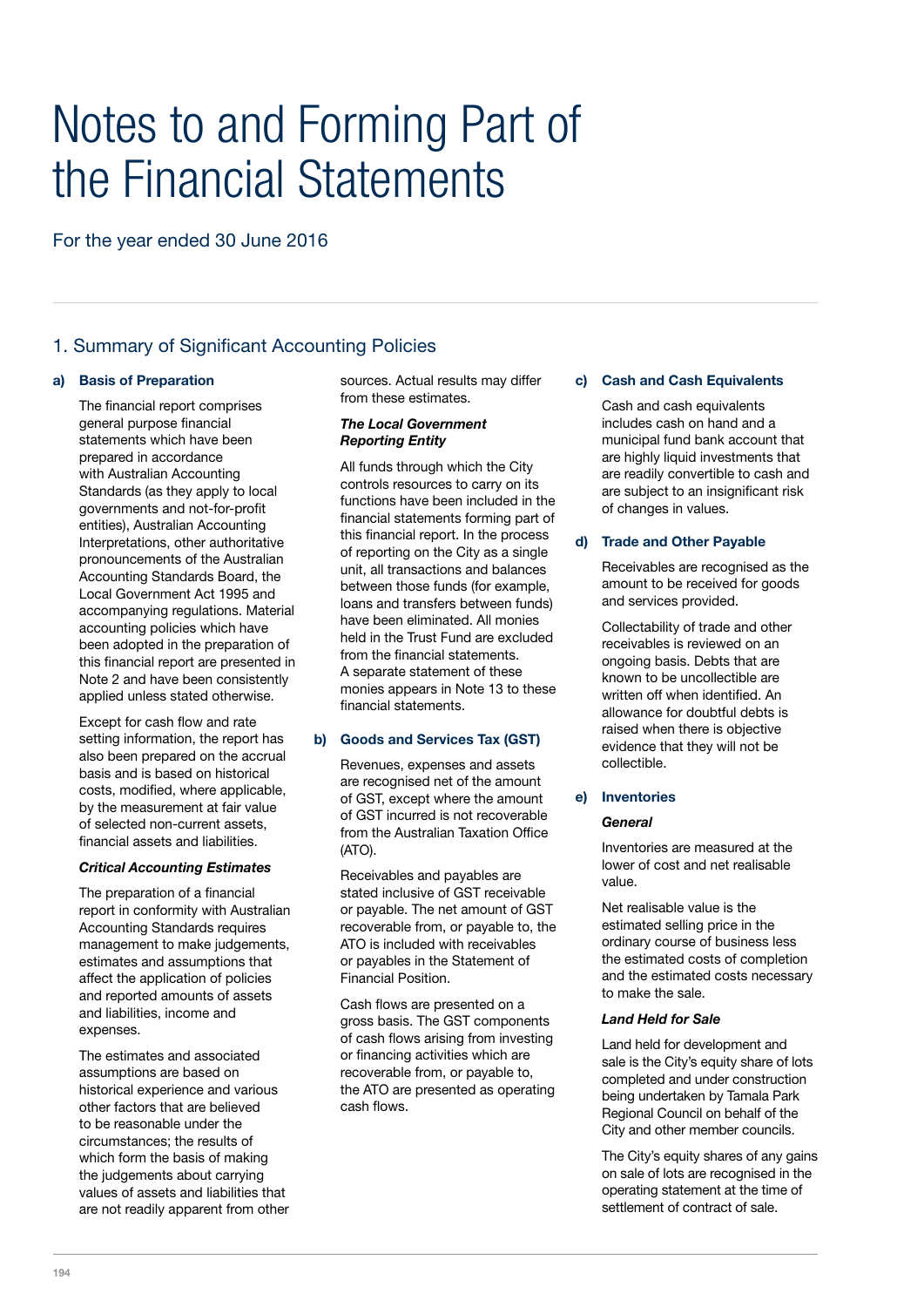For the year ended 30 June 2016

## 1. Summary of Significant Accounting Policies (continued)

### f) Fixed Assets

Each class of fixed assets within either property, plant and equipment or infrastructure, is carried at cost or fair value as indicated less, where applicable, any accumulated depreciation and impairment losses.

#### *Mandatory Requirement to Revalue Non-Current Assets*

Effective from 1 July 2012, the Local Government (Financial Management) Regulations were amended and the measurement of non-current assets at Fair Value became mandatory.

The amendments allowed for a phasing in of fair value in relation to fixed assets over three years as follows:

- (a) for the financial year ending on 30 June 2013, the fair value of all of the assets of the City that are plant and equipment; and
- (b) for the financial year ending on 30 June 2014, the fair value of all of the assets of the City -
	- (i) that are plant and equipment; and
	- (ii) that are
		- (I) land and buildings; or-
		- (II) Infrastructure;

#### and

(c) for the financial year ending on or after 30 June 2015, the fair value of all of the assets of the City.

Thereafter, in accordance with the regulations, each asset class must be revalued at least every 3 years.

In 2016, the City recommenced the process of revaluing non-current

assets for Fair Value in accordance with the Regulations.

Relevant disclosures, in accordance with the requirements of Australian Accounting Standards, have been made in the financial report as necessary.

#### *Land Under Control*

In accordance with Local Government (Financial Management) Regulation 16(a), the City was required to include as an asset (by 30 June 2013), Crown Land operated by the City as a golf course, showground, racecourse or other sporting or recreational facility of State or Regional significance.

At 30 June 2016 the City had a golf course within the City boundaries which has been included in the City's fixed assets as land. This golf course has been valued in accordance with the above Local Government Regulations.

### *Easements*

In accordance with Local Government (Financial Management) Regulation 16(b), easements are required to be recognised as assets. At 30 June 2016 the City Easements have been included in the City's fixed assets as Land. These have been recognised and revalued in accordance with the above Local Government Regulations.

### *Initial Recognition and Measurement between Mandatory Revaluation Dates*

All assets are initially recognised at cost and subsequently revalued in accordance with the mandatory measurement framework detailed above.

In relation to this initial measurement, cost is determined as the fair value of the assets given as consideration plus costs incidental to the acquisition. For assets acquired at no cost or for nominal consideration, cost is determined as fair value at the date of acquisition. The cost of non-current assets constructed by the City includes the cost of all materials used in construction, direct labour on the project and an appropriate proportion of variable and fixed overheads.

Subsequent costs are included in the asset's carrying amount or recognised as a separate asset, as appropriate, only when it is probable future economic benefits associated with the item will flow to the City and the cost of the item can be measured reliably. All other repairs and maintenance are recognised as expenses in the Statement of Comprehensive Income in the period in which they are incurred.

#### *Revaluation*

Increases in the carrying amount arising on revaluation of assets are credited to a revaluation surplus in equity. Decreases that offset previous increases of the same asset are recognised against revaluation surplus directly in equity. All other decreases are recognised in the Statement of Comprehensive Income.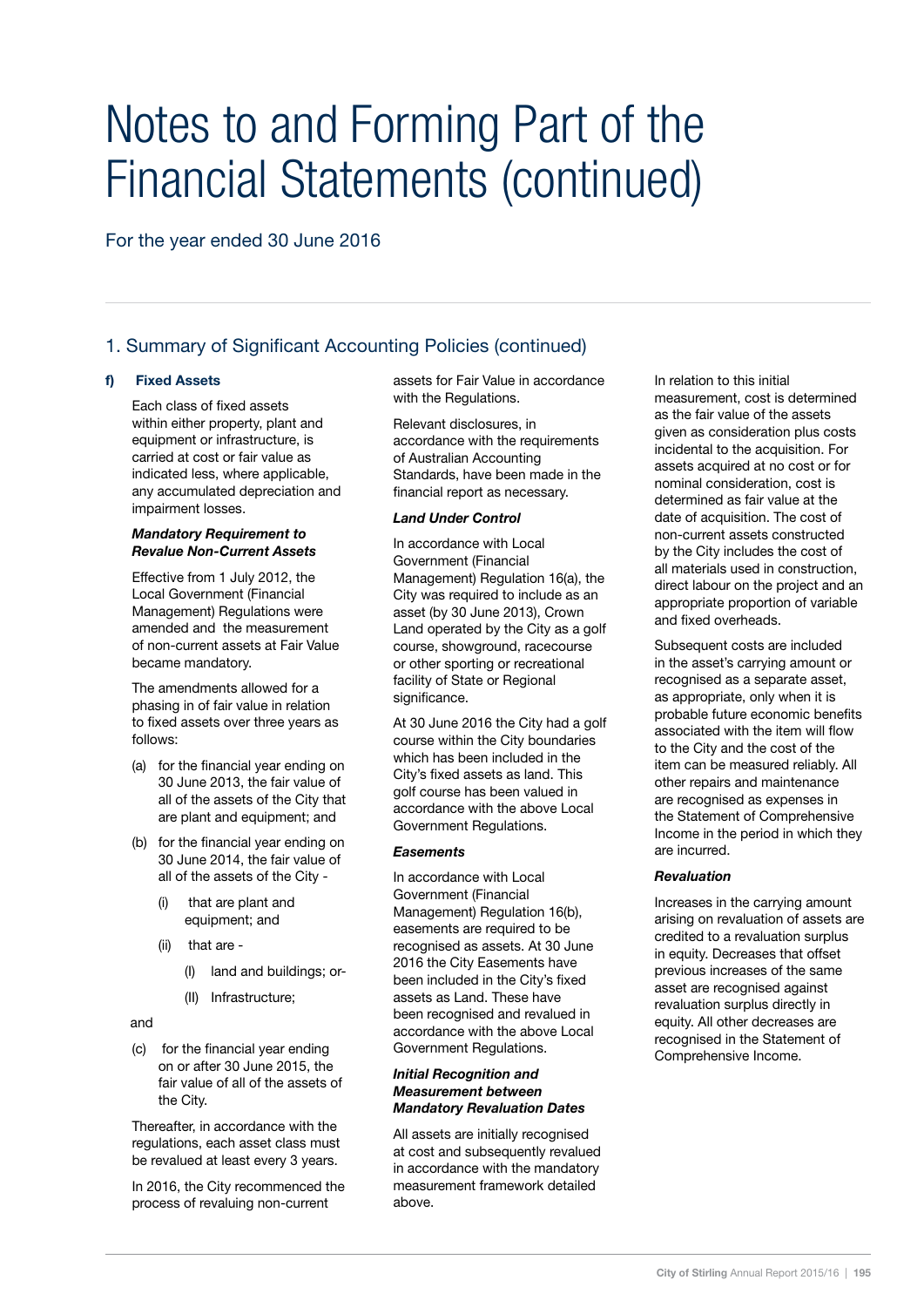For the year ended 30 June 2016

## 1. Summary of Significant Accounting Policies (continued)

### *Land Under Roads*

In Western Australia, all land under roads is Crown Land, the responsibility for managing which, is vested in the local government.

Effective as at 1 July 2008, the City elected not to recognise any value for land under roads acquired on or before 30 June 2008. This accords with the treatment available in Australian Accounting Standard AASB 1051 Land Under Roads and the fact Local Government (Financial Management) Regulation 16(a)(i) prohibits local governments from recognising such land as an asset.

In respect of land under roads acquired on or after 1 July 2008, as detailed above, Local Government (Financial Management) Regulation 16(a)(i) prohibits local governments from recognising such land as an asset.

Whilst such treatment is inconsistent with the requirements of AASB 1051, Local Government (Financial Management) Regulation 4(2) provides, in the event of such an inconsistency, the Local Government (Financial Management) Regulations prevail.

Consequently, any land under roads acquired on or after 1 July 2008 is not included as an asset of the City.

### *Depreciation*

All non-current assets having a limited useful life are systematically depreciated over their useful lives in a manner which reflects the consumption of the future economic benefits embodied in those assets.

Property, Plant and Equipment, including buildings but excluding freehold land, are depreciated over their estimated useful lives on a straight line basis, using rates which are reviewed each reporting period. The carrying cost of infrastructure assets is depreciated on an annual basis to reflect their expected life.

Infrastructure Assets are depreciated on a basis that reflects their consumed economic benefit, which is reviewed each reporting period. Assets are depreciated from the date of acquisition or from the time an asset is held for use.

| The expected useful li <u>ves</u><br>are as follows:              |                 |  |  |
|-------------------------------------------------------------------|-----------------|--|--|
| Artwork                                                           | Not Depreciated |  |  |
| <b>Buildings</b>                                                  | 25 to 75 years  |  |  |
| Furniture &<br>Equipment                                          | 2 to 10 years   |  |  |
| Plant &<br>Equipment                                              | 5 to 15 years   |  |  |
| <b>Mobile Vehicles</b><br>& Plant                                 | 2 to 10 years   |  |  |
| Computer<br>Equipment &<br>Photocopiers                           | 2 to 10 years   |  |  |
| Recreation<br>Equipment                                           | 10 to 15 years  |  |  |
| <b>Roads</b>                                                      | 10 to 75 years  |  |  |
| Drainage                                                          | 10 to 75 years  |  |  |
| Footpaths                                                         | 10 to 75 years  |  |  |
| Other<br>Engineering<br>Infrastructure                            | 10 to 75 years  |  |  |
| <b>Reticulation &amp;</b><br><b>Other Parks</b><br>Infrastructure | 10 to 75 years  |  |  |
| Reserves                                                          | Not Depreciated |  |  |

The asset's residual values and useful lives are reviewed, and adjusted if appropriate, at the end of each reporting period.

An asset's carrying amount is written down immediately to its recoverable amount if the asset's carrying amount is greater than its estimated recoverable amount.

Gains and losses on disposals are determined by comparing proceeds with the carrying amount. These gains and losses are included in the Statement of Comprehensive Income in the period in which they arise.

When revalued assets are disposed of, amounts included in the revaluation surplus relating to that asset are transferred to retained surplus.

### *Capitalisation Threshold*

Property, Plant and Equipment with a value exceeding \$1,000 are capitalised on date of acquisition or in respect of internally constructed assets from the time asset is ready for use. Infrastructure Assets ready for use are capitalised annually, with depreciation commencing from first reporting period after capitalisation. The impact on depreciation as a result of capitalising infrastructure assets annually instead of periodically is not considered material.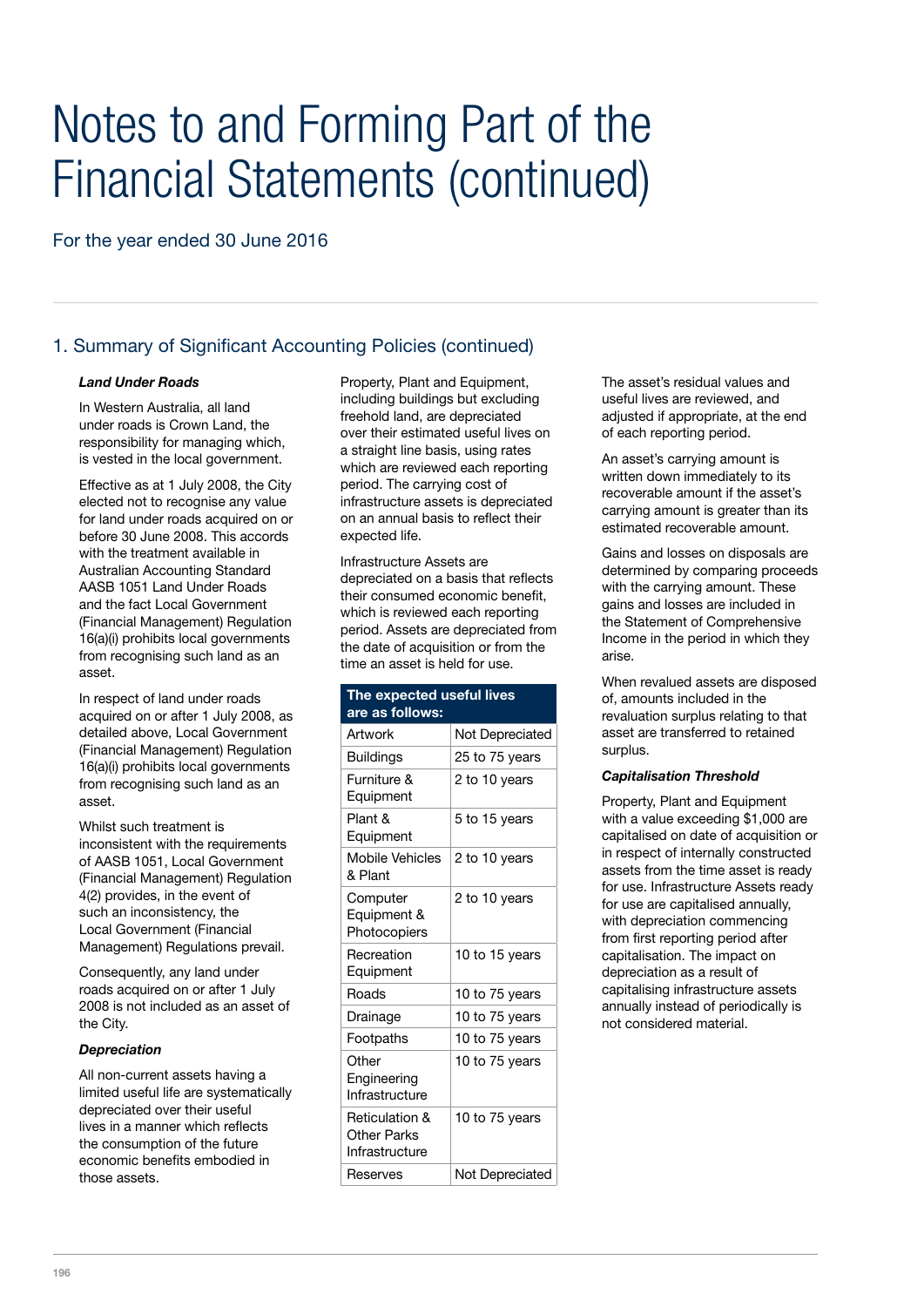For the year ended 30 June 2016

## 1. Summary of Significant Accounting Policies (continued)

#### g) Fair Value of Assets and Liabilities

When performing a revaluation, the City uses a mix of both independent and management valuations using the following as a guide:

Fair Value is the price that the City would receive to sell the asset or would have to pay to transfer a liability, in an orderly (i.e. unforced) transaction between independent, knowledgeable and willing market participants at the measurement date.

As fair value is a market-based measure, the closest equivalent observable market pricing information is used to determine fair value. Adjustments to market values may be made having regard to the characteristics of the specific asset. The fair values of assets that are not traded in an active market are determined using one or more valuation techniques. These valuation techniques maximise. to the extent possible, the use of observable market data.

To the extent possible, market information is extracted from either the principal market for the asset (i.e. the market with the greatest volume and level of activity for the asset) or, in the absence of such a market, the most advantageous market available to the entity at the end of the reporting period (i.e. the market that maximises the receipts from the sale of the asset after taking into account transaction costs and transport costs).

For non-financial assets, the fair value measurement also takes into account a market participant's ability to use the asset in its highest and best use or to sell it to another market participant that would use the asset in its highest and best use.

### *Fair Value Hierarchy*

AASB 13 requires the disclosure of fair value information by level of the fair value hierarchy, which categorises fair value measurement into one of three possible levels based on the lowest level that an input that is significant to the measurement can be categorised into as follows:

#### *Level 1*

Measurements based on quoted prices (unadjusted) in active markets for identical assets or liabilities that the City can access at the measurement date.

### *Level 2*

Measurements based on inputs other than quoted prices included in Level 1 that are observable for the asset or liability, either directly or indirectly.

### *Level 3*

Measurements based on unobservable inputs for the asset or liability.

The fair values of assets and liabilities that are not traded in an active market are determined using one or more valuation techniques. These valuation techniques maximise, to the extent possible, the use of observable market data. If all significant inputs required to measure fair value are observable, the asset or liability is included in Level 2. If one or more significant inputs are not based on observable market data, the asset or liability is included in Level 3.

### *Valuation Techniques*

The City selects a valuation technique that is appropriate in the circumstances and for which sufficient data is available to measure fair value. The availability of sufficient and relevant data

primarily depends on the specific characteristics of the asset or liability being measured. The valuation techniques selected by the City are consistent with one or more of the following valuation approaches:

#### *Market Approach*

Valuation techniques that use prices and other relevant information generated by market transactions for identical or similar assets or liabilities.

#### *Income Approach*

Valuation techniques that convert estimated future cash flows or income and expenses into a single discounted present value.

### *Cost Approach*

Valuation techniques that reflect the current replacement cost of an asset at its current service capacity.

Each valuation technique requires inputs that reflect the assumptions that buyers and sellers would use when pricing the asset or liability, including assumptions about risks. When selecting a valuation technique, the City gives priority to those techniques that maximise the use of observable inputs and minimise the use of unobservable inputs. Inputs that are developed using market data (such as publicly available information on actual transactions) and reflect the assumptions that buyers and sellers would generally use when pricing the asset or liability are considered observable, whereas inputs for which market data is not available and therefore are developed using the best information available about such assumptions are considered unobservable.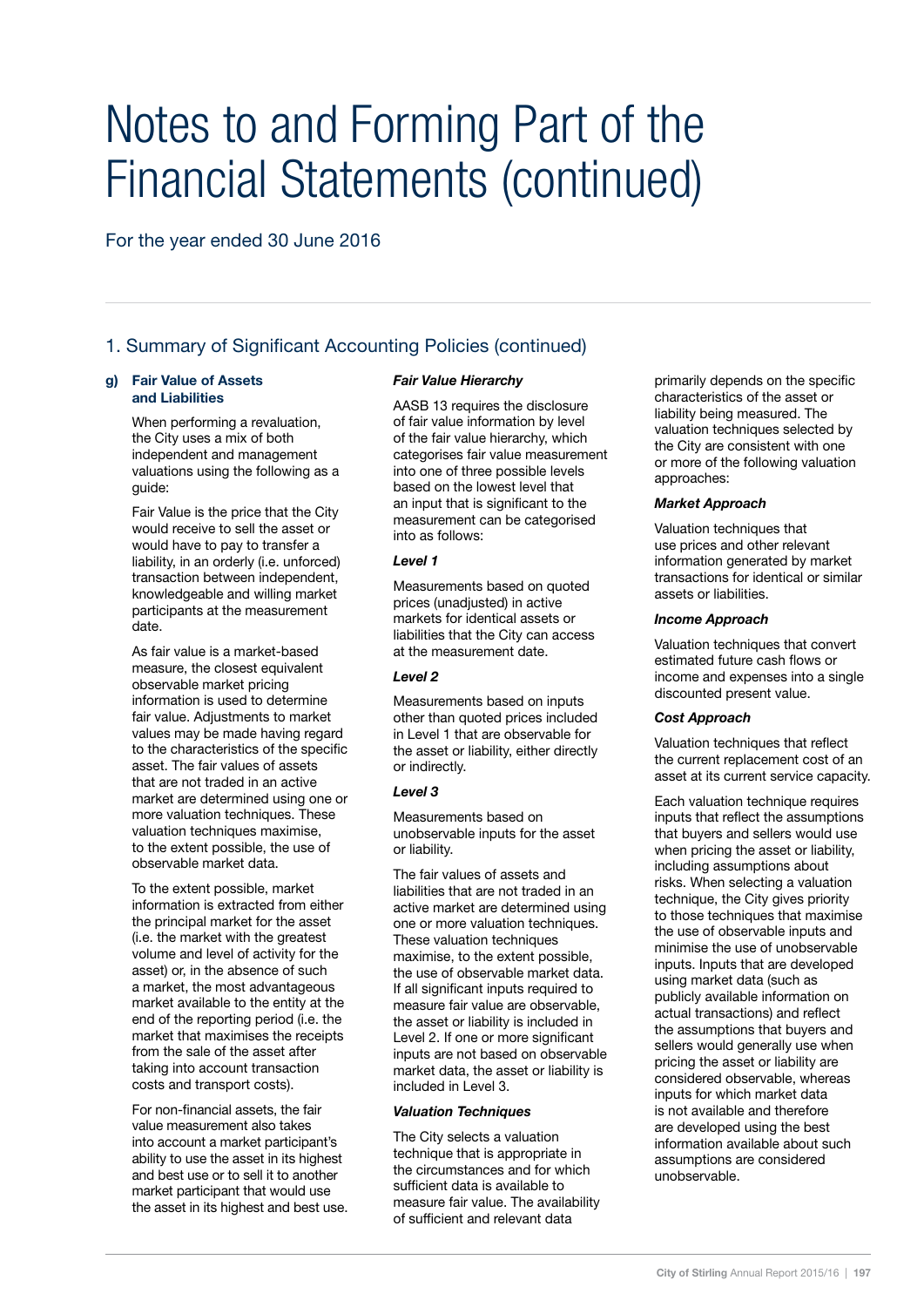For the year ended 30 June 2016

## 1. Summary of Significant Accounting Policies (continued)

As detailed on previous page, the mandatory measurement framework imposed by the Local Government (Financial Management) Regulations requires, as a minimum, all assets carried at a revalued amount to be revalued at least every 3 years.

#### h) Financial Instruments

#### *Investments and Other Financial Assets*

Financial assets in the scope of AASB139: "Financial Instruments: Recognition and measurement" are classified as either financial assets at fair value through profit or loss, loans and receivables, recognised held-to-maturity investments, or available-for-sale financial assets. When financial assets are recognised initially, they are measured at fair value, plus, in the case of investments not at fair value through profit or loss, directly attributable transaction costs. The City determines the classification of its financial assets after initial recognition and, when allowed and appropriate, re-evaluates this designation at each financial year.

#### *Liquidity and Interest Rate Risk*

The City's exposure to interest rate risk, which is the risk that a financial instruments value will fluctuate as a result of changes in market interest rates, is considered negligible for all financial instruments.

Liquidity risk is managed through maintaining adequate cash reserves and borrowing facilities. This is achieved by continuously monitoring forecast and actual cash flows, maintaining an appropriate mix of financial institutions to invest with and setting limits in terms of borrowing and investments.

### i) Impairment of Assets

In accordance with Australian Accounting Standards the City's assets, other than inventories, are assessed at each reporting date to determine whether there is any indication they may be impaired.

Where such an indication exists, an impairment test is carried out on the asset by comparing the recoverable amount of the asset, being the higher of the asset's fair value less costs to sell and value in use, to the asset's carrying amount.

Any excess of the asset's carrying amount over its recoverable amount is recognised immediately in profit or loss, unless the asset is carried at a revalued amount in accordance with another standard (e.g. AASB 116) whereby any impairment loss of a revalued asset is treated as a revaluation decrease in accordance with that other standard.

For non-cash generating assets such as roads, drains, public buildings and the like, value in use is represented by the depreciated replacement cost of the asset.

### **Trade and Other Payables**

Trade and other payables represent liabilities for goods and services provided to the City prior to the end of the financial year that are unpaid and arise when the City becomes obliged to make future payments in respect of the purchase of these goods and services. The amounts are unsecured, are recognised as a current liability and are normally paid within 30 days of recognition.

#### k) Employee Benefits

The provision for employee entitlements relates to amounts expected to be paid to employees for long service leave and annual leave and is based on legal and contractual entitlements. The funds in the City's long service leave reserve bank account are considered adequate.

Provisions made in respect of wages and salaries, annual leave and other long service leave expected to be settled within 12 months, are measured at their nominal values using the remuneration rate expected to apply at the time of settlement.

Provisions made in respect of long service leave which are not expected to be settled within 12 months are measured as the present value of the estimated future cash outflows to be made by the City in respect of services provided by employees up to reporting date.

Provisions for sick leave are not made in the accounts as they are non-vesting and are paid when incurred.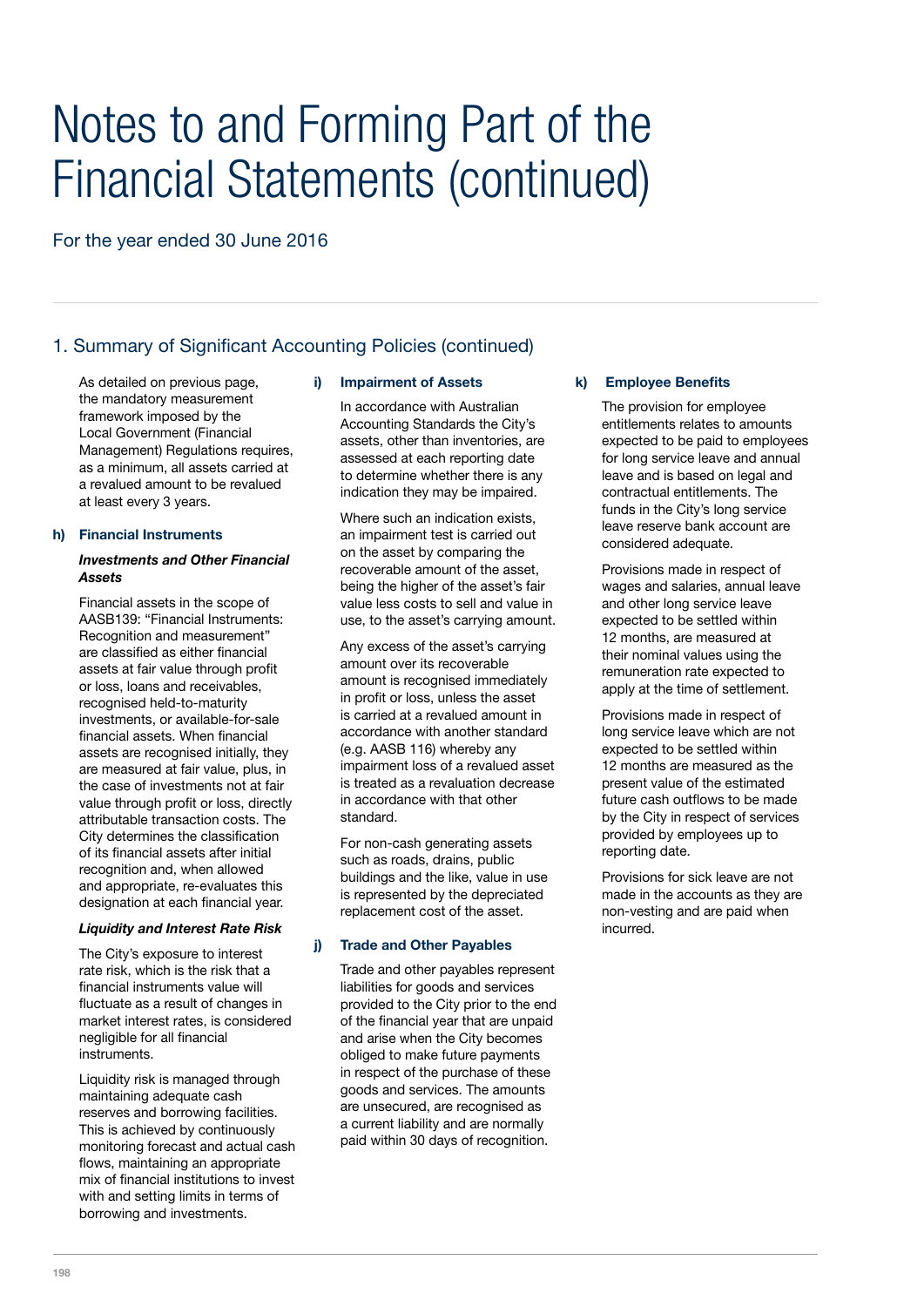For the year ended 30 June 2016

## 1. Summary of Significant Accounting Policies (continued)

### l) Leases

Lease payments for operating leases, where substantially all the risks and benefits remain with the lessor, are charged as expenses in the periods in which they are incurred.

The City has no finance leases.

#### m) Interest in Regional Council

The Council's interest in two Regional Councils has been recognised in the financial statements at cost of contributed equity or the City's calculated equity share of Council. Information about the Regional Councils is set out in Note 15.

#### n) Rates, Grants, Donations and Other Contributions

Rates, grants, donations and other contributions are recognised as revenues when the City obtains control over the assets comprising the contributions.

Control over assets acquired from rates is obtained at the commencement of the rating period or, where earlier, upon receipt of the rates.

Where contributions recognised as revenues during the reporting period were obtained on the condition that they be expended in a particular manner or used over a particular period, and those conditions were undischarged as at the reporting date, the nature of and amounts pertaining to those undischarged conditions are disclosed in Note 4(g). That note also discloses the amount

of contributions recognised as revenues in a previous reporting period which were obtained in respect of the City's operations for the current reporting period.

### o) Superannuation

The City contributes to a number of Superannuation Funds on behalf of employees. All funds to which the City contributes are defined contribution plans.

### p) Borrowings

The balance of the bank overdraft amount reflects the book position and includes cheques that have been drawn but have not yet been debited to the bank account. Funds are maintained in investment until required.

### q) Current and Non-Current Classification

In the determination of whether an asset or liability is current or non-current, consideration is given to the time when each asset or liability is expected to be settled. The asset or liability is classified as current if it is expected to be settled within the next 12 months, being the City's operational cycle. In the case of liabilities where the City does not have the unconditional right to defer settlement beyond 12 months, such as vested long service leave, the liability is classified as current even if not expected to be settled within the next 12 months. Inventories held for trading are classified as current even if not expected to be realised in the next

12 months except for land held for sale where it is held as non-current based on the City's intentions to release for sale.

### r) Rounding Off Figures

All figures shown in this annual financial report, other than a rate in the dollar, are rounded to the nearest dollar.

#### s) Comparative Figures

Where required, comparative figures have been adjusted to conform with changes in presentation for the current financial year.

### t) Budget Comparative Figures

Unless otherwise stated, the budget comparative figures shown in this annual financial report relate to the original budget estimate for the relevant item of disclosure.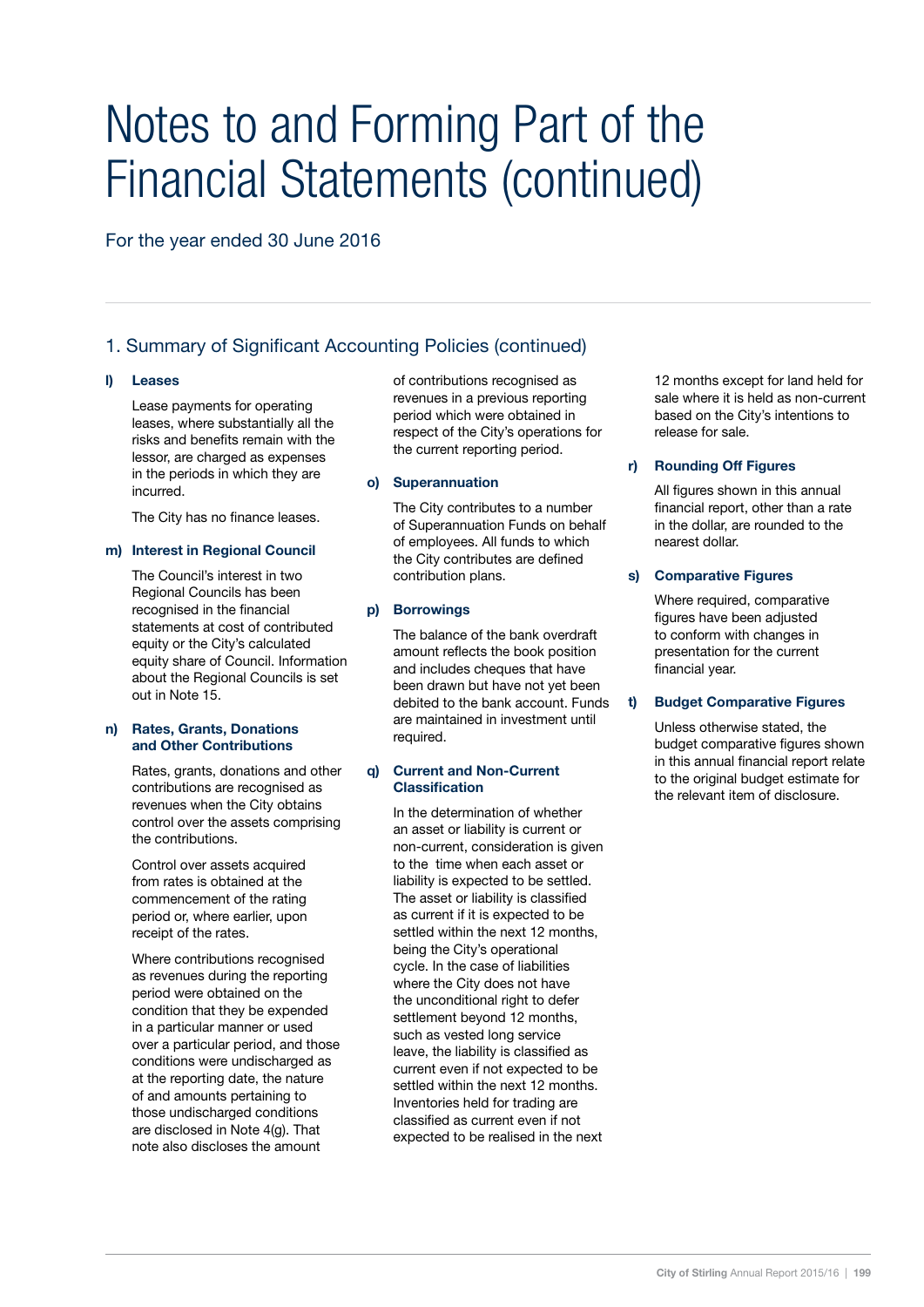<span id="page-21-0"></span>For the year ended 30 June 2016

### 2. Disclosures of Changes in Accounting Policy

#### a) New Accounting Standards and Interpretations for Application in Future Periods

The AASB has issued a number of new and amended Accounting Standards and Interpretations that have mandatory application dates for future reporting periods, some of which are relevant to the City.

Management's assessment of the new and amended pronouncements that are relevant to the City, applicable to future reporting periods and which have not yet been adopted are set out as follows:

| <b>Title</b> |                                                                                                                                                 | <b>Issued</b> /<br><b>Compiled</b> | <b>Applicable</b> | <b>Impact</b>                                                                                                                                                                                                                                                                                                                                                                                                                                                                                                                                                                                                                                                                                                                                                                      |
|--------------|-------------------------------------------------------------------------------------------------------------------------------------------------|------------------------------------|-------------------|------------------------------------------------------------------------------------------------------------------------------------------------------------------------------------------------------------------------------------------------------------------------------------------------------------------------------------------------------------------------------------------------------------------------------------------------------------------------------------------------------------------------------------------------------------------------------------------------------------------------------------------------------------------------------------------------------------------------------------------------------------------------------------|
| (i)          | AASB 9 Financial<br>Instruments<br><i>(incorporating)</i><br>AASB 2014-7 and<br>AASB 2014-8)                                                    | December<br>2014                   | 1 January<br>2018 | Nil - The objective of this Standard is to improve and simplify the<br>approach for classification and measurement of financial assets<br>compared with the requirements of AASB 139. Given the nature of<br>the financial assets of the City, it is not anticipated the Standard will<br>have any material effect.                                                                                                                                                                                                                                                                                                                                                                                                                                                                |
| (ii)         | AASB 15 Revenue<br>from Contracts<br>with Customers                                                                                             | December<br>2014                   | 1 January<br>2017 | This Standard establishes principles for entities to apply to report<br>useful information to users of financial statements about the nature,<br>amount, timing and uncertainty of revenue and cash flows arising<br>from a contract with a customer.                                                                                                                                                                                                                                                                                                                                                                                                                                                                                                                              |
|              |                                                                                                                                                 |                                    |                   | The effect of this Standard will depend upon the nature of future<br>transactions the City has with those third parties it has dealing with. It<br>may or may not be significant.                                                                                                                                                                                                                                                                                                                                                                                                                                                                                                                                                                                                  |
| (iii)        | AASB 16 Leases                                                                                                                                  | February<br>2016                   | 1 January<br>2019 | Under AASB 16 there is no longer a distinction between finance and<br>operating leases. Lessees will now bring to account a right-to-use<br>asset and lease liability onto their statement of financial position<br>for all leases. Effectively this means the vast majority of operating<br>leases as defined by the current AASB 117 Leases which currently<br>do not impact the statement of financial position will be required to<br>be capitalised on the statement of financial position once AASB 16 is<br>adopted.                                                                                                                                                                                                                                                        |
| (iv)         | AASB 2014-3<br>Amendments<br>to Australian<br>Accounting<br>Standards-<br>Accounting for<br>Acquisitions of<br>Interests in Joint<br>Operations | August<br>2014                     | 1 January<br>2016 | Currently, the City will not be impacted by AASB 16.<br>This Standard amends AASB 11: Joint Arrangements to require the<br>acquirer of an interest (both initial and additional) in a joint operation<br>in which the activity constitutes a business, as defined in AASB 3:<br>Business Combinations, to apply all of the principles on business<br>combinations accounting in AASB 3 and other Australian Accounting<br>Standards except for those principles that conflict with the guidance<br>in AASB 11; and disclose the information required by AASB 3 and<br>other Australian Accounting Standards for business combination.<br>Since adoption of this Standard would impact only acquisitions of<br>interests in joint operations on or after 1 January 2016, management |
|              |                                                                                                                                                 |                                    |                   | believes it is impracticable at this stage to provide a reasonable<br>estimate of such impact on the City's financial statements                                                                                                                                                                                                                                                                                                                                                                                                                                                                                                                                                                                                                                                   |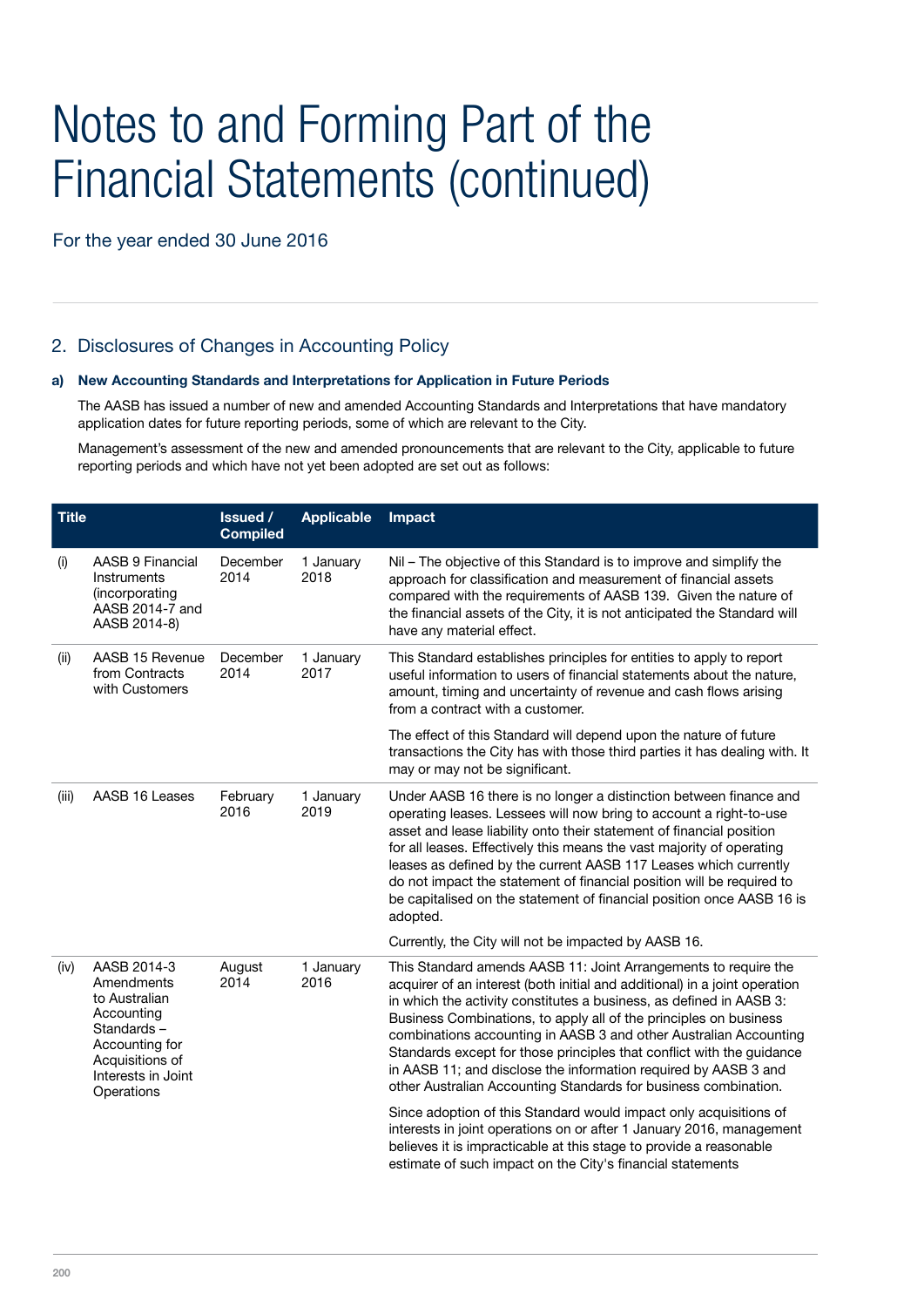For the year ended 30 June 2016

### 2. Disclosures of Changes in Accounting Policy (continued)

| <b>Title</b> |                                                                                                                                                                                                            | <b>Issued /</b><br><b>Compiled</b> | <b>Applicable</b> | Impact                                                                                                                                                                                                                                                                                                                                                                                                                                                                                                                                                                                                                                                                                                      |
|--------------|------------------------------------------------------------------------------------------------------------------------------------------------------------------------------------------------------------|------------------------------------|-------------------|-------------------------------------------------------------------------------------------------------------------------------------------------------------------------------------------------------------------------------------------------------------------------------------------------------------------------------------------------------------------------------------------------------------------------------------------------------------------------------------------------------------------------------------------------------------------------------------------------------------------------------------------------------------------------------------------------------------|
| (v)          | AASB 2014-4<br>Amendments<br>to Australian<br>Accounting<br>Standards -<br>Clarification<br>of Acceptable<br>Methods of<br>Depreciation and<br>Amortisation<br>[AASB 116 & 138]                            | August<br>2014                     | 1 January<br>2016 | This Standard amends AASB 116 and AASB 138 to establish the<br>principle for the basis of depreciation and amortisation as being the<br>expected pattern of consumption of the future economic benefits of an<br>asset. It also clarifies the use of revenue-based methods to calculate<br>the depreciation of an asset is not appropriate nor is revenue generally<br>an appropriate basis for measuring the consumption of the economic<br>benefits embodied in an intangible asset.<br>Given the City currently uses the expected pattern of consumption of<br>the future economic benefits of an asset as the basis of calculation of<br>depreciation, it is not expected to have a significant impact. |
| (vi)         | AASB 2014-5<br>Amendments<br>to Australian<br>Accounting<br>Standards arising<br>from AASB 15                                                                                                              | December<br>2014                   | 1 January<br>2017 | Consequential changes to various Standards arising from the issuance<br>of AASB 15. It will require changes to reflect the impact of AASB 15.                                                                                                                                                                                                                                                                                                                                                                                                                                                                                                                                                               |
| (vii)        | AASB 2015-2<br>Amendments<br>to Australian<br>Accounting<br>Standards-<br><b>Disclosure</b><br>Initiative:<br>Amendments<br>to AASB 101                                                                    | January<br>2015                    | 1 January<br>2016 | This Standard amends AASB 101 to provide clarification regarding<br>the disclosure requirements in AASB 101. Specifically, the Standard<br>proposes narrow-focus amendments to address some of the<br>concerns expressed about existing presentation and disclosure<br>requirements and to ensure entities are able to use judgement when<br>applying a Standard in determining what information to disclose in<br>their financial statements.<br>This Standard also makes editorial and consequential amendments<br>as a result of amendments to the Standards listed in the title column.                                                                                                                 |
|              | [AASB 7, 101, 134<br>& 1049]                                                                                                                                                                               |                                    |                   | It is not anticipated it will have any significant impact on disclosures<br>as they currently exist and any changes will relate to presentation.                                                                                                                                                                                                                                                                                                                                                                                                                                                                                                                                                            |
| (viii)       | AASB 2015-6<br>Amendments<br>to Australian<br>Accounting<br>Standards -<br><b>Extending Related</b><br>Party Disclosures<br>to Not-for-Profit<br><b>Public Sector</b><br>Entities [AASB 10,<br>124 & 1049] | March<br>2015                      | 1 July 2016       | The objective of this Standard is to extend the scope of AASB 124<br>Related Party Disclosures to include not-for-profit sector entities.<br>The Standard is expected to have a significant disclosure impact on<br>the financial report of the City as both Elected Members and Senior<br>Management will be deemed to be Key Management Personnel and<br>resultant disclosures will be necessary.                                                                                                                                                                                                                                                                                                         |

Notes: (1) Applicable to reporting periods commencing on or after the given date.

#### b) Adoption of New and Revised Accounting Standards

During the current year, the City adopted all of the new and revised Australian Accounting Standards and Interpretations which were compiled, became mandatory and which were applicable to its operations.

These new and revised standards were as follows:

- (i) AASB 2015-3 Amendments to Australian Accounting Standards arising from the withdrawal of AASB 1031 Materiality
- (ii) AASB 2015-7 Amendments to Australian Accounting Standards Fair Value Disclosures of Not-for-Profit Public Sector **Entities**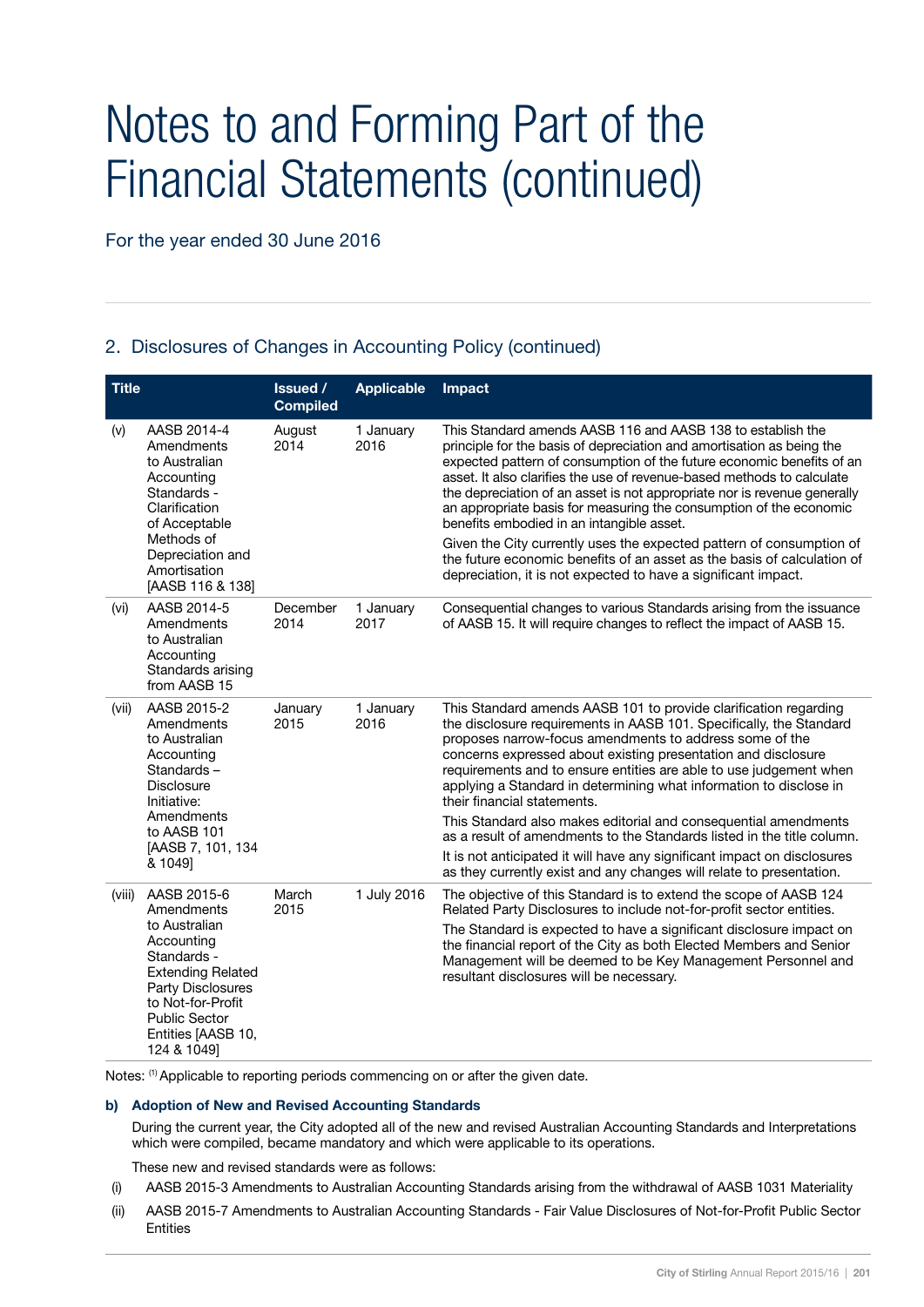<span id="page-23-0"></span>For the year ended 30 June 2016

## 3. Critical Accounting Estimates and Judgements

The carrying values of certain assets and liabilities are continually evaluated based on historical experience and other factors, including estimates and expectations of future events.

There have been no critical accounting estimates or critical accounting judgements in applying the City's accounting policies made by management in preparing these financial statements that have a material impact.

## 4. Operating Revenues and Expenses

### a) The Change in Net Assets Resulting from Operations was Arrived at After Charging the Following Items:

|                                             | 2016<br>\$    | 2015<br>\$ |
|---------------------------------------------|---------------|------------|
| <b>Depreciation on:</b>                     |               |            |
| <b>Buildings</b>                            | 5,329,014     | 3,097,230  |
| Plant & Equipment                           | 1,732,122     | 1,330,454  |
| Mobile Vehicles & Plant                     | 3,215,464     | 3,479,450  |
| Furniture & Office Equipment                | 1,513,721     | 1,609,164  |
| <b>Recreation Equipment</b>                 | 479,546       | 454,366    |
| Roads                                       | 8,028,624     | 7,904,797  |
| Drainage                                    | 2,655,684     | 2,598,747  |
| Footpaths                                   | 1,616,209     | 1,606,327  |
| Other Engineering Infrastructure            | 5,086,058     | 5,305,938  |
|                                             |               |            |
|                                             | 29,656,442    | 27,386,473 |
|                                             |               |            |
| Profit/(Loss) on Sale of Non-Current Assets | (1, 213, 791) | (591, 485) |
| Rental                                      |               |            |
| <b>Operating Leases</b>                     | 100           | 100        |
|                                             | 100           | 100        |
|                                             |               |            |
| <b>Auditors Remuneration</b>                |               |            |
| Audit of the Annual Financial Report        | 22,731        | 35,169     |
|                                             | 22,731        | 35,169     |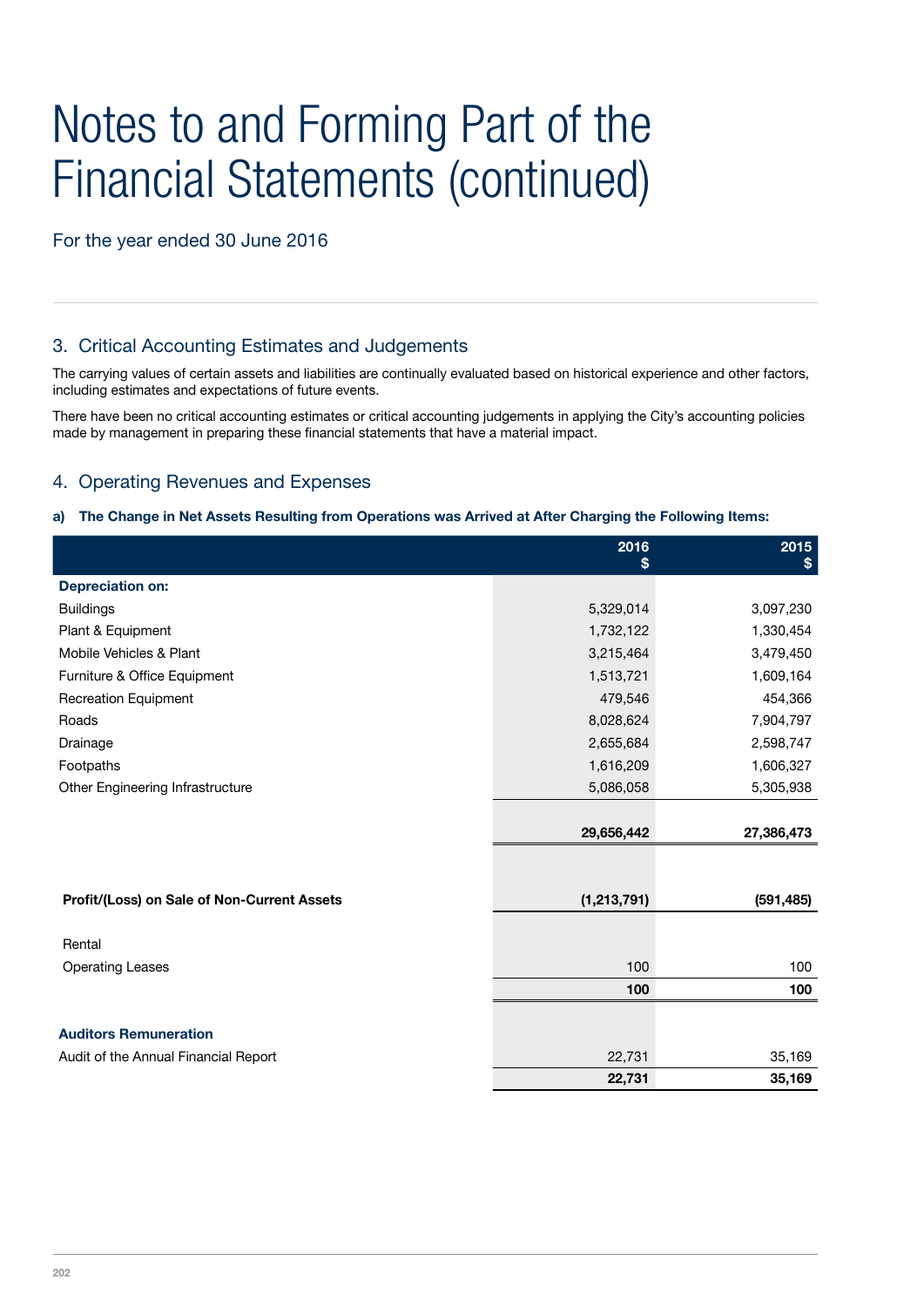For the year ended 30 June 2016

## 4. Operating Revenues and Expenses (continued)

### b) The Change in Net Assets Resulting from Operations was Arrived at After Crediting the Following Items:

|                                                    | 2016<br>\$ | 2015<br>\$ |
|----------------------------------------------------|------------|------------|
| <b>Underground Power</b>                           |            |            |
| Coolbinia Underground Power                        |            | (38, 381)  |
| Other Underground Power                            | (7,064)    |            |
|                                                    | (7,064)    | (38, 381)  |
|                                                    |            |            |
| <b>Equity Share of Investment</b>                  |            |            |
| Equity Share of Tamala Park Regional Council Sales | 8,461,634  | 10,877,241 |
|                                                    | 8,461,634  | 10,877,241 |
|                                                    |            |            |
| <b>Interest Earnings</b>                           |            |            |
| Interest on Reserve Fund Investments               | 2,346,776  | 2,644,695  |
| Interest on Other Money Investments                | 2,988,965  | 3,000,828  |
| Other Interest                                     | 434,393    | 481,297    |
|                                                    | 5,770,134  | 6,126,820  |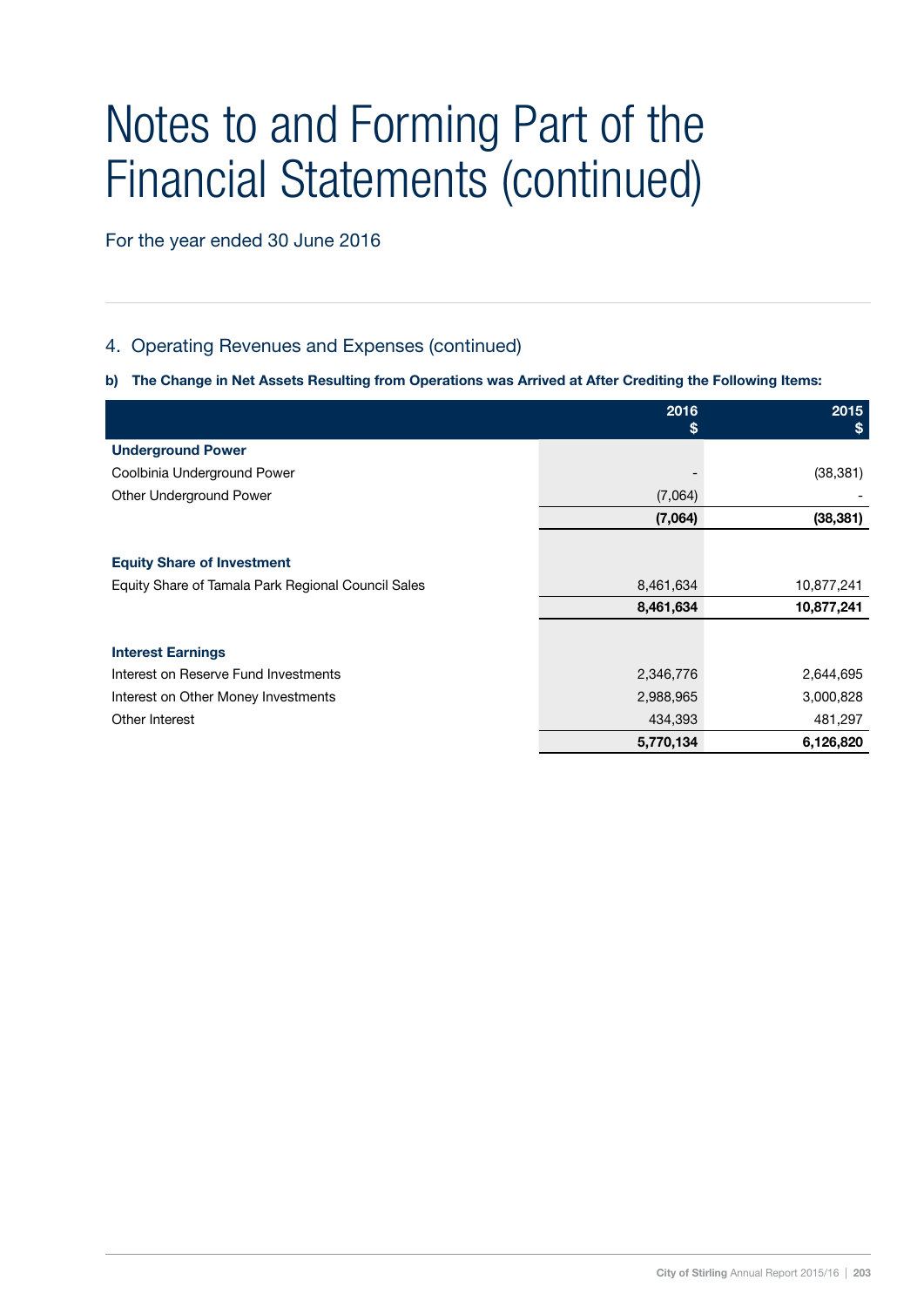For the year ended 30 June 2016

## 4. Operating Revenues and Expenses (continued)

### c) Statement of Objective

The City is dedicated to providing high quality services to the community through the various service orientated programmes which it has established.

#### *Governance*

To manage the administrative functions of the Council.

#### *Law, Order and Public Safety*

To increase the support to protection of life and property within the City and reduce inconvenience through the enforcement of statutory powers and the provision of public order, safety and security services.

#### *Health*

To maintain and improve the health and well-being of the community.

#### *Education and Welfare*

To facilitate the provision of a range of services and encourage their utilisation for the social well-being of the community.

#### *Community Amenities*

To develop waste and environment management programmes which recognise community needs.

#### *Recreation and Culture*

To plan, construct, maintain and initiate a range of facilities and programmes which enables the community to satisfy its need for information, personal development, recreation and leisure.

#### *Transport*

To provide facilities and services within the road reserve which promote safety, ease of access and improve the amenity of the locality.

### *General Purpose Funding*

To minimise the costs of financing City operations through effective financial planning and management.

#### *Economic Services*

To plan facilities and regulate land use consistent with community expectations and environmental considerations.

#### *Other Property and Services*

- 1. To provide a community information network that complements and supports the corporate and programme objectives of the City.
- 2. To facilitate, develop and maintain City buildings and property.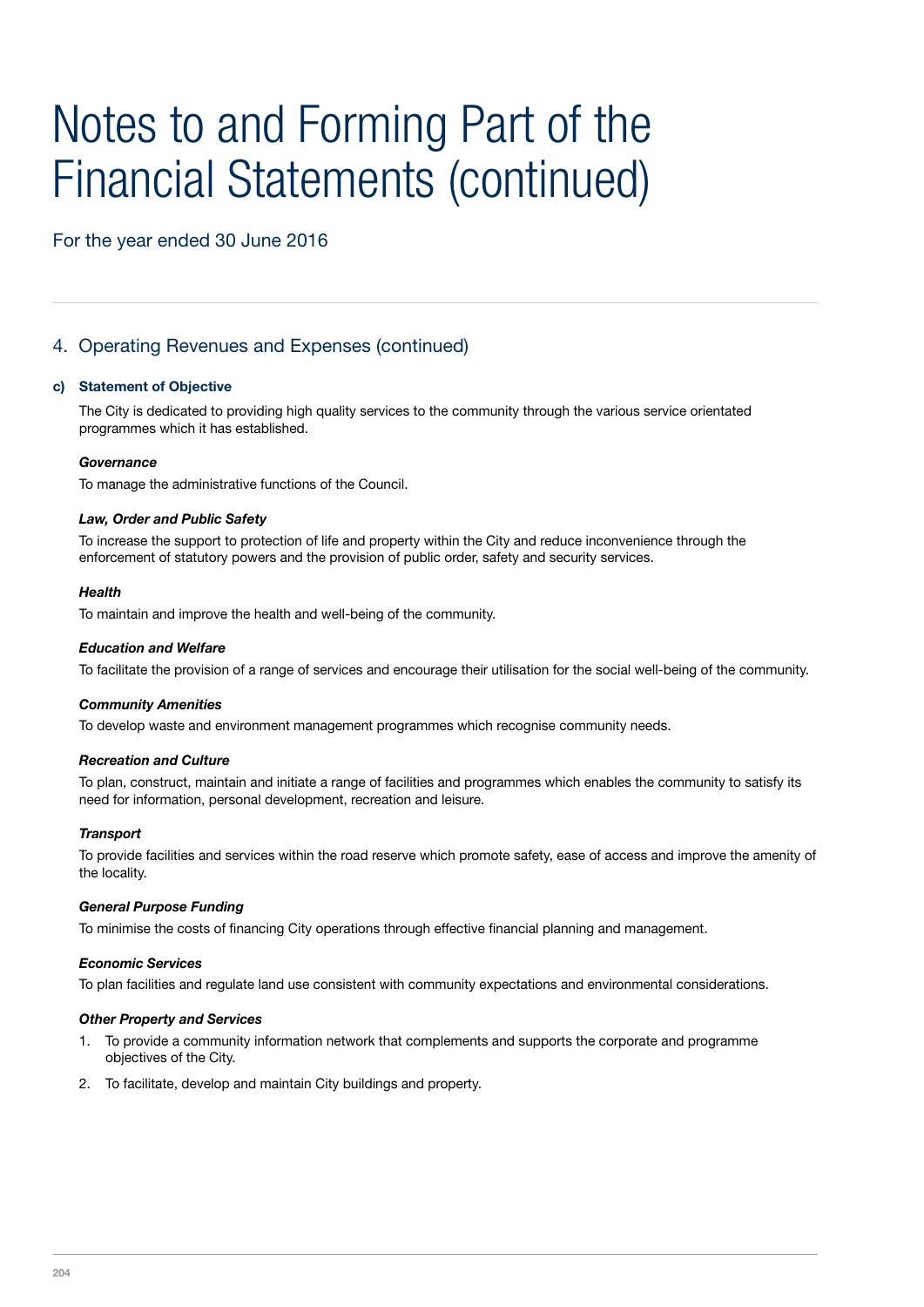For the year ended 30 June 2016

## 4. Operating Revenues and Expenses (continued)

### d) Carrying Cost of Assets (by Program)

|                                 | 2016<br><b>Current</b><br><b>Assets</b><br>\$ | 2016<br><b>Non-Current</b><br><b>Assets</b><br>S | 2016<br><b>Non-Current</b><br><b>Assets - Capital</b><br>S | 2016<br><b>Non-Current</b><br><b>Assets - Infrast.</b><br>\$ |
|---------------------------------|-----------------------------------------------|--------------------------------------------------|------------------------------------------------------------|--------------------------------------------------------------|
| Governance                      | 150,279,638                                   | 19,555,675                                       | 46,053,445                                                 |                                                              |
| Law, Order & Public Safety      |                                               |                                                  | 2,682,285                                                  |                                                              |
| Health                          |                                               |                                                  | 1,431,356                                                  |                                                              |
| <b>Education &amp; Welfare</b>  |                                               |                                                  | 22,515,167                                                 |                                                              |
| <b>Community Amenities</b>      |                                               |                                                  | 17,507,378                                                 | 8,640,260                                                    |
| <b>Recreation &amp; Culture</b> |                                               |                                                  | 190,735,100                                                | 138,670,994                                                  |
| Transport                       |                                               |                                                  | 4,351,170                                                  | 1,587,781,270                                                |
| Economic Services               |                                               |                                                  | 536,608                                                    |                                                              |
| Other Property & Services       |                                               |                                                  | 685,328,055                                                |                                                              |
|                                 | 150,279,638                                   | 19,555,675                                       | 971,140,564                                                | 1,735,092,524                                                |

Total Carrying Cost of Assets 2,876,068,401

### e) Depreciation of Assets (by Program)

|                                      | \$         |
|--------------------------------------|------------|
| Governance                           | 683,176    |
| Law, Order & Public Safety           | 90,382     |
| Health                               | 39,277     |
| <b>Education &amp; Welfare</b>       | 521,993    |
| <b>Community Amenities</b>           | 1,155,774  |
| <b>Recreation &amp; Culture</b>      | 9,902,797  |
| Transport                            | 12,722,988 |
| <b>Economic Services</b>             | 73,726     |
| <b>Other Property &amp; Services</b> | 4,466,329  |
|                                      | 29,656,442 |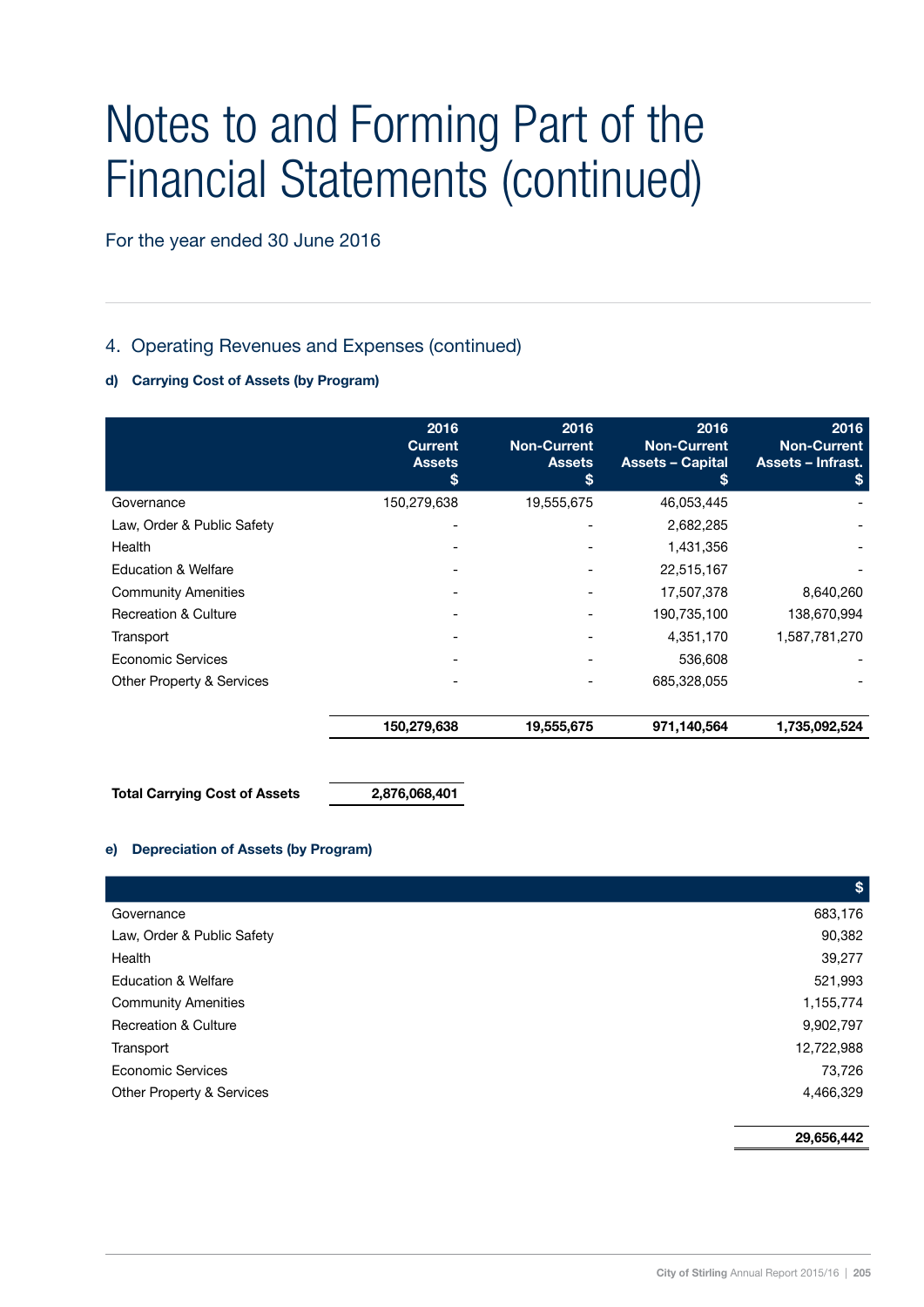For the year ended 30 June 2016

## 4. Operating Revenues and Expenses (continued)

### f) Disposal of Assets (by Program)

|                                      | <b>Net Book Value</b><br>\$ | <b>Sale Price</b><br>\$ | <b>Profit or (Loss)</b><br>on Sales<br>\$ |
|--------------------------------------|-----------------------------|-------------------------|-------------------------------------------|
| Governance                           | 347,309                     | 277,834                 | (69, 475)                                 |
| Law, Order & Public Safety           | 225,940                     | 210.864                 | (15,076)                                  |
| Health                               | 47,502                      | 43,636                  | (3,866)                                   |
| <b>Education &amp; Welfare</b>       | 254,781                     | 85,864                  | (168, 917)                                |
| <b>Community Amenities</b>           | 353,591                     | 301,422                 | (52, 169)                                 |
| <b>Recreation &amp; Culture</b>      | 651,990                     | 232,176                 | (419, 814)                                |
| Transport                            | 265,297                     | 234.164                 | (31, 133)                                 |
| Economic Services                    | 42,638                      | 36,591                  | (6,047)                                   |
| <b>Other Property &amp; Services</b> | 2,255,428                   | 1,808,134               | (447, 294)                                |
|                                      | 4,444,476                   | 3,230,685               | (1, 213, 791)                             |

### g) Conditions over Contributions

Grants and Contributions which were recognised as revenue during the year or prior years and which were obtained on the condition that they be expended on the acquisition of non-current assets but have yet to be applied in that manner at the reporting date were:

|                                  | 2016<br>\$ | 2015<br>S |
|----------------------------------|------------|-----------|
| Road Construction & Development  |            | 62,512    |
| <b>Community Safety Programs</b> | 701,621    | 85,575    |
| <b>Funded Projects</b>           |            |           |
| Social Services Programs         | -          |           |
|                                  |            |           |
|                                  | 701,621    | 148,087   |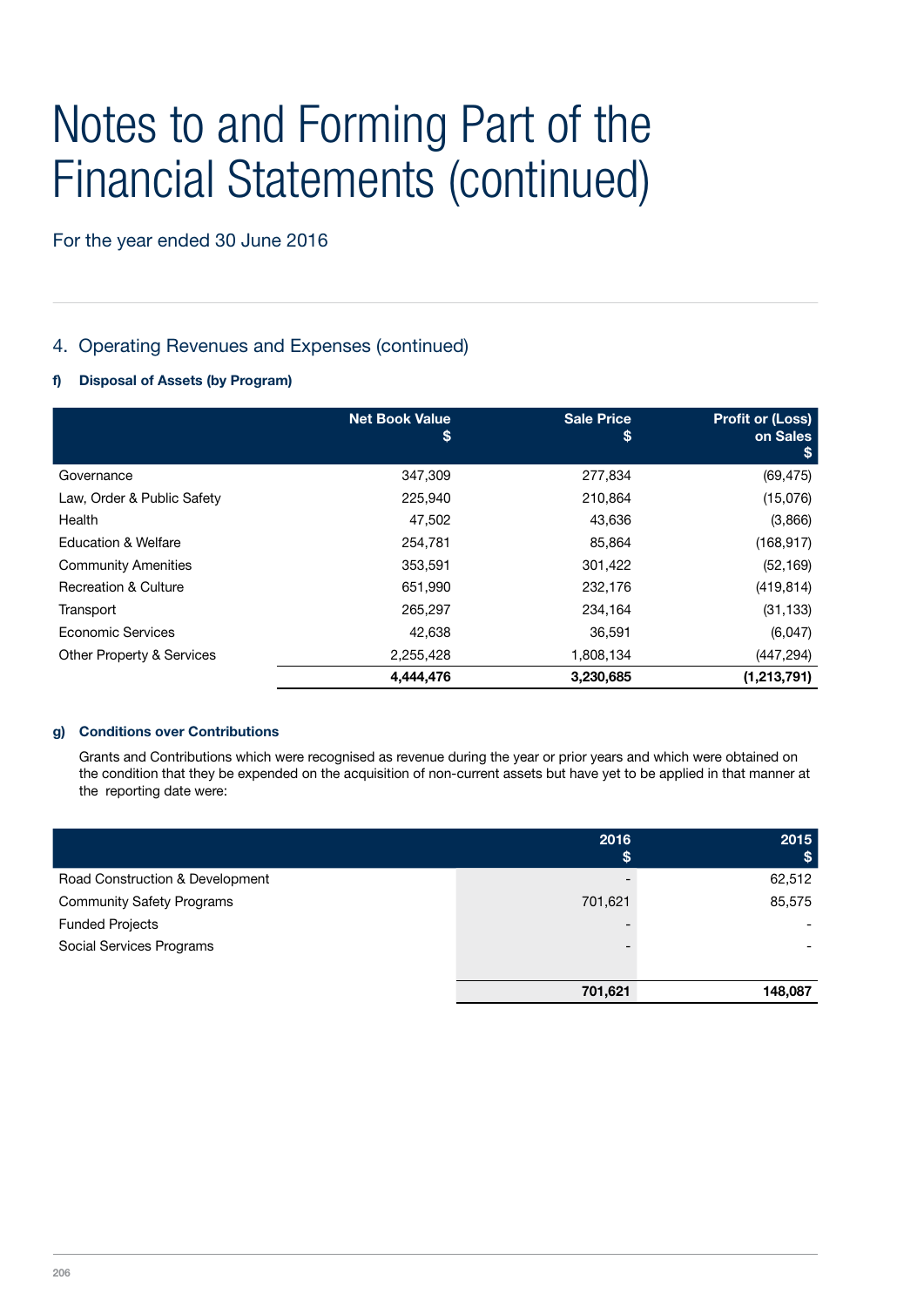<span id="page-28-0"></span>For the year ended 30 June 2016

## 5. Cash and Cash Equivalents

### a) Cash on Hand

|              | 2016<br>\$ | 2015<br>50 |
|--------------|------------|------------|
| Unrestricted | 32,910     | 41,354     |
|              | 32,910     | 41,354     |

### b) Short Maturity Investments

|              | 2016<br>S   | 2015<br>\$  |
|--------------|-------------|-------------|
| Restricted   | 96,176,315  | 83,724,505  |
| Unrestricted | 42,036,032  | 48,658,678  |
|              | 138,212,347 | 132,383,183 |

The following restrictions have been imposed by regulations or other externally imposed requirements:

|                             | 2016<br>\$ | 2015<br>\$ |
|-----------------------------|------------|------------|
| <b>Consolidated Reserve</b> | 92,430,509 | 80,086,429 |
| Town Planning Scheme No 18  | 295,829    | 287,321    |
| Town Planning Scheme No 25  | 531,609    | 516,320    |
| Town Planning Scheme No 27  | 2,171,124  | 2,108,682  |
| Town Planning Scheme No 28  | 747.244    | 725,753    |
|                             | 96,176,315 | 83,724,505 |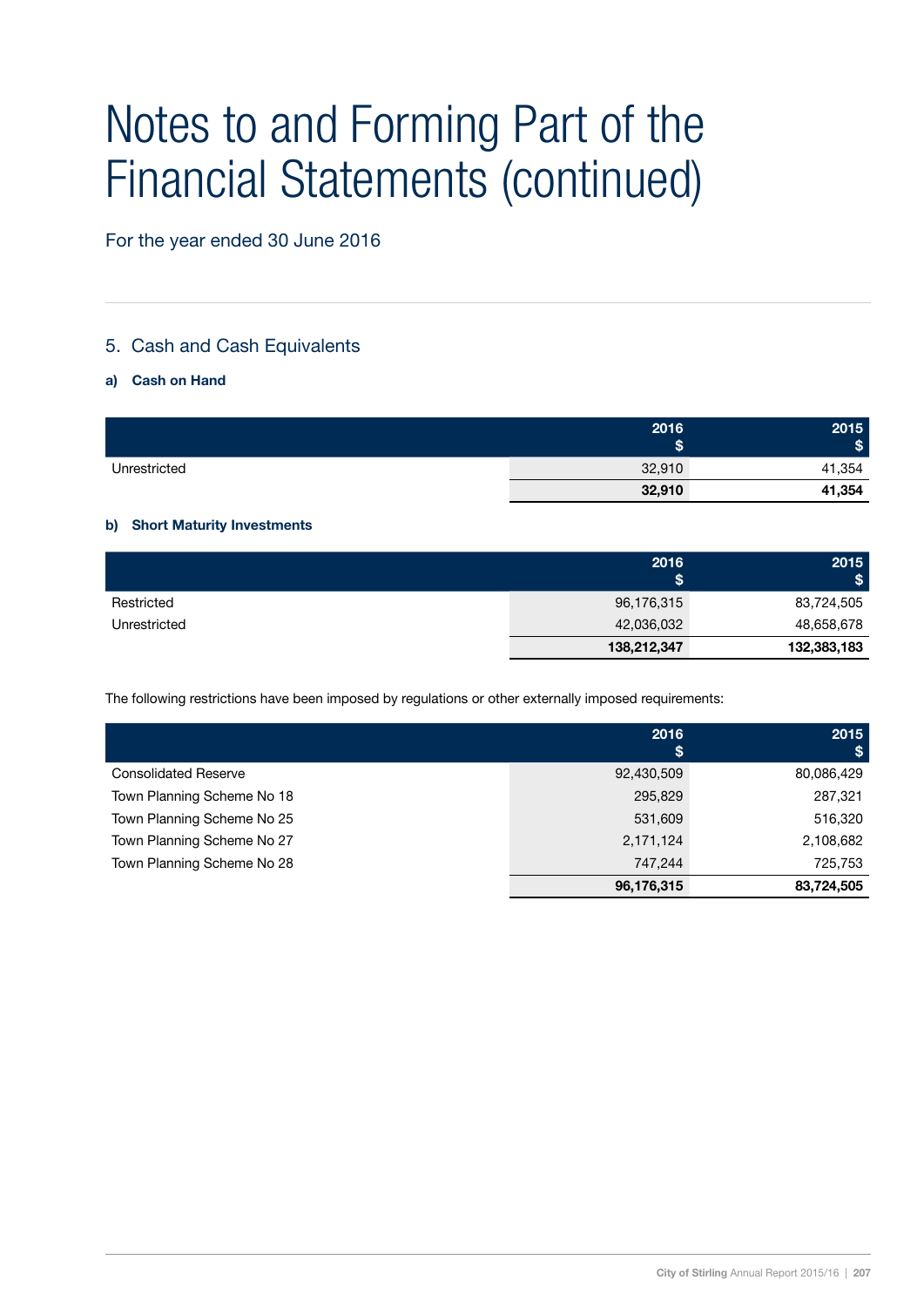<span id="page-29-0"></span>For the year ended 30 June 2016

### 6. Trade and Other Receivables

### a) Trade and Other Receivables

|                                                 |                                         | 2016<br>\$ | 2015<br>\$ |
|-------------------------------------------------|-----------------------------------------|------------|------------|
| <b>Current</b>                                  |                                         |            |            |
| <b>Rates Outstanding</b>                        |                                         | 2,323,409  | 2,139,488  |
| Debtors:                                        | Libraries                               | 286,489    | 308,199    |
|                                                 | <b>Commercial Waste</b>                 | 636,276    | 656,504    |
|                                                 | <b>Fines &amp; Penalties</b>            | 627,698    | 575,350    |
|                                                 | Interest Due on Investments not Matured | 997,102    | 854,038    |
|                                                 | Sundry                                  | 2,506,603  | 683,344    |
|                                                 | <b>Underground Power</b>                | 599,578    | 1,083,805  |
|                                                 | Australian Taxation Office - GST        | 677,875    | 956,159    |
| Less:                                           | Allowance for Doubtful Debts            | (146, 477) | (176, 266) |
|                                                 |                                         | 8,508,553  | 7,080,621  |
|                                                 |                                         |            |            |
| <b>Movement in Allowance for Doubtful Debts</b> |                                         |            |            |
| Balance at Beginning of Year                    |                                         | (176, 266) | (149, 237) |
| Reduction/(Increase) to Provision               |                                         | 29,789     | (27, 029)  |
| Balance at End of Year                          |                                         | (146, 477) | (176, 266) |

### b) Trade and Other Receivables

|                                | 2016<br>\$ | 2015<br>$\mathbf{s}$ |
|--------------------------------|------------|----------------------|
| <b>Non-Current</b>             |            |                      |
| Rates Outstanding - Pensioners | 1,367,719  | 1,338,351            |
| Deferred Debtors               | 546,295    | 546,295              |
|                                | 1,914,014  | 1,884,646            |

#### c) Other Assets

|                            | 2016<br>S | 2015<br>¢<br>จ |
|----------------------------|-----------|----------------|
| <b>Current Prepayments</b> | 223,879   | 162,519        |
|                            | 223,879   | 162,519        |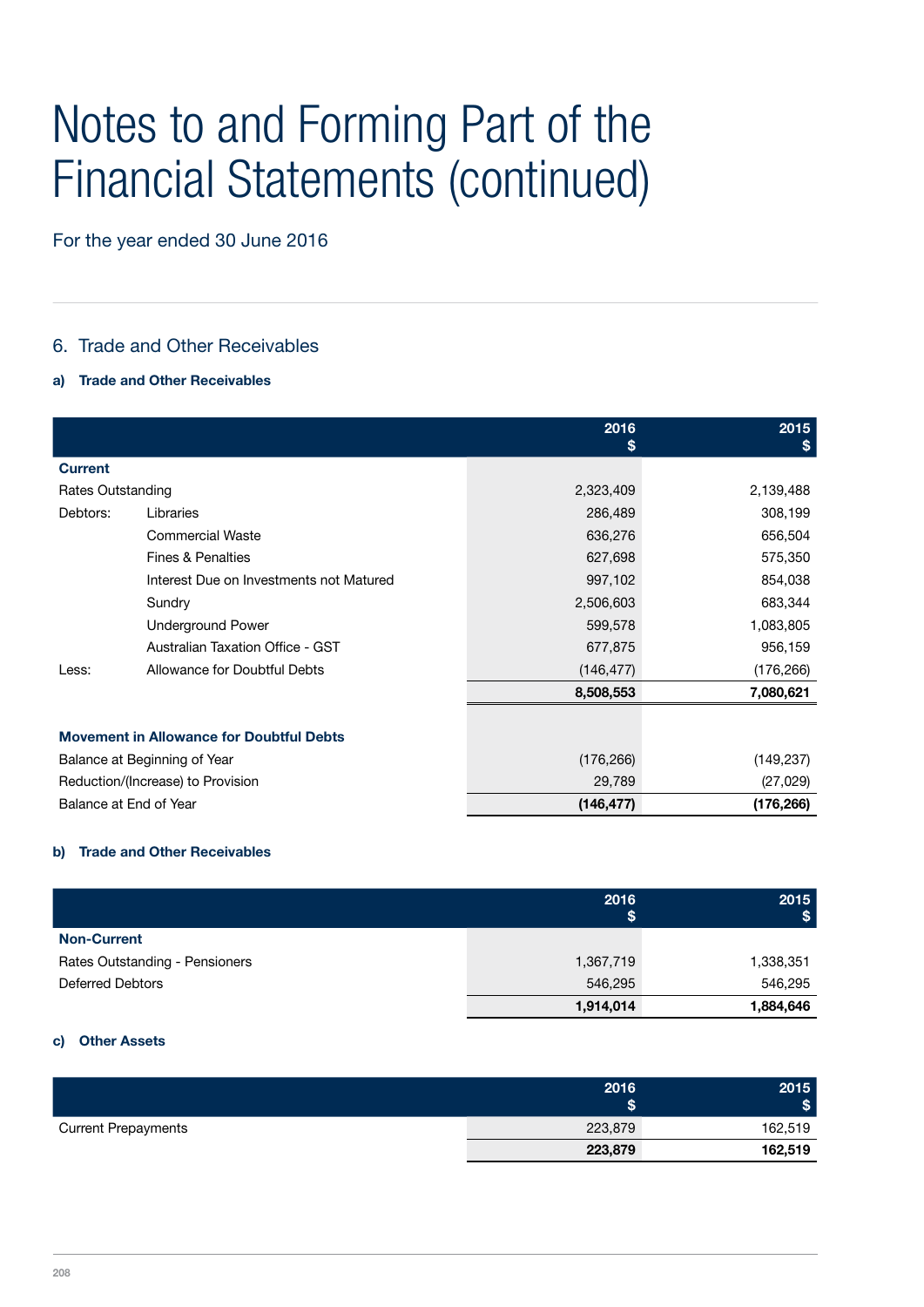<span id="page-30-0"></span>For the year ended 30 June 2016

## 7. Inventories

|                                          | 2016<br>\$ | 2015<br>$\mathbf{\$}$ |
|------------------------------------------|------------|-----------------------|
| <b>Inventories</b>                       |            |                       |
| <b>Construction Materials &amp; Fuel</b> | 251,033    | 272,246               |
| Land for Resale                          | 3,050,916  | 2,667,326             |
| <b>Total</b>                             | 3,301,949  | 2,939,572             |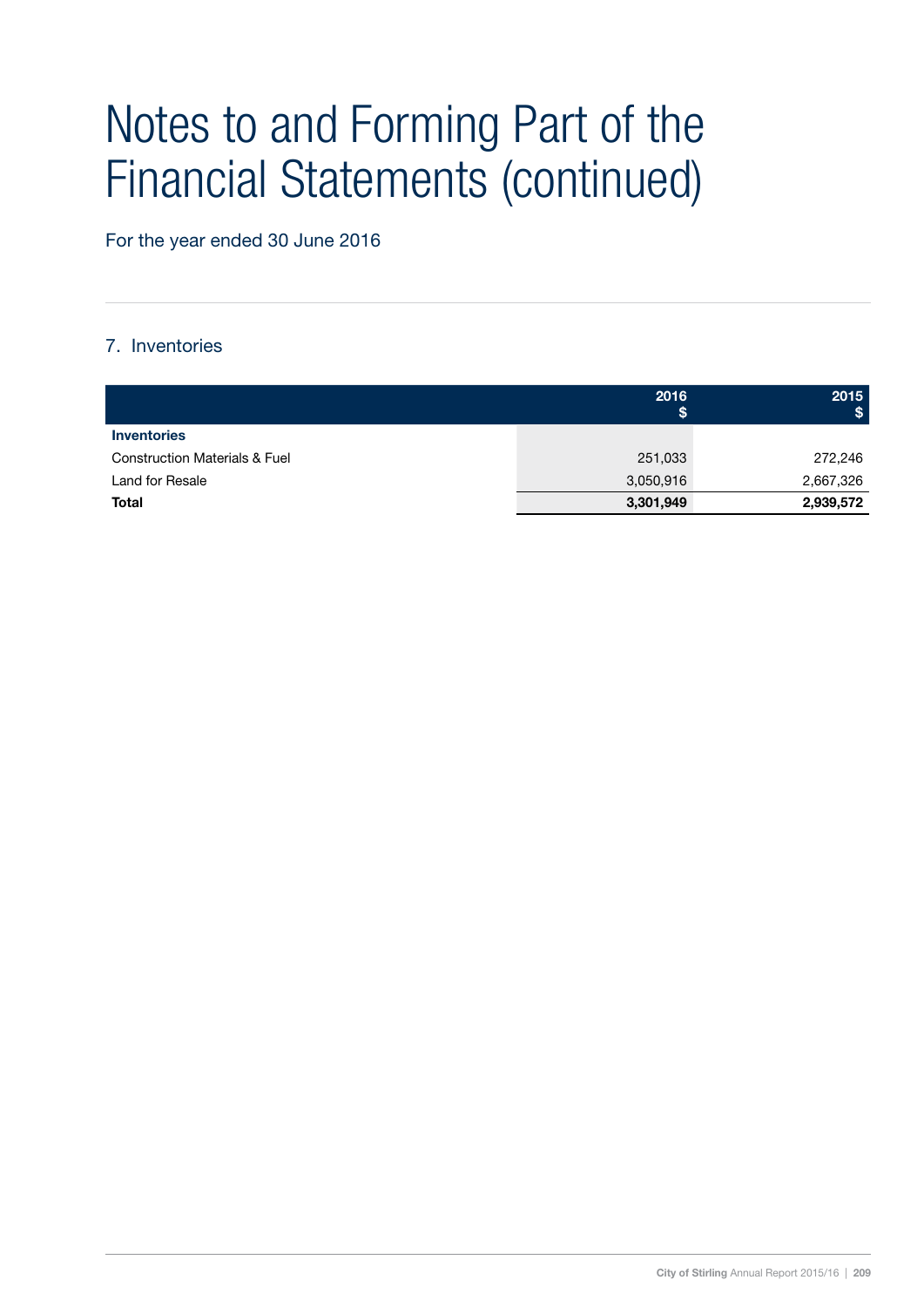<span id="page-31-0"></span>For the year ended 30 June 2016

## 8. Property, Plant, Equipment and Infrastructure

### a) Movement in Carrying Amounts of Each Class of Property, Plant & Equipment

|                                           | 2016<br>S   | 2015<br>S     |
|-------------------------------------------|-------------|---------------|
| Land                                      |             |               |
| - Independent Valuation                   | 662,793,312 | 665,399,724   |
| Net Book Value at End of Reporting Period | 662,793,312 | 665,399,724   |
| <b>Buildings</b>                          |             |               |
| - Independent Valuation                   | 259,340,376 | 259,340,376   |
| - Management Valuation                    | 5,459,755   |               |
| Less Accumulated Depreciation             | (5,211,361) |               |
| Net Book Value at End of Reporting Period | 259,588,770 | 259,340,376   |
| <b>Plant &amp; Equipment</b>              |             |               |
| - Management Valuation                    | 13,804,607  | 16,290,011    |
| Less Accumulated Depreciation             |             | (2,543,854)   |
| Net Book Value at End of Reporting Period | 13,804,607  | 13,746,157    |
| <b>Mobile Vehicles &amp; Plant</b>        |             |               |
| - Management Valuation                    | 18,629,821  | 27,019,143    |
| Less Accumulated Depreciation             |             | (6,398,608)   |
| Net Book Value at End of Reporting Period | 18,629,821  | 20,620,535    |
| <b>Furniture &amp; Office Equipment</b>   |             |               |
| - Management Valuation                    | 4,163,466   | 7,396,642     |
| Less Accumulated Depreciation             |             | (3, 121, 556) |
| Net Book Value at End of Reporting Period | 4,163,466   | 4,275,086     |
| <b>Recreation Equipment</b>               |             |               |
| - Management Valuation                    | 2,464,739   | 3,696,458     |
| Less Accumulated Depreciation             |             | (905, 145)    |
| Net Book Value at End of Reporting Period | 2,464,739   | 2,791,313     |
| <b>Assets Under Construction</b>          |             |               |
| - Cost                                    | 9,695,849   | 4,789,828     |
| - Transferred                             |             |               |
| Net Book Value at End of Reporting Period | 9,695,849   | 4,789,828     |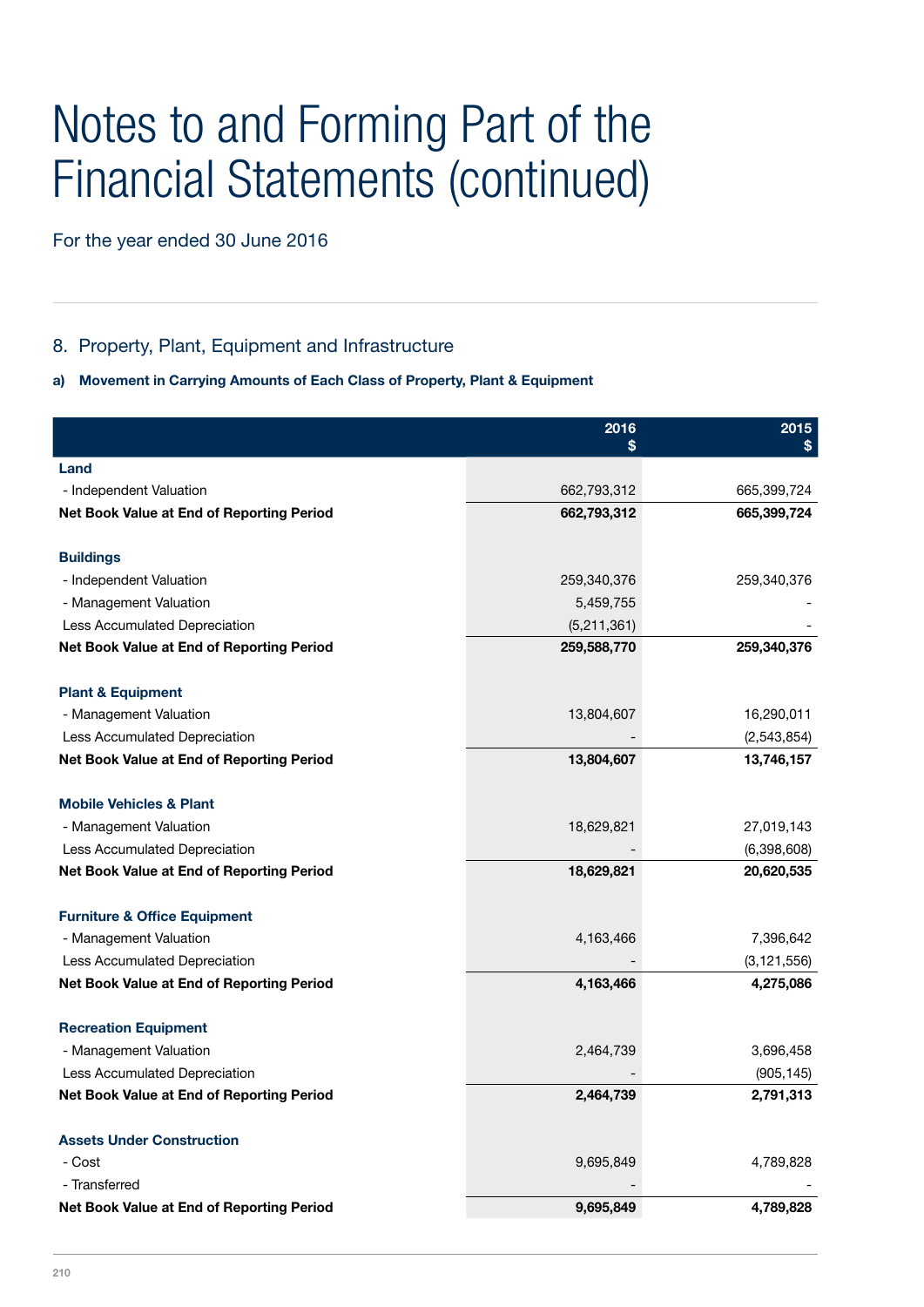For the year ended 30 June 2016

## 8. Property, Plant, Equipment and Infrastructure (continued)

### a) Movement in Carrying Amounts of Each Class of Property, Plant & Equipment (continued)

|                                              | 2016<br>\$  | 2015<br><b>S</b> |
|----------------------------------------------|-------------|------------------|
|                                              |             |                  |
| <b>Total Property, Plant &amp; Equipment</b> |             |                  |
| - Independent Valuation                      | 922,133,688 | 924,740,100      |
| - Management Valuation                       | 44,522,388  | 54,402,254       |
| - Cost                                       | 9,695,849   | 4,789,828        |
| Less Accumulated Depreciation                | (5,211,361) | (12,969,163)     |
| Net Book Value at End of Reporting Period    | 971,140,564 | 970,963,019      |

The fair value of Property, Plant and Equipment is determined at least every three years in accordance with the regulatory framework, Local Government (Financial Management) Regulation 17A (2).

Refer to Note 8(c) for which year each asset category was assesed and level of fair value hierarchy.

As at 30 June 2016 a parcel of assets in the Building asset category were assesed and deemed appropriate to revalue at fair value.

Additions since date of valuations are shown at cost, at the end of each reporting period the valuation is reviewed and where appropriate fair value is updated to reflect current market conditions.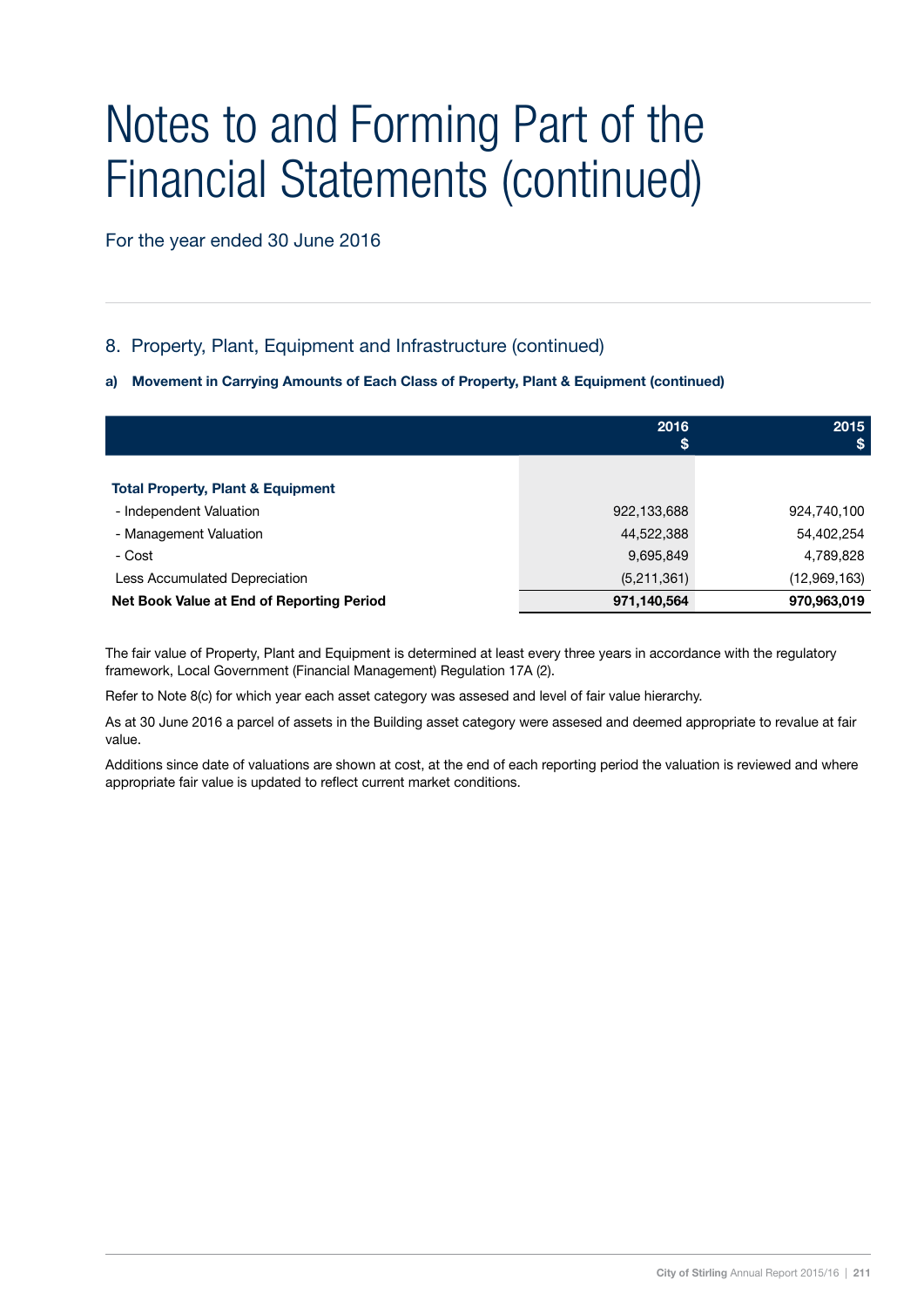For the year ended 30 June 2016

### 8. Property, Plant, Equipment and Infrastructure (continued)

#### b) Movements in Carrying Amounts of Property, Plant & Equipment

Movement in the carrying amounts of each class of property, plant and equipment between the beginning and the end of the current financial year.

|                                                   | <b>Balance</b><br>at the<br><b>Beginning of</b><br>the Year<br>\$ | <b>Additions</b><br>$\hat{\mathbf{s}}$ | (Disposals)<br><b>Net</b><br>\$ | <b>Revaluation</b><br>Increments/<br>(Decrements)<br>\$ | <b>Impairments</b><br>(Losses)/<br><b>Reversals</b><br>\$ | <b>Depreciation</b><br>(Expense)<br>\$ | Reclass/<br><b>Transfers</b><br>\$ | Carrying<br><b>Amount at</b><br>the End of<br>Year<br>\$ |
|---------------------------------------------------|-------------------------------------------------------------------|----------------------------------------|---------------------------------|---------------------------------------------------------|-----------------------------------------------------------|----------------------------------------|------------------------------------|----------------------------------------------------------|
| Land                                              | 665,399,724                                                       | $\overline{\phantom{a}}$               | (2,606,412)                     |                                                         |                                                           | L,                                     |                                    | - 662,793,312                                            |
| <b>Total Land</b>                                 | 665,399,724                                                       | $\blacksquare$                         | (2,606,412)                     | ä,                                                      | $\blacksquare$                                            | $\blacksquare$                         |                                    | - 662,793,312                                            |
| <b>Buildings</b>                                  | 259,340,376                                                       | 732,286                                | (415, 671)                      | 676,506                                                 | $\overline{\phantom{0}}$                                  | (5,329,014)                            |                                    | 4,584,287 259,588,770                                    |
| <b>Total</b><br><b>Buildings</b>                  | 259,340,376                                                       | 732,286                                | (415, 671)                      | 676,506                                                 |                                                           | (5,329,014)                            |                                    | 4,584,287 259,588,770                                    |
| <b>Total Land</b><br>& Buildings                  | 924,740,100                                                       | 732,286                                | (3,022,083)                     | 676,506                                                 |                                                           | (5,329,014)                            | 4,584,287                          | 922,382,082                                              |
| Plant &<br>Equipment                              | 13,746,157                                                        | 867,016                                | (85, 561)                       | (208, 526)                                              |                                                           | (1,732,122)                            | 1,217,643                          | 13,804,607                                               |
| Mobile<br>Vehicle<br>& Plant                      | 20,620,535                                                        | 3,341,367                              | (1,780,150)                     | (336, 467)                                              |                                                           | (3,215,464)                            |                                    | 18,629,821                                               |
| Furniture<br>& Office<br>Equipment                | 4,275,086                                                         | 1,171,478                              | (22, 270)                       | 34,162                                                  |                                                           | (1,513,721)                            | 218,731                            | 4,163,466                                                |
| Recreation<br>Equipment                           | 2,791,313                                                         | 45,163                                 | (2, 438)                        |                                                         |                                                           | (479, 546)                             | 110,247                            | 2,464,739                                                |
| <b>Assets Under</b><br>Construction               | 4,789,828                                                         | 10,272,172                             | (3,750)                         |                                                         |                                                           | $\overline{\phantom{a}}$               | (5,362,401)                        | 9,695,849                                                |
| <b>Total</b><br>Property,<br>Plant &<br>Equipment | 970,963,019                                                       | 16,429,482                             | (4,916,252)                     | 165,675                                                 | ۰                                                         | (12, 269, 867)                         |                                    | 768,507 971,140,564                                      |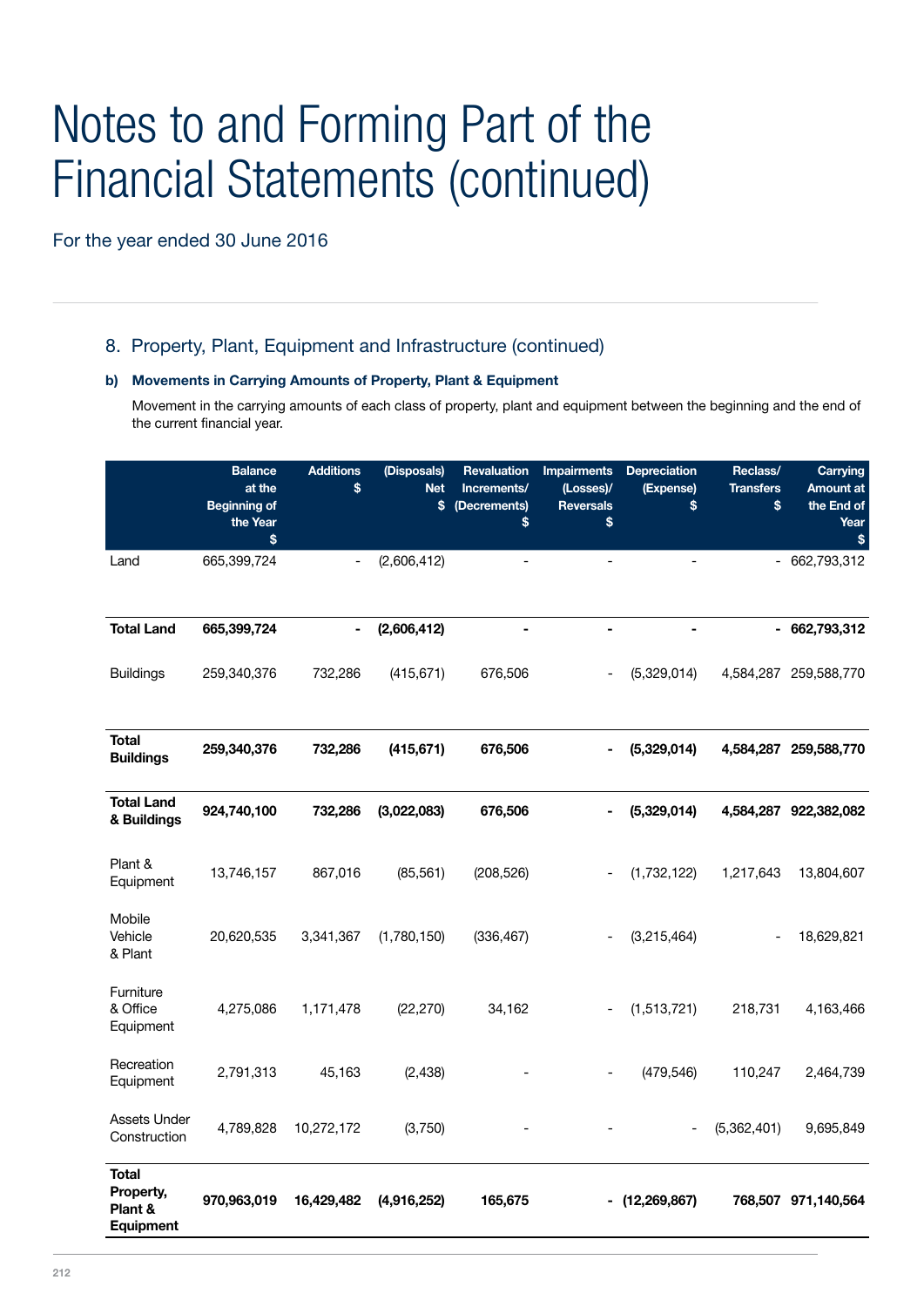For the year ended 30 June 2016

### 8. Property, Plant, Equipment and Infrastructure (continued)

### c) Fair Value Measurements of Property, Plant and Equipment

| <b>Asset Class</b>                      | <b>Fair Value</b><br><b>Hierarchy</b> | <b>Valuation Technique</b>                                                                                                                     | <b>Basis of</b><br><b>Valuation</b>                                 | <b>Date of Last</b><br><b>Valuation</b> | <b>Inputs Used</b>                                                                                                                                                               |
|-----------------------------------------|---------------------------------------|------------------------------------------------------------------------------------------------------------------------------------------------|---------------------------------------------------------------------|-----------------------------------------|----------------------------------------------------------------------------------------------------------------------------------------------------------------------------------|
| Land                                    | 2                                     | Market approach using recent<br>observable market data for<br>similar properties / income<br>approach using discounted<br>cashflow methodology | Independent<br>registered<br>valuers                                | June 2015                               | Price per hectare /<br>market borrowing<br>rate                                                                                                                                  |
| Land - Golf<br>Course                   | 3                                     | Improvements to land valued<br>using cost approach using<br>depreciated replacement cost                                                       | Independent<br>registered<br>valuers                                | June 2015                               | Improvements<br>to land using<br>construction<br>costs and current<br>condition (Level<br>2), residual<br>values and<br>remaining useful<br>life assessments<br>(Level 3) inputs |
| Specialised<br><b>Buildings</b>         | $\overline{c}$                        | Market approach using recent<br>observable market data for<br>similar properties / income<br>approach using discounted<br>cashflow methodology | Independent<br>registered<br>valuers                                | June 2015                               | Construction<br>costs and current<br>condition (Level 2)                                                                                                                         |
| Non-<br>Specialised<br><b>Buildings</b> | 3                                     | Cost approach using<br>replacement cost to calculate<br>value, and then adjusted to<br>take account of accumulated<br>depreciation.            | Independent<br>registered<br>valuers and<br>Management<br>Valuation | June 2015 and<br>June 2016              | Construction<br>costs and current<br>condition (Level 3)                                                                                                                         |
| Plant &<br>Equipment                    | $\overline{2}$                        | Market approach using recent<br>observable market data for<br>similar Plant and Equipment                                                      | Management<br>valuation                                             | <b>June 2016</b>                        | Price per item                                                                                                                                                                   |
| <b>Mobile Fleet</b><br>& Plant          | $\overline{2}$                        | Market approach using recent<br>observable market data for<br>similar Mobile Fleet and Plant                                                   | Management<br>valuation                                             | June 2016                               | Price per item                                                                                                                                                                   |
| Furniture<br>& Office<br>Equipment      | $\overline{c}$                        | Market approach using recent<br>observable market data for<br>similar Furniture and Office<br>Equipment                                        | Management<br>valuation                                             | June 2016                               | Price per item                                                                                                                                                                   |
| Recreation<br>Equipment                 | $\overline{c}$                        | Market approach using recent<br>observable market data for<br>similar Recreation Equipment                                                     | Management<br>valuation                                             | June 2016                               | Price per item                                                                                                                                                                   |
| Assets Under<br>Construction            | $\overline{2}$                        | Cost approach using cost of<br>goods or service at acquisition                                                                                 | Actual cost                                                         | June 2016                               | Purchase costs<br>and current stage<br>of works                                                                                                                                  |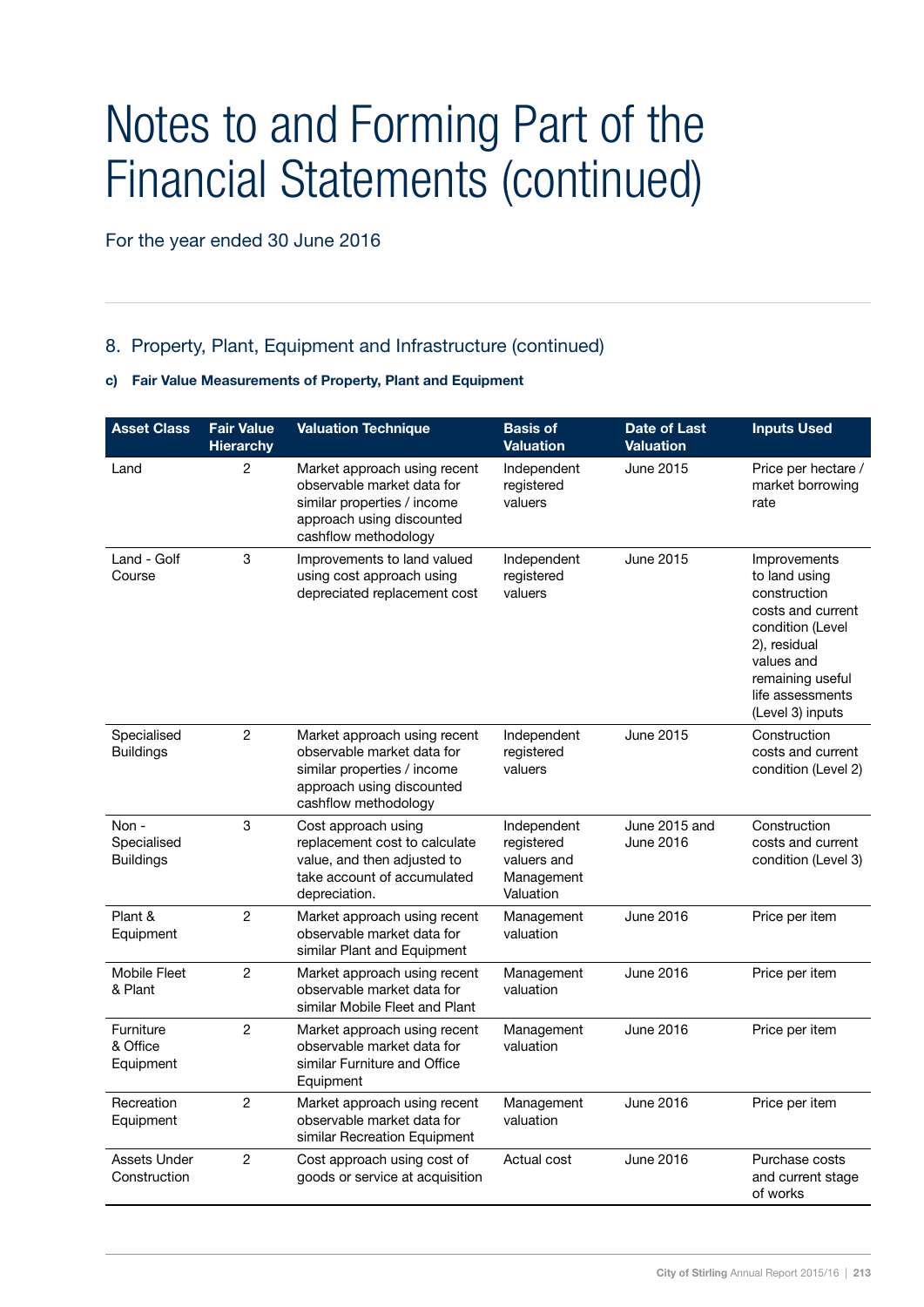For the year ended 30 June 2016

## 8. Property, Plant, Equipment and Infrastructure (continued)

### d) Movement in Carrying Amounts of Each Class of Infrastructure

|                                           | 2016<br>S      | 2015<br>\$     |
|-------------------------------------------|----------------|----------------|
| <b>Roads</b>                              |                |                |
| - Independent Valuation                   | 1,156,044,044  | 1,143,350,383  |
| Less Accumulated Depreciation             | (76, 391, 260) | (68, 362, 637) |
| Net Book Value at End of Reporting Period | 1,079,652,784  | 1,074,987,746  |
| <b>Drainage</b>                           |                |                |
| - Independent Valuation                   | 443,584,172    | 440,906,324    |
| Less Accumulated Depreciation             | (38, 256, 981) | (35,601,298)   |
| Net Book Value at End of Reporting Period | 405,327,191    | 405,305,026    |
| <b>Footpaths</b>                          |                |                |
| - Independent Valuation                   | 99,580,313     | 97,307,195     |
| Less Accumulated Depreciation             | (14,020,320)   | (12, 404, 111) |
| Net Book Value at End of Reporting Period | 85,559,993     | 84,903,084     |
| <b>Other Engineering Infrastructure</b>   |                |                |
| - Independent Valuation                   | 18,369,797     | 17,010,913     |
| Less Accumulated Depreciation             | (8, 140, 425)  | (7,306,128)    |
| Net Book Value at End of Reporting Period | 10,229,372     | 9,704,785      |
| <b>Reserves</b>                           |                |                |
| - Cost                                    | 41,063,056     | 36,281,280     |
| Less Accumulated Depreciation             |                |                |
| Net Book Value at End of Reporting Period | 41,063,056     | 36,281,280     |
| <b>Reticulation &amp; Other Parks</b>     |                |                |
| - Independent Valuation                   | 133,601,564    | 131,381,912    |
| Less Accumulated Depreciation             | (36, 342, 131) | (32,090,369)   |
| Net Book Value at End of Reporting Period | 97,259,433     | 99,291,543     |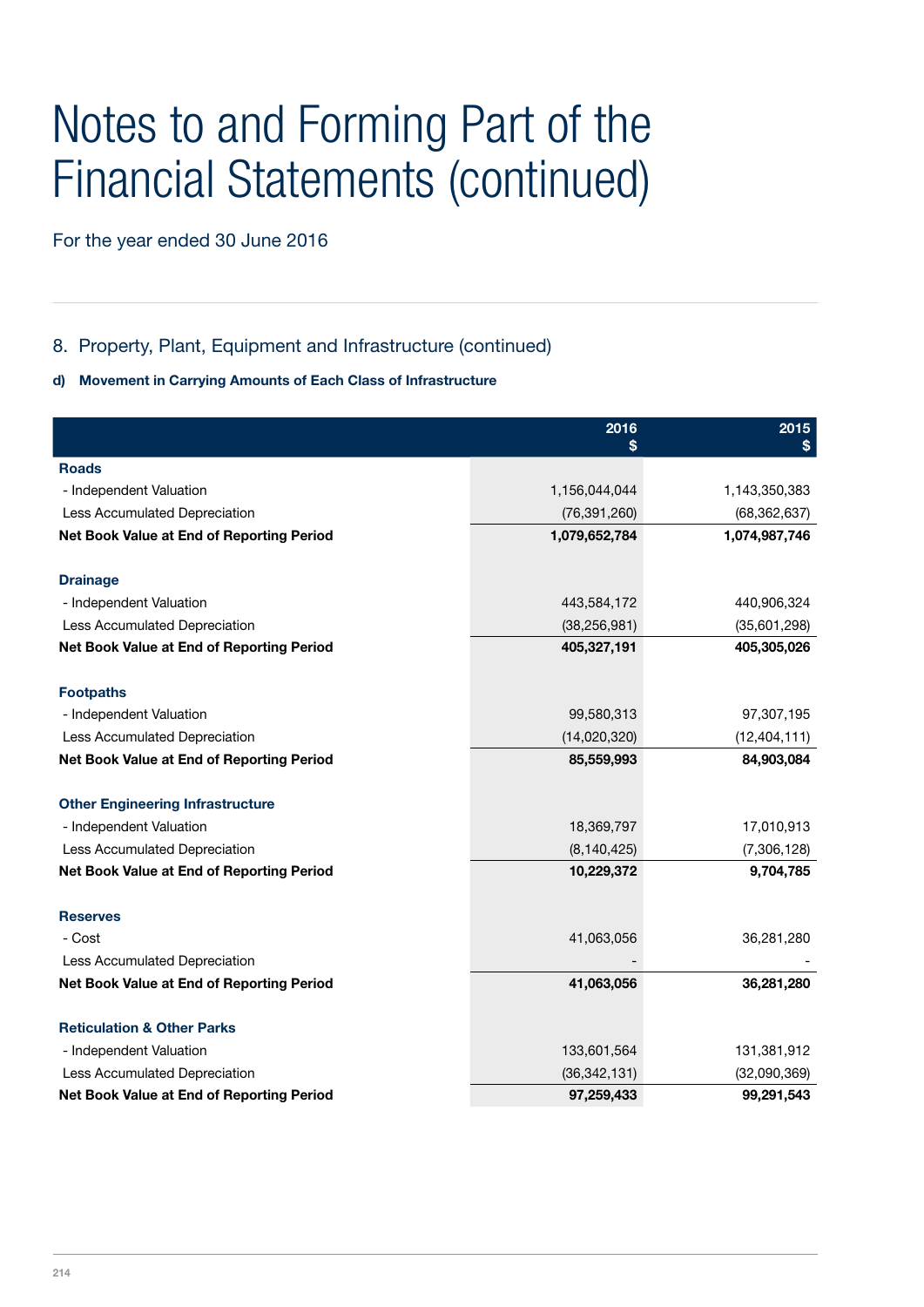For the year ended 30 June 2016

## 8. Property, Plant, Equipment and Infrastructure (continued)

### d) Movement in Carrying Amounts of Each Class of Infrastructure (continued)

|                                           | 2016<br>\$      | 2015<br>\$      |
|-------------------------------------------|-----------------|-----------------|
| <b>Assets Under Construction</b>          |                 |                 |
| - Cost                                    | 16,000,695      | 8,063,793       |
| - Transferred                             |                 |                 |
| Net Book Value at End of Reporting Period | 16,000,695      | 8,063,793       |
|                                           |                 |                 |
| <b>Total Infrastructure</b>               |                 |                 |
| - Independent Valuation                   | 1,851,179,890   | 1,829,956,727   |
| - Cost                                    | 57,063,751      | 44,345,073      |
| Less Accumulated Depreciation             | (173, 151, 117) | (155, 764, 543) |
| Net Book Value at End of Reporting Period | 1,735,092,524   | 1,718,537,257   |

The fair value of Infrastructure is determined at least every three years in accordance with the regulatory framework, Local Government (Financial Management) Regulation 17A (2).

Refer to Note 8(f) for which year each asset category was assesed and level of fair value hierarchy.

Additions since date of valuations are shown at cost, at the end of each reporting period the valuation is reviewed and where appropriate fair value is updated to reflect current market conditions.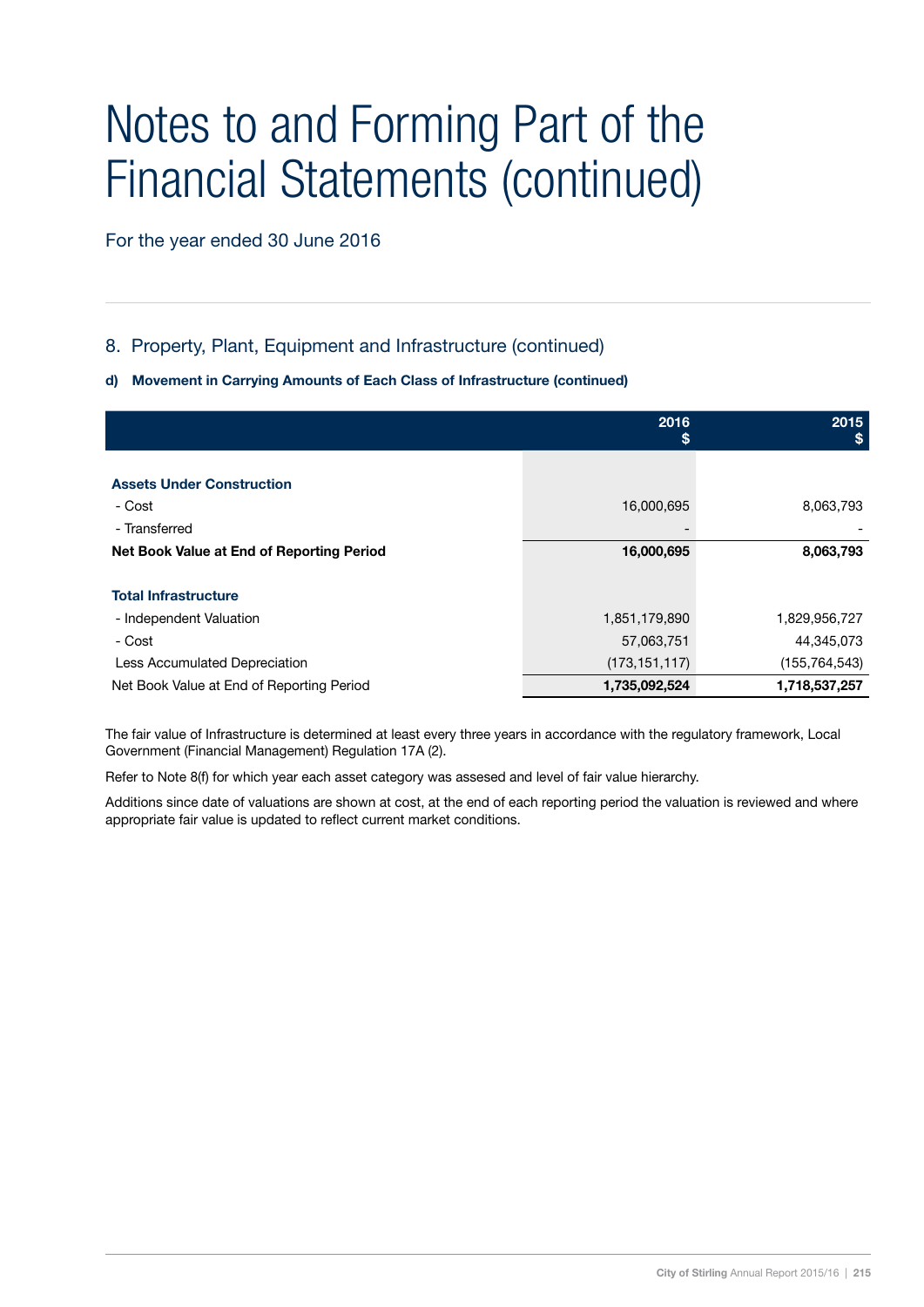For the year ended 30 June 2016

## 8. Property, Plant, Equipment and Infrastructure (continued)

### e) Movements in Carrying Amounts of Infrastructure

Movement in the carrying amounts of each class of infrastructure between the beginning and the end of the current financial year.

|                                                 | <b>Balance at the</b><br><b>Beginning of</b><br>the Year<br>\$ | <b>Additions</b><br>\$ | (Disposals)<br><b>Net</b><br>\$ | Increments/<br>(Decrements)<br>\$ | <b>Revaluation Impairments</b><br>(Losses)/<br><b>Reversals</b><br>\$ | <b>Depreciation</b><br>(Expense)<br>\$ | Reclass/<br><b>Transfers</b><br>\$ | Carrying<br>Amount at the<br><b>End of Year</b> |
|-------------------------------------------------|----------------------------------------------------------------|------------------------|---------------------------------|-----------------------------------|-----------------------------------------------------------------------|----------------------------------------|------------------------------------|-------------------------------------------------|
| Roads                                           | 1,074,987,746                                                  |                        |                                 |                                   | $\overline{\phantom{0}}$                                              | (8,028,624)                            | 12,693,662                         | 1,079,652,784                                   |
| Drainage                                        | 405,305,026                                                    |                        |                                 |                                   | -                                                                     | (2,655,684)                            | 2,677,849                          | 405,327,191                                     |
| Footpaths                                       | 84,903,084                                                     |                        |                                 |                                   | -                                                                     | (1,616,209)                            | 2,273,118                          | 85,559,993                                      |
| Other<br>Engineering<br>Infrastructure          | 9,704,785                                                      |                        |                                 |                                   | $\overline{\phantom{a}}$                                              | (834, 297)                             | 1,358,884                          | 10,229,372                                      |
| Reserves                                        | 36,281,280                                                     |                        |                                 |                                   |                                                                       | ۰                                      | 4,781,776                          | 41,063,056                                      |
| <b>Reticulation &amp;</b><br><b>Other Parks</b> | 99,291,543                                                     |                        |                                 |                                   | $\overline{\phantom{a}}$                                              | (4,251,761)                            | 2,219,652                          | 97,259,433                                      |
| <b>Assets Under</b><br>Construction             | 8,063,793                                                      | 34,710,350             |                                 |                                   |                                                                       | $\overline{\phantom{0}}$               | (26, 773, 448)                     | 16,000,695                                      |
| <b>Total</b><br><b>Infrastructure</b>           | 1,718,537,257                                                  | 34,710,350             |                                 |                                   | ۰                                                                     | (17, 386, 575)                         | (768, 507)                         | 1,735,092,524                                   |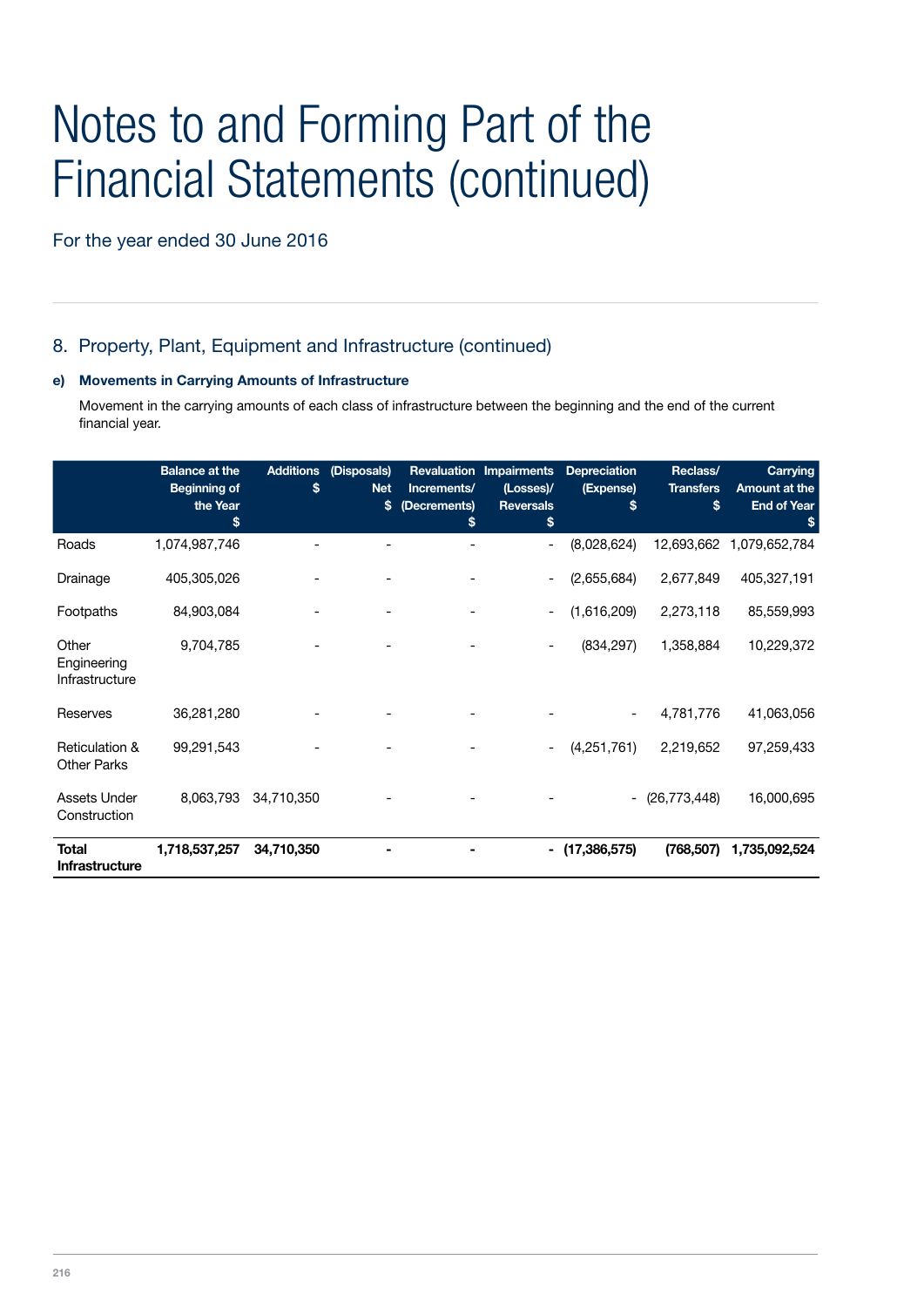For the year ended 30 June 2016

## 8. Property, Plant, Equipment and Infrastructure (continued)

### f) Fair Value Measurements of Infrastructure

| <b>Asset Class</b>                              | <b>Fair Value</b><br><b>Hierarchy</b> | <b>Valuation Technique</b>                                               | <b>Basis of</b><br><b>Valuation</b> | <b>Date</b><br>of Last<br><b>Valuation</b> | <b>Inputs Used</b>                                 |
|-------------------------------------------------|---------------------------------------|--------------------------------------------------------------------------|-------------------------------------|--------------------------------------------|----------------------------------------------------|
| Roads                                           | 3                                     | Measurements based on unobservable<br>inputs for the asset or liability. | Independent<br>valuation            | June<br>2014                               | Construction<br>costs and<br>current<br>condition  |
| 3<br>Drainage                                   |                                       | Measurements based on unobservable<br>inputs for the asset or liability. | Independent<br>valuation            | June<br>2014                               | Construction<br>costs and<br>current<br>condition  |
| Footpaths                                       | 3                                     | Measurements based on unobservable<br>inputs for the asset or liability. | Independent<br>valuation            | June<br>2014                               | Construction<br>costs and<br>current<br>condition  |
| Other<br>Engineering<br>Infrastructure          | 3                                     | Measurements based on unobservable<br>inputs for the asset or liability. | Independent<br>valuation            | June<br>2014                               | Construction<br>costs and<br>current<br>condition  |
| Reserves                                        | 3                                     | Actual cost of acquisition                                               | Actual cost                         | June<br>2016                               |                                                    |
| <b>Reticulation &amp;</b><br><b>Other Parks</b> | 3                                     | Measurements based on unobservable<br>inputs for the asset or liability. | Independent<br>valuation            | June<br>2015                               |                                                    |
| Assets Under<br>Construction                    | $\overline{2}$                        | Historical cost of acquisition                                           | Actual cost                         | June<br>2016                               | Purchase<br>costs and<br>current stage<br>of works |

Level 3 inputs are based on assumptions with regards to future values and patterns of consumption utilising current information. If the basis of these assumptions were varied, they have the potential to result in a significantly higher or lower fair value measurement.

During the period there were no changes in the valuation techniques used to determine the fair value of infrastructure using level 3 inputs.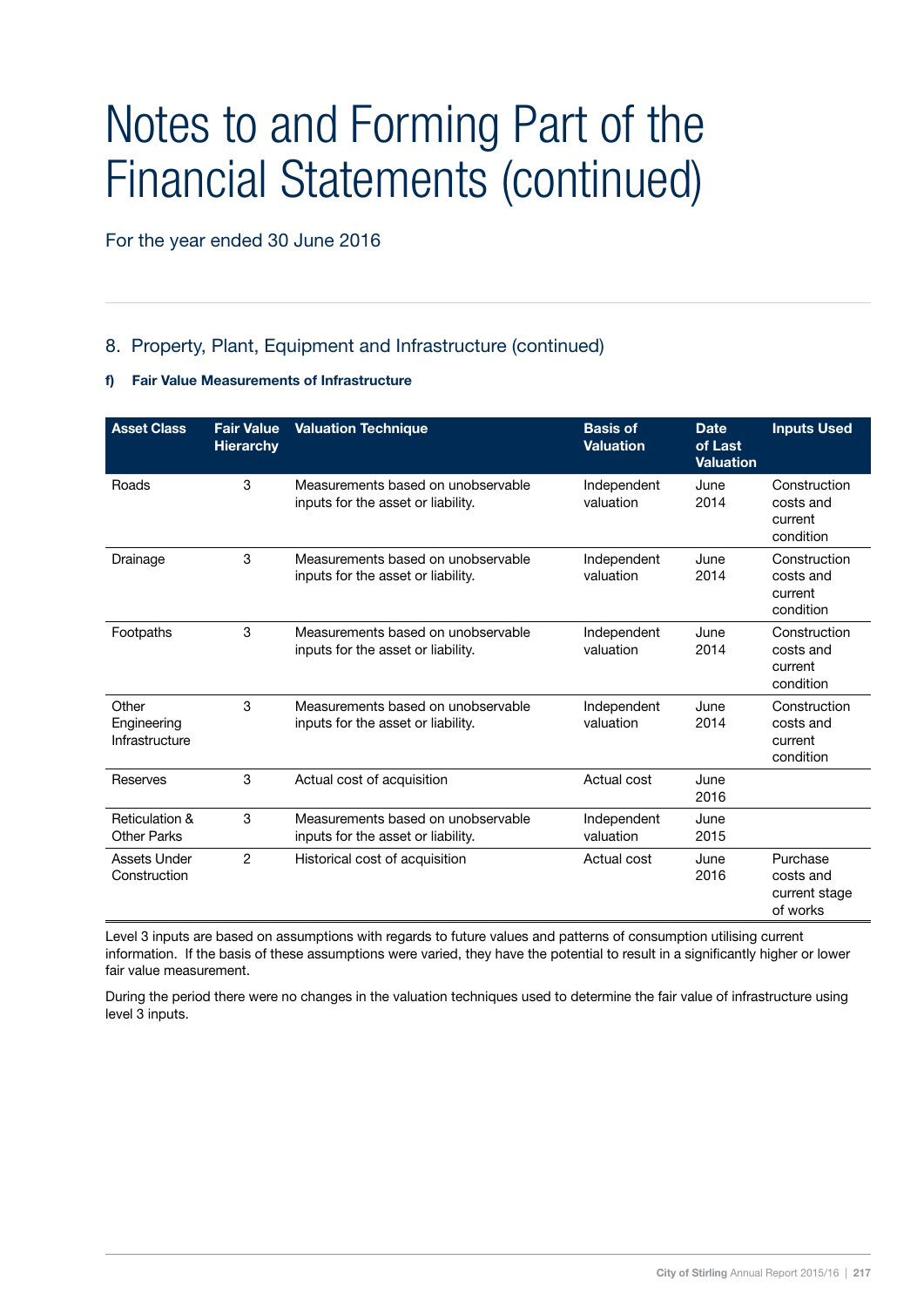<span id="page-39-0"></span>For the year ended 30 June 2016

## 9. Trade Payable and Provisions

|                                            | 2016       | 2015       |
|--------------------------------------------|------------|------------|
|                                            | \$         | \$         |
| <b>Current</b>                             |            |            |
| <b>Trade Payables</b>                      | 5,808,097  | 6,927,910  |
| <b>Accrued Creditors</b>                   | 8,049,001  | 10,316,312 |
| <b>Accrued Wages &amp; Salaries</b>        | 1,786,373  | 1,115,190  |
| Income Received in Advance                 | 1,677,279  | 1,719,326  |
| Provision for Annual Leave                 | 6,224,118  | 6,188,658  |
| Provision for Long Service Leave           | 6,334,262  | 5,688,937  |
|                                            | 29,879,130 | 31,956,333 |
|                                            |            |            |
| <b>Non-Current</b>                         |            |            |
| Provision for Long Service Leave           | 1,507,353  | 926,323    |
|                                            | 1,507,353  | 926,323    |
|                                            |            |            |
| Number of Employees (Full Time Equivalent) | 895        | 900        |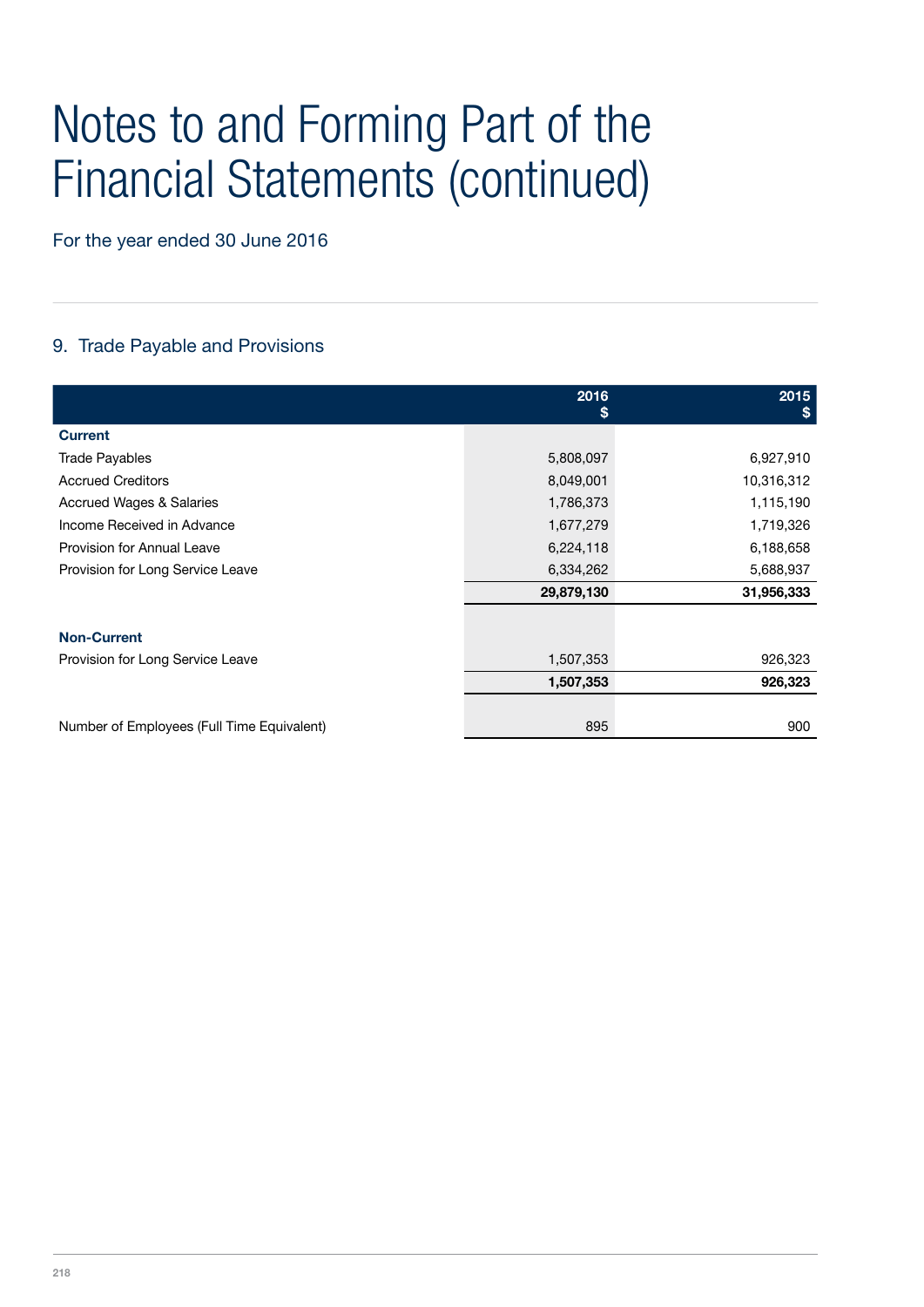<span id="page-40-0"></span>For the year ended 30 June 2016

### 10. Reserve Accounts

### a) Restricted Reserves - Cash Backed

|                                        | 2016 Budget<br>S | 2016 Actual<br>S | 2015 Actual<br>\$ |
|----------------------------------------|------------------|------------------|-------------------|
| <b>Workers Compensation Reserve</b>    |                  |                  |                   |
| Opening Balance                        | 3,306,567        | 3,521,510        | 2,783,508         |
| Amount Set Aside / Transfer to Reserve | 3.060.601        | 2,181,190        | 2,823,605         |
| Amount Used / Transfer from Reserve    | (2,884,015)      | (3,050,672)      | (2,085,603)       |
| <b>Closing Balance</b>                 | 3,483,153        | 2,652,028        | 3,521,510         |

The scope of this reserve is the payment of premium obligations and common law claims with respect to work related injuries for which the City as employer has a statutory or common law liability.

| Opening Balance                        | 860.176                  | 860.176 | 831,230 |
|----------------------------------------|--------------------------|---------|---------|
| Amount Set Aside / Transfer to Reserve | 35,923                   | 23.337  | 28.946  |
| Amount Used / Transfer from Reserve    | $\overline{\phantom{0}}$ | -       |         |
| <b>Closing Balance</b>                 | 896.099                  | 883,513 | 860,176 |

This Reserve account is designed to cushion any unpredicted peaks in the cost of ongoing replacement of Mobile Garbage Bins. These are used for the collection of domestic refuse from premises within the City.

| <b>Closing Balance</b>                 | 2,989,484   | 6,956,178 | 5,717,813 |
|----------------------------------------|-------------|-----------|-----------|
| Amount Used / Transfer from Reserve    | (3,070,000) |           | (894,000) |
| Amount Set Aside / Transfer to Reserve | 1.469.967   | 1,238,365 | 2,351,306 |
| <b>Opening Balance</b>                 | 4.589.517   | 5,717,813 | 4,260,507 |
| <b>Plant Replacement</b>               |             |           |           |

This Reserve account is designed to eliminate the need for substantial allocations from rates in any year. The principle behind the Reserve is that a proportionate payment will be made from the general fund annually that relates to utilisation (consumption) of existing plant and provides for plant replacement.

#### Previous Employees Long Service Leave Provision Reserve

| <b>Opening Balance</b>                 | 345.608  | 316,818   | 314.079  |
|----------------------------------------|----------|-----------|----------|
| Amount Set Aside / Transfer to Reserve | 40,000   | 110,889   | 73,872   |
| Amount Used / Transfer from Reserve    | (40,000) | (34, 388) | (71,133) |
| <b>Closing Balance</b>                 | 345,608  | 393.319   | 316,818  |

The purpose of this Reserve is to provide for liabilities for long service leave payments that may need to be made to other local governments in respect of the transferred service entitlement of past employees of the City. Regulations provide that long service leave entitlements are transferable from Council to Council for an employee's uninterrupted service in local government.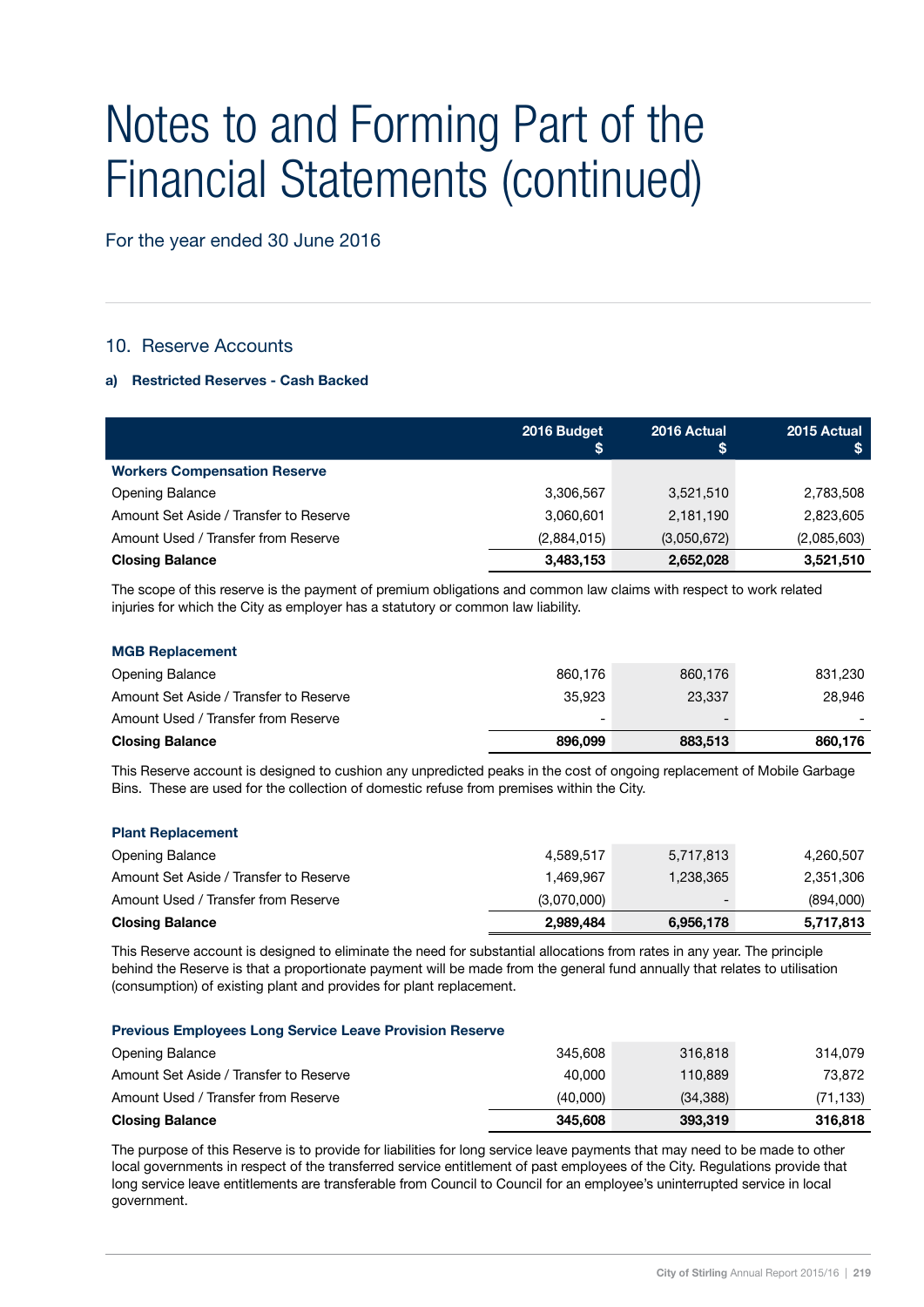For the year ended 30 June 2016

## 10. Reserve Accounts (continued)

### a) Restricted Reserves - Cash Backed (continued)

|                                        | 2016 Budget<br>S         | 2016 Actual<br>\$        | 2015 Actual<br>S. |
|----------------------------------------|--------------------------|--------------------------|-------------------|
| <b>Staff Leave Liability Reserve</b>   |                          |                          |                   |
| <b>Opening Balance</b>                 | 12,232,150               | 11,901,917               | 11,501,408        |
| Amount Set Aside / Transfer to Reserve | 510.848                  | 322,906                  | 400,509           |
| Amount Used / Transfer from Reserve    | $\overline{\phantom{0}}$ | $\overline{\phantom{0}}$ |                   |
| <b>Closing Balance</b>                 | 12,742,998               | 12,224,823               | 11,901,917        |

It is the function of this Reserve to cash-back the liability of the City for long service leave and annual leave for continuing employees. The liability is calculated based on legal and contractual entitlements. Current wage and salary rates are used in the calculation of provisions. The calculation of the provisions is audited annually and included in the accounts. Provisions for sick leave are not made in the accounts as they are paid as incurred.

### Road Widening Reserve

| 425.761 | <b>Closing Balance</b>                 |
|---------|----------------------------------------|
| -       | Amount Used / Transfer from Reserve    |
| 17.068  | Amount Set Aside / Transfer to Reserve |
| 408.693 | <b>Opening Balance</b>                 |
|         |                                        |

The Road Widening Reserve was set up within the 2012/13 financial year to be used for compensation payments associated with the compulsory acquisition of land for the Inglewood Town Centre Urban Design Project.

### Security Service Charge Reserve

| <b>Closing Balance</b>                 | 350,000   | 628,536   | 397.051   |
|----------------------------------------|-----------|-----------|-----------|
| Amount Used / Transfer from Reserve    | (340,000) | (397,051) | (339,580) |
| Amount Set Aside / Transfer to Reserve | 350,000   | 628,536   | 397.051   |
| <b>Opening Balance</b>                 | 340,000   | 397.051   | 339.580   |
|                                        |           |           |           |

This reserve was created to accommodate excess funds from the charge levied for the Property Surveillance and Security services. In accordance with the provisions of Section 6.38 of the Local Government Act 1995 any surplus generated from this charge is to be allocated to a Reserve and used for Security Services, or be repaid to owners.

#### Surplus Waste Levy Reserve

| <b>Closing Balance</b>                          | 5,223,150                | 10,418,730 | 8,697,016        |
|-------------------------------------------------|--------------------------|------------|------------------|
| Amount Transferred to 3 Bin Replacement Reserve | $\overline{\phantom{0}}$ |            | $(12,000,000)^*$ |
| Amount Used / Transfer from Reserve             | (75,000)                 |            |                  |
| Amount Set Aside / Transfer to Reserve          | 1,078,922                | 1,721,714  | 6,266,310        |
| <b>Opening Balance</b>                          | 4,219,228                | 8,697,016  | 14,430,706       |
|                                                 |                          |            |                  |

This Reserve was created in 2000/01 to accommodate funds from the Waste Service Charge which were excess to requirements in any particular year. These funds are used towards operating or capital expansion costs where appropriate. \* \$12,000,000 was transferred from Surplus Waste Levy Reserve to 3 Bin Replacement Reserve.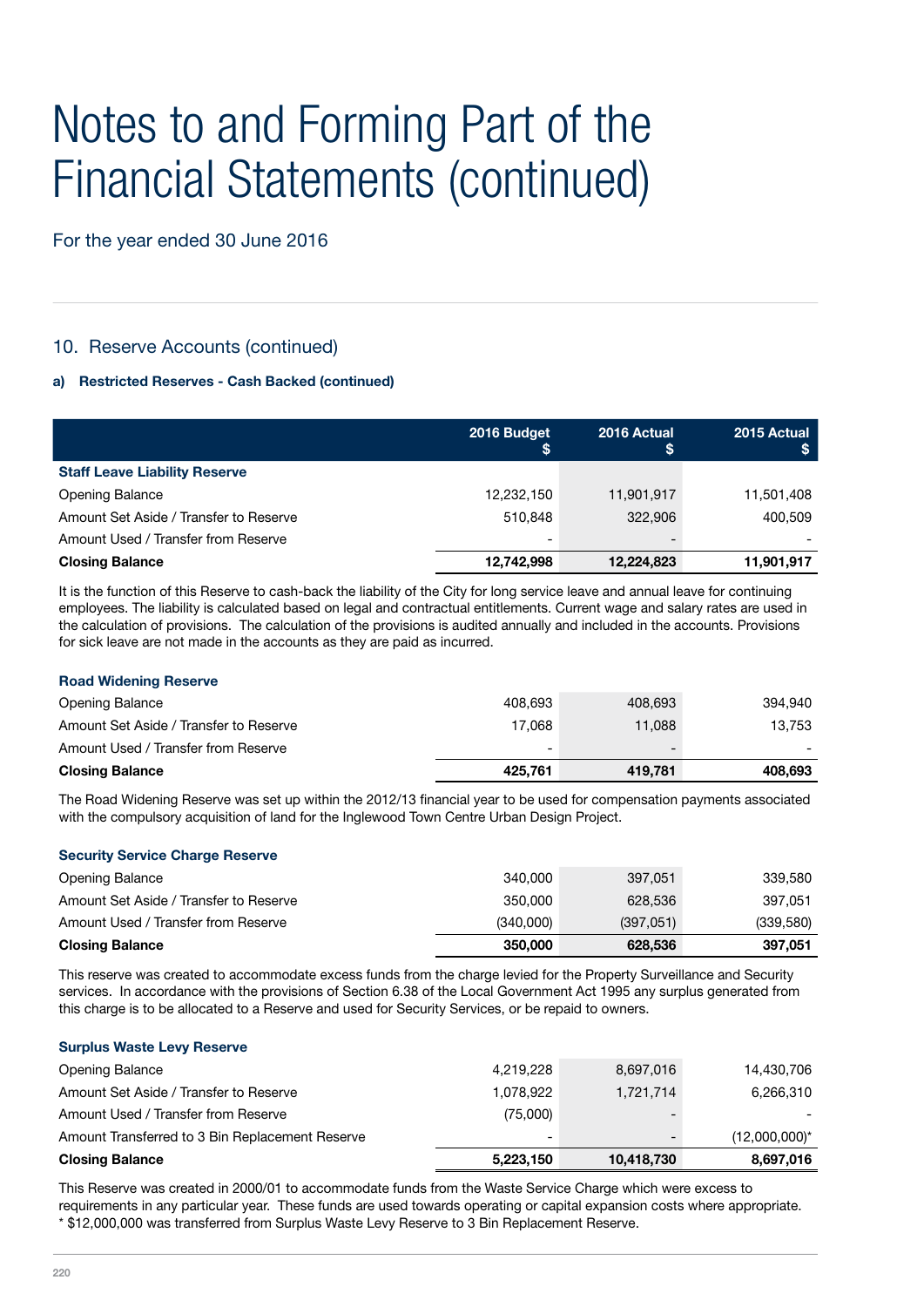For the year ended 30 June 2016

## 10. Reserve Accounts (continued)

### a) Restricted Reserves - Cash Backed (continued)

|                                           | 2016 Budget<br>S         | 2016 Actual<br>S         | 2015 Actual<br>\$ |
|-------------------------------------------|--------------------------|--------------------------|-------------------|
| <b>Payment in Lieu of Parking Reserve</b> |                          |                          |                   |
| Opening Balance                           | 3.680.047                | 3,680,046                | 3,555,361         |
| Amount Set Aside / Transfer to Reserve    | 153.689                  | 606.714                  | 136,307           |
| Amount Used / Transfer from Reserve       | $\overline{\phantom{0}}$ | $\overline{\phantom{0}}$ | (11, 622)         |
| <b>Closing Balance</b>                    | 3,833,736                | 4,286,760                | 3,680,046         |

These funds are provided by developers where it is impractical to provide the number of parking spaces generally required for a particular development/use. These are held until an opportunity arises where suitable parking may be provided. Care is taken to ensure that the funds are separately identified to enable them to be applied only to works within the specific areas from which the revenue was sourced.

#### Corporate Projects Reserve

| <b>Opening Balance</b>                 | 17.780.688     | 18.548.332  | 24.808.408  |
|----------------------------------------|----------------|-------------|-------------|
| Amount Set Aside / Transfer to Reserve | 889,482        | 17.656.126  | 955.041     |
| Amount Used / Transfer from Reserve    | (18, 118, 019) | (9,836,491) | (7,215,117) |
| <b>Closing Balance</b>                 | 552.151        | 26,367,967  | 18,548,332  |

Created in 2004/05 to accommodate future development needs of the City. The finalisation of the Strategic Community Plan, together with the long term works plan will assist in identifying appropriate uses for these funds.

## Asset Acquisition Reserve

| Amount Used / Transfer from Reserve<br><b>Closing Balance</b> | $\overline{\phantom{0}}$<br>2.698.363 | (785.000)<br>2.660.463 | $\overline{\phantom{0}}$<br>3.375.190 |
|---------------------------------------------------------------|---------------------------------------|------------------------|---------------------------------------|
|                                                               | 108.173                               | 70.273                 | 872.162                               |
| Amount Set Aside / Transfer to Reserve                        |                                       |                        |                                       |
| <b>Opening Balance</b>                                        | 2.590.190                             | 3.375.190              | 2.503.028                             |

Created in 2004/05 to accommodate anticipated revenues from land sales which are an integral part of the City's overall asset rationalisation program.

## Coastal Aquatic Facility Reserve Opening Balance 2,211,007 3,476,007 3,359,037 Amount Set Aside / Transfer to Reserve 192,338 94,306 94,306 116,970 Amount Used / Transfer from Reserve (831,338) (831,338) (831,107) Closing Balance 1,472,007 2,739,206 3,476,007

This Reserve was created in 2012/13 by transferring funds from the Trigg Beach Masterplan Reserve after the purpose of the latter Reserve was amended. These funds will be help pay for associated costs arising from development of the Coastal Aquatic Facility.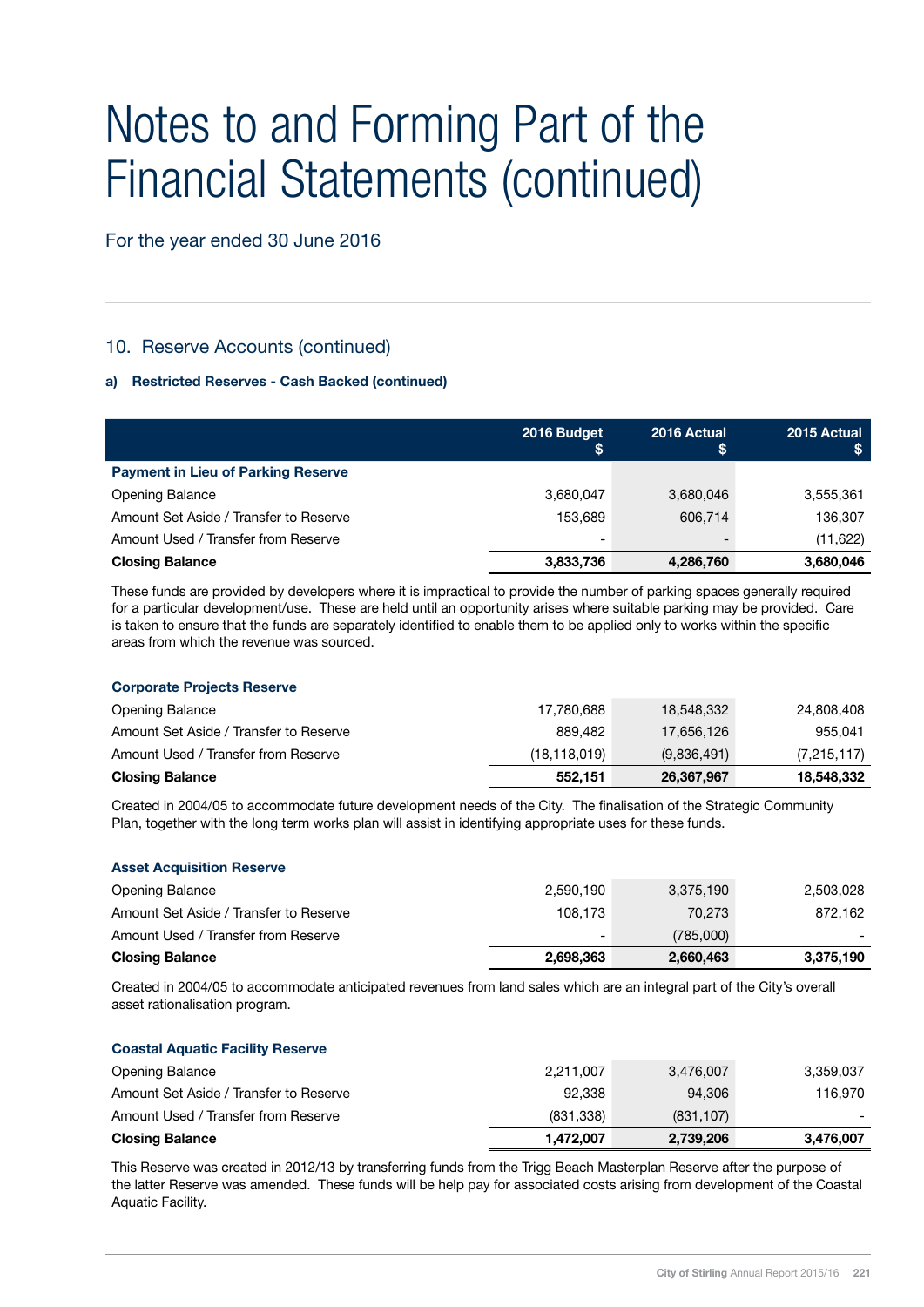For the year ended 30 June 2016

## 10. Reserve Accounts (continued)

### a) Restricted Reserves - Cash Backed (continued)

|                                        | 2016 Budget<br>S         | 2016 Actual<br>\$        | 2015 Actual |
|----------------------------------------|--------------------------|--------------------------|-------------|
| <b>Edith Cowan Reserve Lighting</b>    |                          |                          |             |
| Opening Balance                        | 36,207                   | 36,206                   | 34.989      |
| Amount Set Aside / Transfer to Reserve | 1.512                    | 982                      | 1,217       |
| Amount Used / Transfer from Reserve    | $\overline{\phantom{0}}$ | $\overline{\phantom{a}}$ |             |
| <b>Closing Balance</b>                 | 37,719                   | 37,188                   | 36,206      |

These funds were provided by the developer of the estate surrounding the Churchlands Reserve. Council resolved to place the funds in a financial reserve fund to pay for future maintenance and running costs associated with the lighting on this reserve.

### Mirrabooka Regional Centre Strategy

| Amount Set Aside / Transfer to Reserve | $\overline{\phantom{0}}$ | 39,372         | 82.560      |
|----------------------------------------|--------------------------|----------------|-------------|
| Amount Used / Transfer from Reserve    | (1.289.524)              | (1,490,585)    | (1,002,229) |
| <b>Closing Balance</b>                 | 10.000                   | $\blacksquare$ | 1.451.213   |

This Reserve is to hold funds from contributions and the sale of land in the Mirrabooka Regional Centre Strategy Project area until required to meet the expenditure on associated works and services.

| <b>Future Fund</b> |
|--------------------|
|--------------------|

| Opening Balance                        | 2.584.582                | 2,584,582 | 2,497,609 |
|----------------------------------------|--------------------------|-----------|-----------|
| Amount Set Aside / Transfer to Reserve | 107.939                  | 70.121    | 86.973    |
| Amount Used / Transfer from Reserve    | $\overline{\phantom{0}}$ |           |           |
| <b>Closing Balance</b>                 | 2.692.521                | 2,654,703 | 2,584,582 |

The Future Fund is to be used as seed funding for projects that will produce revenue that will assist in meeting the operational requirements of the City and reduce the reliance on rates.

### Tamala Park Reserve

| <b>Closing Balance</b>                 | 7.948.591   | 16,877,335 | 12.078.672  |
|----------------------------------------|-------------|------------|-------------|
| Amount Used / Transfer from Reserve    | (3,487,424) | (201, 339) | (1,418,532) |
| Amount Set Aside / Transfer to Reserve | 8.666.667   | 5,000,002  | 10.535.145  |
| <b>Opening Balance</b>                 | 2.769.348   | 12.078.672 | 2,962,059   |
|                                        |             |            |             |

The City will be receiving funds over the next few years for the sale of land developed at Tamala Park. It is proposed that the funds be used for income generating projects which in turn will help create a sustainable City.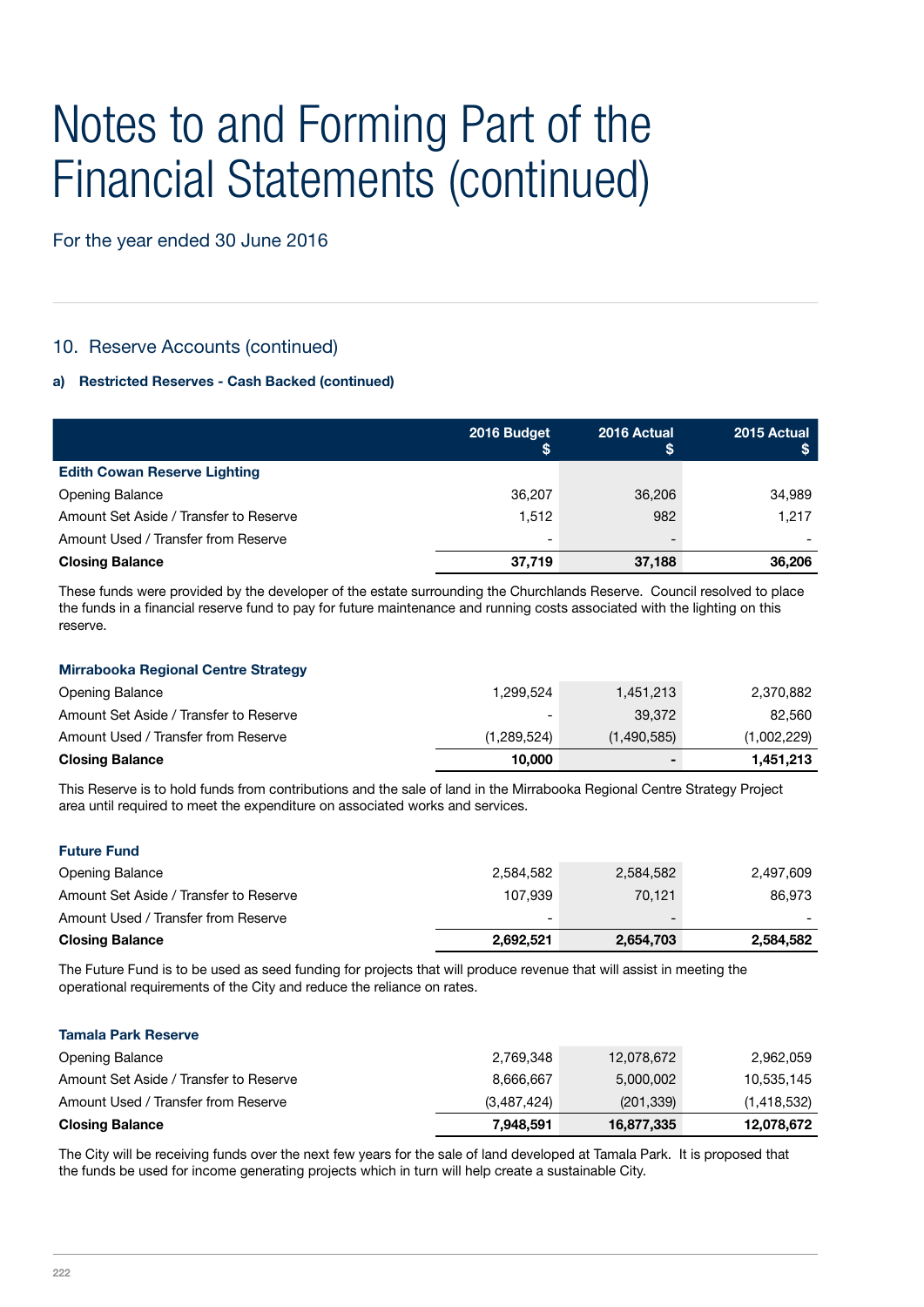For the year ended 30 June 2016

## 10. Reserve Accounts (continued)

### a) Restricted Reserves - Cash Backed (continued)

|                                                    | 2016 Budget<br>S. | 2016 Actual<br>\$        | 2015 Actual<br>'S. |
|----------------------------------------------------|-------------------|--------------------------|--------------------|
| <b>3 Bin Replacement Reserve</b>                   |                   |                          |                    |
| Opening Balance                                    | 800,000           | 3,035,187                |                    |
| Amount Set Aside / Transfer to Reserve             | 33,410            | 82.346                   |                    |
| Amount Used / Transfer from Reserve                | (800,000)         | (1,829,928)              | (8,964,813)        |
| Amount Transferred from Surplus Waste Levy Reserve | ٠                 | $\overline{\phantom{0}}$ | 12,000,000*        |
| <b>Closing Balance</b>                             | 33,410            | 1,287,605                | 3,035,187          |

These funds were provided for three bin strategy, amount was transferred from Surplus Waste reserve to fund 3 Bin Replacement Reserve.

\* \$12,000,000 was transferred from Surplus Waste Reserve to 3 Bin Replacement Reserve.

#### Investment Income Reserve

| <b>Opening Balance</b>                 | -                        |         |  |
|----------------------------------------|--------------------------|---------|--|
| Amount Set Aside / Transfer to Reserve | $\overline{\phantom{0}}$ | 157.374 |  |
| Amount Used / Transfer from Reserve    | $\overline{\phantom{0}}$ |         |  |
| <b>Closing Balance</b>                 | ٠                        | 157.374 |  |

The Investment Income Reserve will hold rent from investment properties,dividends and distributions from other investments and interest earned on Capital Investment Reserve

#### Capital Investment Reserve

| <b>Opening Balance</b>                 | - | -       |  |
|----------------------------------------|---|---------|--|
| Amount Set Aside / Transfer to Reserve | - | 785,000 |  |
| Amount Used / Transfer from Reserve    | - | -       |  |
| <b>Closing Balance</b>                 | ۰ | 785,000 |  |

The Capital Investment Reserve will hold proceeds of any sale of investment property, funds allocated by Council for investment purposes, surplus funds from investment purposes and any other funds as determined by Council

#### Total Restricted Reserve Accounts

| <b>Closing Balance</b>                 | 45,734,751   | 92,430,509     | 80,086,429   |
|----------------------------------------|--------------|----------------|--------------|
| Amount Used / Transfer from Reserve    | (30.935.320) | (18, 456, 561) | (22,002,629) |
| Amount Set Aside / Transfer to Reserve | 16.616.539   | 30,800,641     | 25,141,727   |
| <b>Opening Balance</b>                 | 60.053.532   | 80,086,429     | 76.947.331   |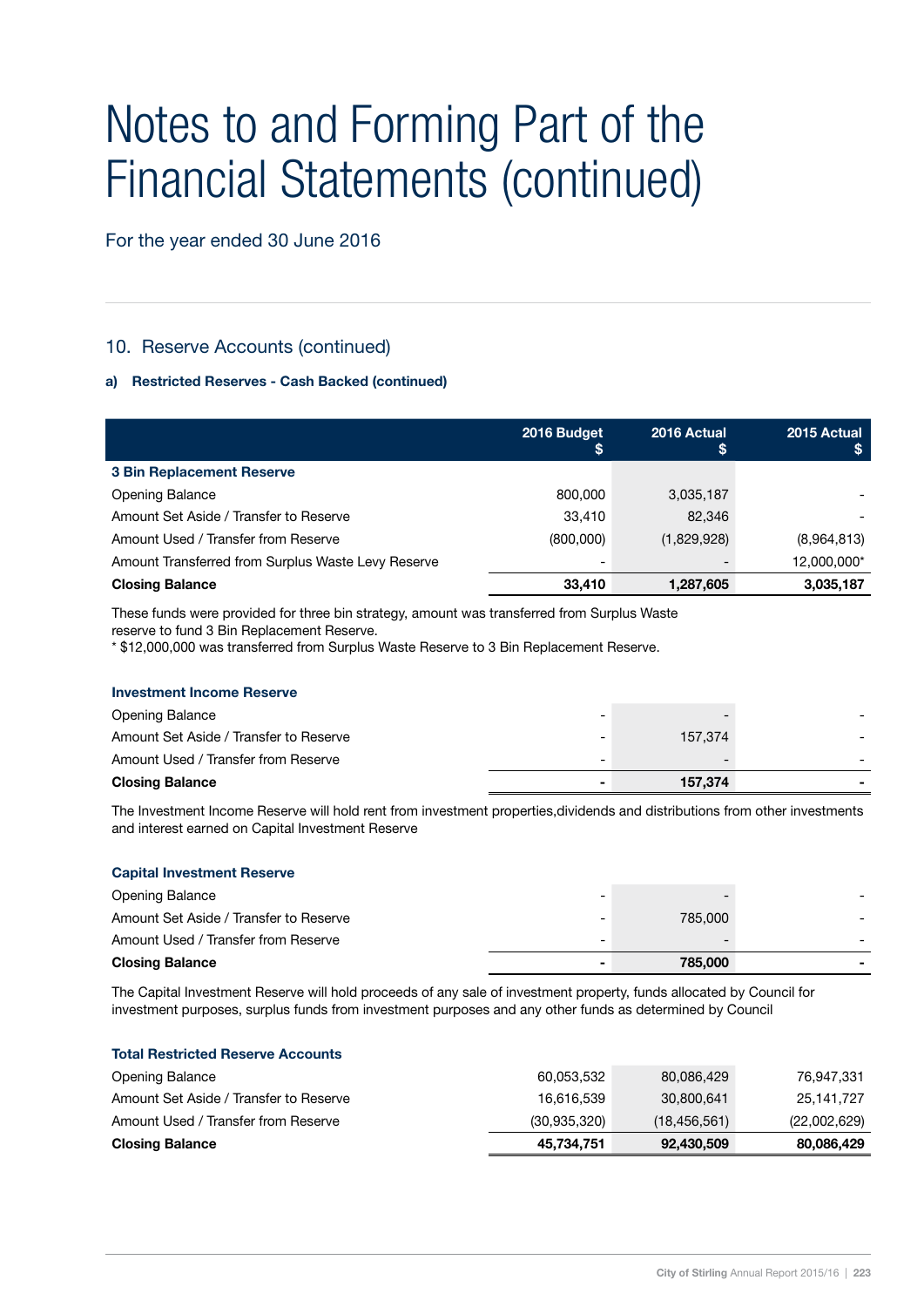For the year ended 30 June 2016

### 10. Reserve Accounts (continued)

### b) Revaluation Reserves - Non Cash Backed

|                                                             | 2016 Budget<br>\$ | 2016 Actual<br>S | 2015 Actual<br>S |
|-------------------------------------------------------------|-------------------|------------------|------------------|
| <b>Plant &amp; Equipment Revaluation Reserve</b>            |                   |                  |                  |
| Opening Balance                                             |                   | 241,514          | 241,514          |
| Amount Set Aside / Transfer to Reserve                      |                   |                  |                  |
| Amount Used / Transfer from Reserve                         |                   | (211, 767)       |                  |
| <b>Closing Balance</b>                                      |                   | 29,747           | 241,514          |
| <b>Mobile Vehicle &amp; Plant Revaluation Reserve</b>       |                   |                  |                  |
| <b>Opening Balance</b>                                      |                   | 1,280,082        | 1,817,131        |
| Amount Set Aside / Transfer to Reserve                      |                   |                  |                  |
| Amount Used / Transfer from Reserve                         |                   | (310, 193)       | (537, 049)       |
| <b>Closing Balance</b>                                      |                   | 969,889          | 1,280,082        |
| <b>Furniture &amp; Office Equipment Revaluation Reserve</b> |                   |                  |                  |
| <b>Opening Balance</b>                                      |                   | 215,935          | 215,935          |
| Amount Set Aside / Transfer to Reserve                      |                   | 34,160           |                  |
| Amount Used / Transfer from Reserve                         |                   |                  |                  |
| <b>Closing Balance</b>                                      |                   | 250,095          | 215,935          |
| <b>Recreation Equipment Revaluation Reserve</b>             |                   |                  |                  |
| <b>Opening Balance</b>                                      |                   | 13,690           | 16,688           |
| Amount Set Aside / Transfer to Reserve                      |                   |                  |                  |
| Amount Used / Transfer from Reserve                         |                   |                  | (2,998)          |
| <b>Closing Balance</b>                                      |                   | 13,690           | 13,690           |
| <b>Roads Revaluation Reserve</b>                            |                   |                  |                  |
| <b>Opening Balance</b>                                      |                   | 631,985,807      | 631,985,807      |
| Amount Set Aside / Transfer to Reserve                      |                   |                  |                  |
| Amount Used / Transfer from Reserve                         |                   |                  |                  |
| <b>Closing Balance</b>                                      |                   | 631,985,807      | 631,985,807      |
|                                                             |                   |                  |                  |
| <b>Drainage Revaluation Reserve</b>                         |                   |                  |                  |
| Opening Balance                                             |                   | 291,119,241      | 291,119,241      |
| Amount Set Aside / Transfer to Reserve                      |                   |                  |                  |
| Amount Used / Transfer from Reserve                         |                   |                  |                  |
| <b>Closing Balance</b>                                      |                   | 291,119,241      | 291,119,241      |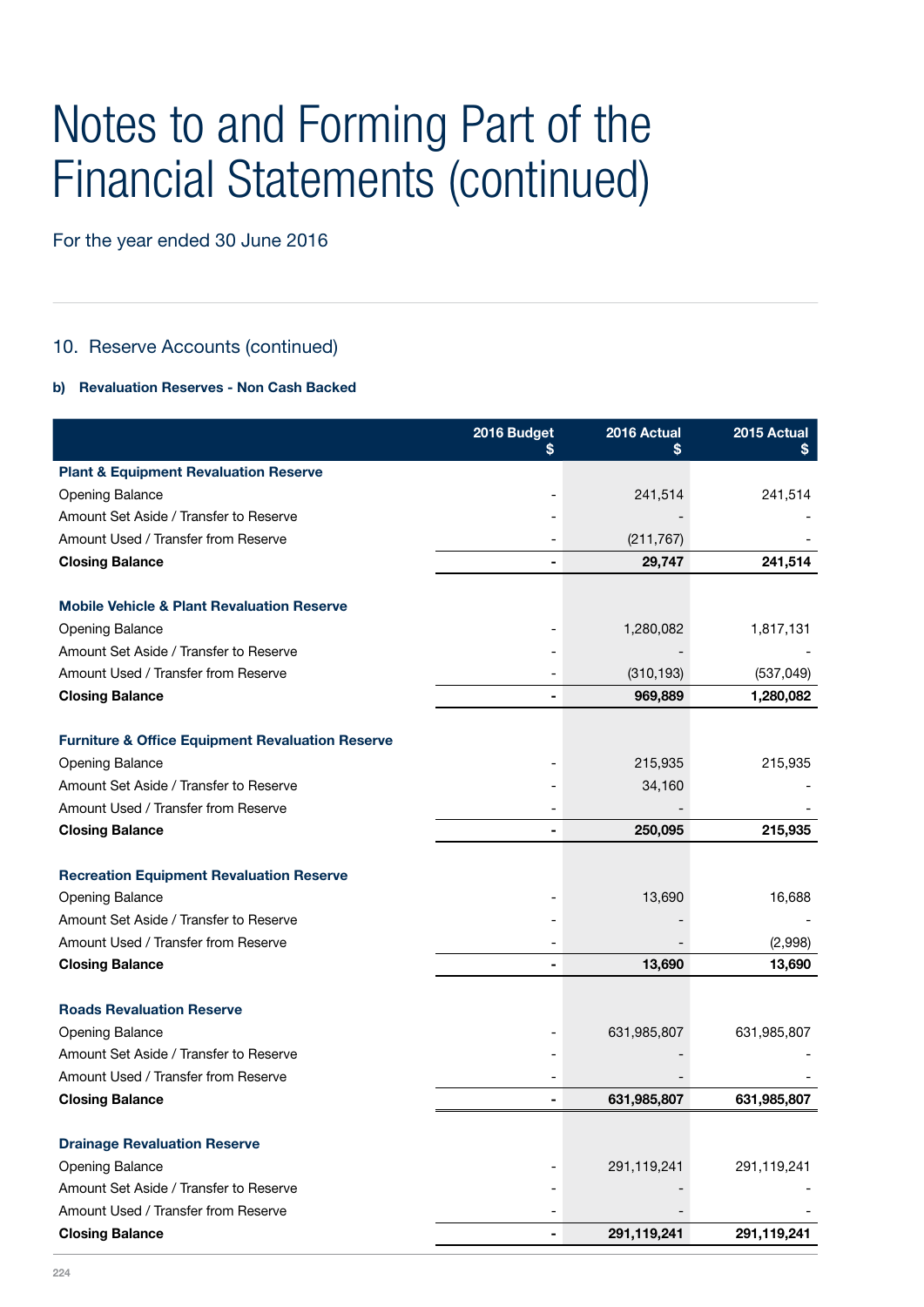For the year ended 30 June 2016

### 10. Reserve Accounts (continued)

### b) Revaluation Reserves - Non Cash Backed (continued)

|                                                                                       | 2016 Budget<br>S | 2016 Actual<br>\$ | 2015 Actual<br>S |
|---------------------------------------------------------------------------------------|------------------|-------------------|------------------|
| <b>Footpath Revaluation Reserve</b>                                                   |                  |                   |                  |
| <b>Opening Balance</b>                                                                |                  | 62,534,899        | 62,534,899       |
| Amount Set Aside / Transfer to Reserve                                                |                  |                   |                  |
| Amount Used / Transfer from Reserve                                                   |                  |                   |                  |
| <b>Closing Balance</b>                                                                |                  | 62,534,899        | 62,534,899       |
|                                                                                       |                  |                   |                  |
| <b>Other Engineering Infrastructure Revaluation Reserve</b><br><b>Opening Balance</b> |                  | 2,106,318         | 2,106,318        |
| Amount Set Aside / Transfer to Reserve                                                |                  |                   |                  |
| Amount Used / Transfer from Reserve                                                   |                  |                   |                  |
| <b>Closing Balance</b>                                                                |                  | 2,106,318         | 2,106,318        |
|                                                                                       |                  |                   |                  |
| <b>Reserve Revaluation Reserve</b>                                                    |                  |                   |                  |
| <b>Opening Balance</b>                                                                |                  | 30,011,839        | 30,011,839       |
| Amount Set Aside / Transfer to Reserve                                                |                  |                   |                  |
| Amount Used / Transfer from Reserve                                                   |                  |                   |                  |
| <b>Closing Balance</b>                                                                |                  | 30,011,839        | 30,011,839       |
|                                                                                       |                  |                   |                  |
| <b>Other Parks Infrastructure Revaluation Reserve</b>                                 |                  |                   |                  |
| <b>Opening Balance</b><br>Amount Set Aside / Transfer to Reserve                      |                  | 8,383,985         | 8,383,985        |
| Amount Used / Transfer from Reserve                                                   |                  |                   |                  |
| <b>Closing Balance</b>                                                                |                  | 8,383,985         | 8,383,985        |
|                                                                                       |                  |                   |                  |
| <b>Land Revaluation Reserve</b>                                                       |                  |                   |                  |
| <b>Opening Balance</b>                                                                |                  | 645,927,796       |                  |
| Amount Set Aside / Transfer to Reserve                                                |                  |                   | 645,927,796      |
| Amount Used / Transfer from Reserve                                                   |                  | (468, 299)        |                  |
| <b>Closing Balance</b>                                                                |                  | 645,459,497       | 645,927,796      |
|                                                                                       |                  |                   |                  |
| <b>Building Revaluation Reserve</b>                                                   |                  |                   |                  |
| Opening Balance                                                                       |                  | 139,354,042       |                  |
| Amount Set Aside / Transfer to Reserve<br>Amount Used / Transfer from Reserve         |                  | 909,859           | 139,354,042      |
| <b>Closing Balance</b>                                                                |                  | 140,263,901       | 139.354.042      |
|                                                                                       |                  |                   |                  |
| <b>Total Asset Revaluation Reserves</b>                                               |                  |                   |                  |
| Opening Balance                                                                       |                  | 1,813,175,148     | 1,028,433,357    |
| Amount Set Aside / Transfer to Reserve                                                |                  | 944,019           | 785,281,838      |
| Amount Used / Transfer from Reserve                                                   |                  | (990, 259)        | (540, 047)       |
| <b>Closing Balance</b>                                                                |                  | 1,813,128,908     | 1,813,175,148    |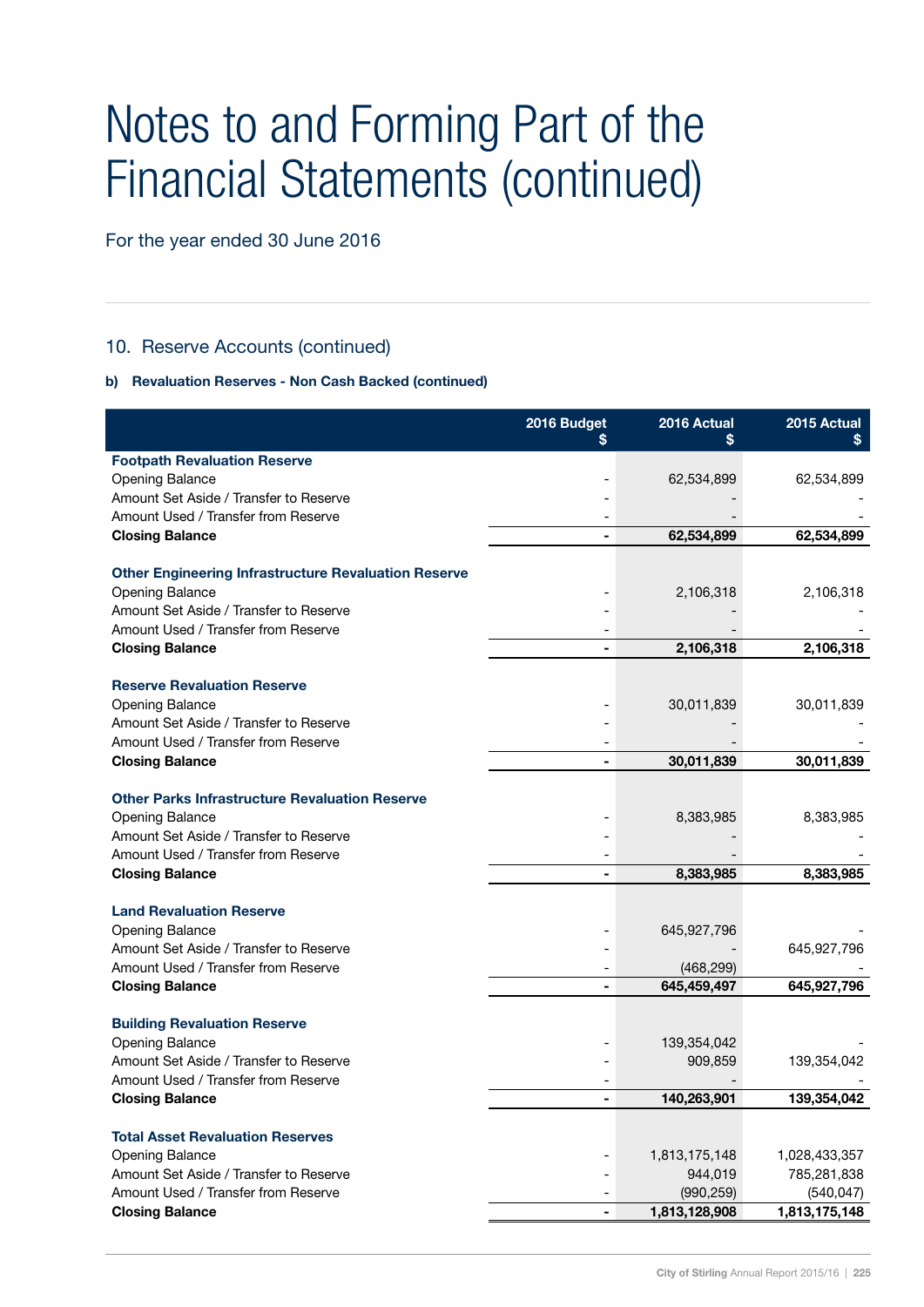<span id="page-47-0"></span>For the year ended 30 June 2016

## 11. Operating Lease Commitments

At the reporting date, the City had the following obligations under non-cancellable operating leases (these obligations are not recognised as liabilities):

|                                                   | 2016<br>S | 2015<br>$\mathbf{s}$ |
|---------------------------------------------------|-----------|----------------------|
| Not Later Than One Year                           | 100       | 100                  |
| Later Than One Year but Not Later Than Five Years | 400       | 400                  |
| Later Than Five Years                             | 2,200     | 2,300                |
|                                                   | 2,700     | 2,800                |

Operating lease relates to a parcel of land for use by the City for 50 years. The City does not have the option to purchase the leased land at the expiry of the lease period.

## 12. Superannuation

The City makes compulsory contributions to Superannuation Plans on behalf of its employees. Amendments to the Local Government Regulations in 2006 enabled freedom of choice for superannuation under the requirements of the Commonwealth Government rules for superannuation schemes. This change allows employees to choose superannuation plans other than the WA Local Government Superannuation Plan (WALGSP) and also provides for the current WALGSP to be the default scheme should an employee not choose another scheme.

Contributions relating to superannuation plans are recognised as expenses in the Income Statement. The amount of superannuation contributions made by the City during the reporting period was \$8,846,145 (2015: \$8,616,520)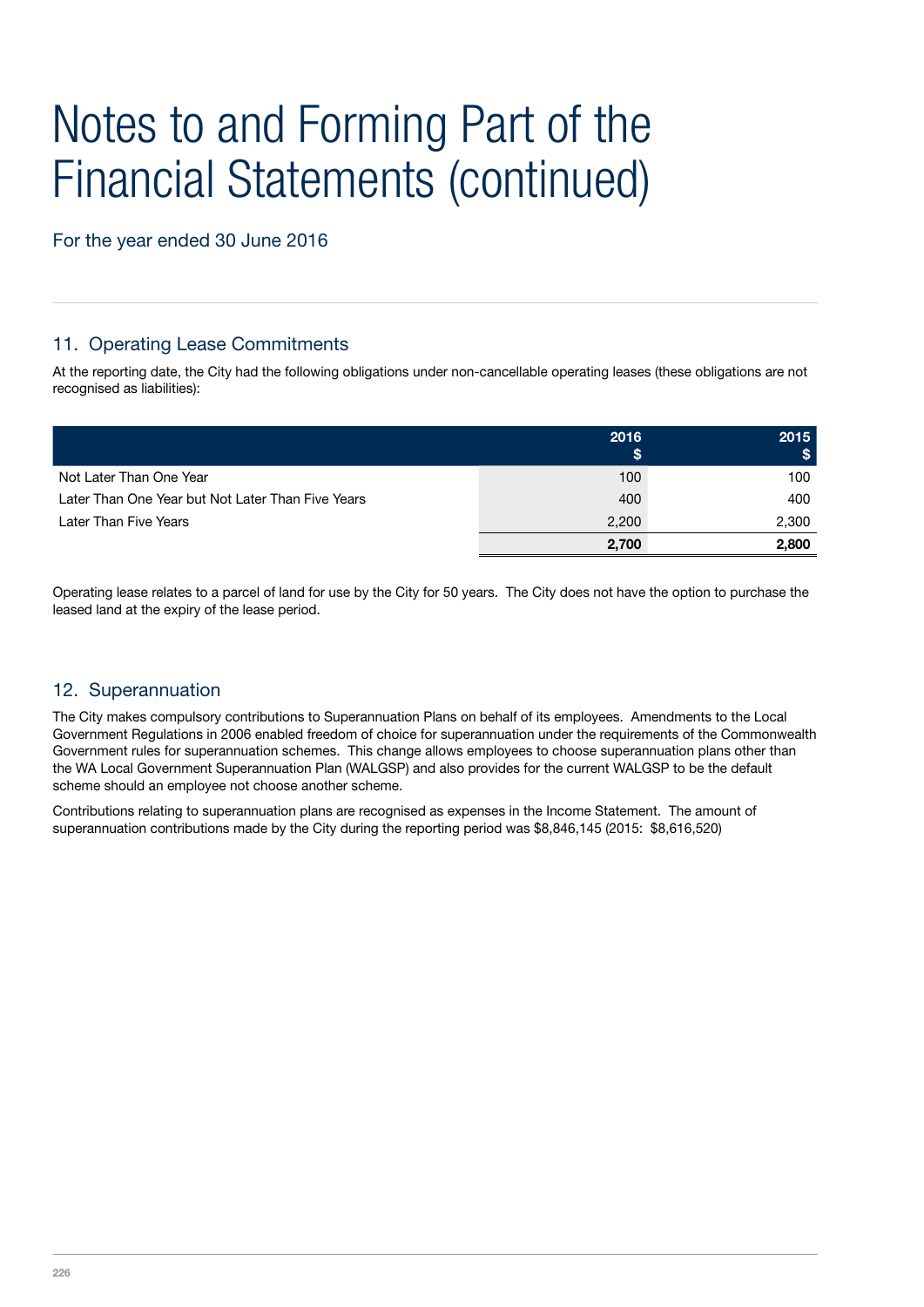<span id="page-48-0"></span>For the year ended 30 June 2016

## 13. Trust Funds

Funds over which the City has no control and which are not included in the Financial Statements are as follows:

| <b>Purpose of Trust Fund</b>  | <b>Opening Balance</b><br>1 July 2015<br>S | <b>Receipts</b><br>S | <b>Paid Out</b><br>\$ | <b>Closing Balance</b><br>30 June 2016<br>S |
|-------------------------------|--------------------------------------------|----------------------|-----------------------|---------------------------------------------|
| Verge Bonds                   | 4,095,000                                  | 2,120,000            | 2,178,500             | 4,036,500                                   |
| <b>Book Bonds</b>             | 250                                        | 820                  | 745                   | 325                                         |
| <b>Client Bonds</b>           | 400                                        | 2,900                | 2,800                 | 500                                         |
| Hall Hire Bonds               | 44,388                                     | 246,451              | 244,887               | 45,952                                      |
| Other Bonds                   | 665,256                                    | 21,900               | 3,257                 | 683,899                                     |
| Key Bonds                     | 9,927                                      | 250                  | 380                   | 9,797                                       |
| Performance Bonds             | 4,106,827                                  | 238,590              | 677,737               | 3,667,680                                   |
| Reserve Hire Bond             | 1,250                                      | 30,327               | 20,307                | 11,270                                      |
| <b>Unclaimed Monies</b>       | 253,371                                    | 12,183               | 5,506                 | 260,048                                     |
| Land - Section 20A            | 1,722,744                                  |                      |                       | 1,722,744                                   |
| Laneways                      | 1,284,038                                  | 97,845               | 164,908               | 1,216,975                                   |
| <b>BRB Levy</b>               | (4, 149)                                   | 1,383,134            | 1,379,516             | (531)                                       |
| <b>Other Trusts</b>           | 859,137                                    | 20,147               |                       | 879,284                                     |
| Payment in Lieu of Open Space | 9,999,742                                  | 1,324,067            |                       | 11,323,809                                  |
|                               | 23,038,181                                 | 10,204,559           | 9,384,488             | 23,858,252                                  |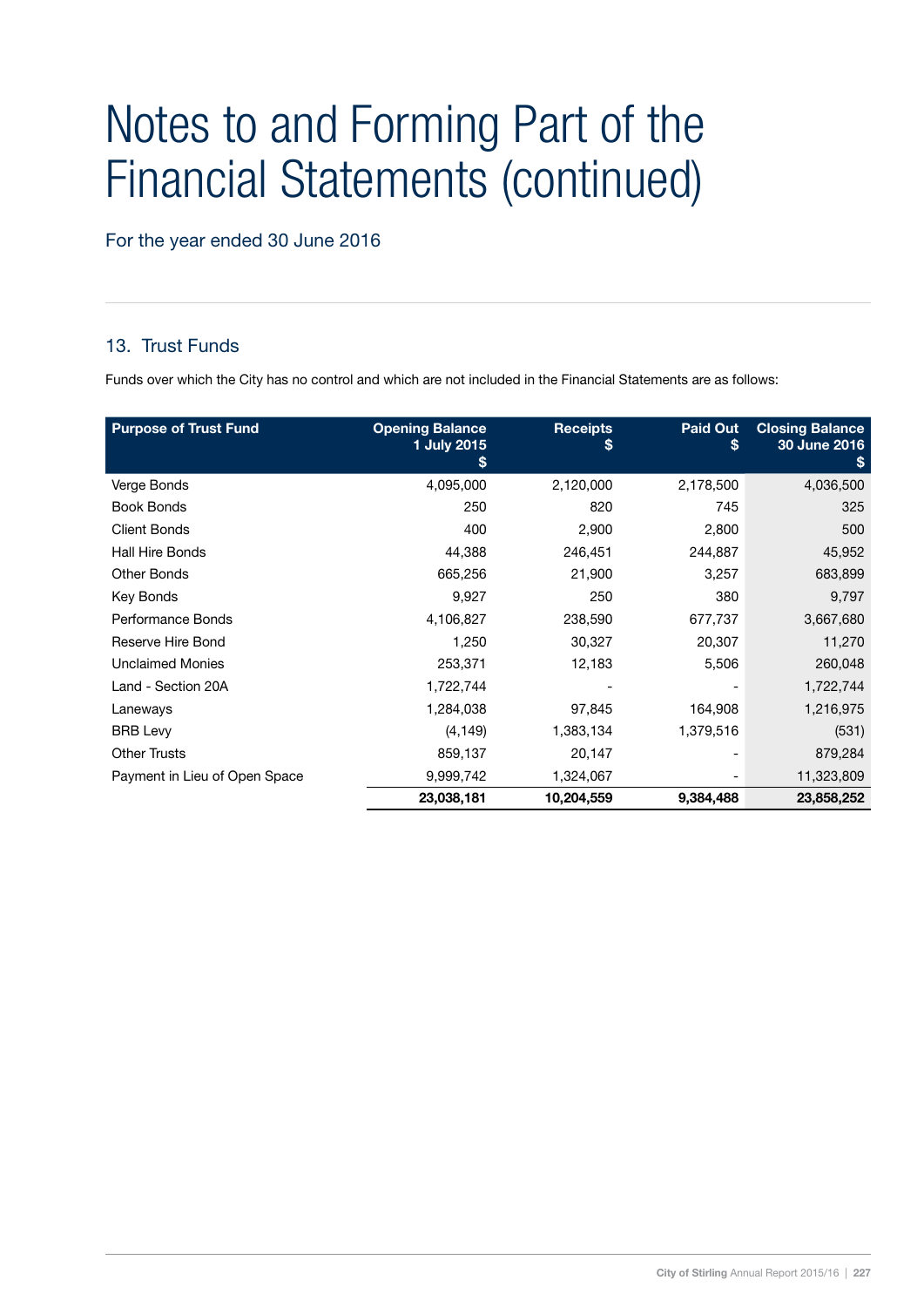<span id="page-49-0"></span>For the year ended 30 June 2016

### 14. Commitments and Contingencies

### a) Capital Expenditure Commitments

At the reporting date, the City had capital expenditure commitments of \$8,304,113 for the purchase of property, plant & equipment and infrastructure which have not been provided for elsewhere in the financial statements.

#### b) Commitments to Compensation for Compulsory Land Acquisitions

From time to time, the City of Stirling has reason to invoke powers of compulsory purchase of land to facilitate the advancement of specific projects such as road widening.

The City intends to acquire land in the following streets in order to carry out road widening operations. Anticipated costs are based on the City's valuations plus solatium, if an agreed amount is not available. Any amounts paid prior to 30 June 2016 have been included in the amounts provided in this note.

|                                 | 2016      | 2015      |
|---------------------------------|-----------|-----------|
|                                 | \$        | \$        |
| Grindleford Road, Balcatta      |           |           |
| Harbourne Street, Glendalough   | 447,741   | 447,741   |
| Scarborough Beach Road, Innaloo | 767,412   | 767,412   |
| Oswald Street, Innaloo          | 223,000   | 223,000   |
|                                 | 1,438,153 | 1,438,153 |

#### c) Contingent Liability - Guarantee for Mindarie Regional Council

The City, along with other member councils of the Mindarie Regional Council, has agreed to provide a financial guarantee to the operators of the resource recovery facility to be built at the Mindarie Regional Council site at Neerabup.

The guarantee will cover Mindarie Regional Council's obligations to make a termination payment to the facility operators if there is a Force Majeure event, a default event under the Resource Recovery Facility Agreement by the Mindarie Regional Council or where member Councils of Mindarie Regional Council fail to pay the applicable gate fees.

The financial guarantee is to provide comfort to the operator (and its Financiers) by providing a direct contractual relationship between each member council and the operator.

#### *Contingent Asset - Investment in Tamala Park Regional Council*

The City along with the City of Perth, City of Joondalup, City of Wanneroo, City of Vincent, Town of Cambridge and Town of Victoria Park is a member of the Tamala Park Regional Council. As at the 30 June 2016 the City has adjusted the equity of its investment by its share of any development and sale of land by the Tamala Park Regional Council.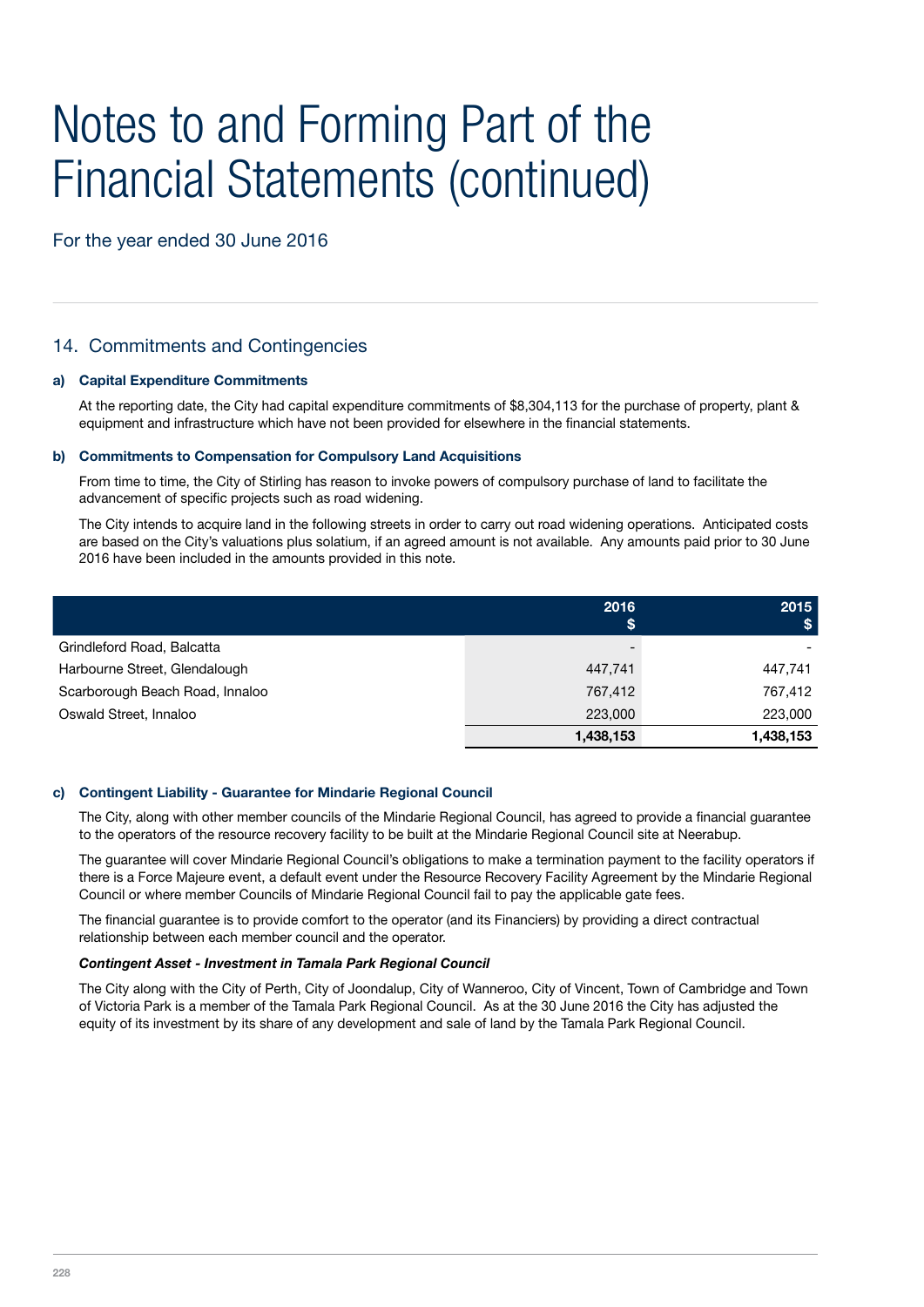<span id="page-50-0"></span>For the year ended 30 June 2016

### 15. Investments

### a) Equity Contributions in Other Unlisted Entities

|                              | 2016<br>S  | 2015<br>S  |
|------------------------------|------------|------------|
| Tamala Park Regional Council | 16,406,857 | 16,031,421 |
| Mindarie Regional Council    | 1,234,804  | 1,145,455  |
|                              | 17,641,661 | 17,176,876 |

#### *Mindarie Regional Council*

The City, along with the City of Perth, City of Joondalup, City of Wanneroo, City of Vincent, Town of Cambridge and Town of Victoria Park is a member of the Mindarie Regional Council. The Mindarie Regional Council's objective is to establish and operate a long term refuse disposal site on Mindarie Super lot 118.

The City has contributed one third of the land and establishment costs of the refuse disposal facility. The City uses the refuse disposal facility at Mindarie to deposit all non recyclable waste collected by the City's domestic and commercial waste services.

The City has received its share of lease fees, since the facility became operational. Capital contributions paid during establishment are represented in the accounts of the City as a Non Current Asset.

The City currently has a contingent liability in relation to the Mindarie Regional Council Details of this contingent liability are provided in note 14(c).

The City considers the Mindarie Regional Council to have nil future economic value to the City once the landfill of the site is completed and restoration has been made to public open space. The investment has initially been recognised at cost and will be revalued to fair value in the future according to any Local Government (Financial Management) Regulations.

### *Tamala Park Regional Council*

The City, along with the City of Perth, City of Joondalup, City of Wanneroo, City of Vincent, Town of Cambridge and Town of Victoria Park is a member of the Tamala Park Regional Council. On the 21 February 2006 the Council received a report advising the formal establishment of the Tamala Park Regional Council under Section 3.61 of the Local Government Act. The Tamala Park Regional Council formally came into existence on the 3rd February 2006.

The Tamala Park Regional Council's activities will centre around the development of part Lot 118 Mindarie. Lot 118 was initially purchased in 1981 to provide a refuse landfill site for member councils of the Mindarie Regional Council, this lot is now being developed with a purpose of creating a new urban land development and a new urban community.

The investment in the Tamala Park Regional Council has been recognised at the value of its equity contributions. The City has undertaken a revaluation of its investments to fair value according to Local Government (Financial Management) Regulations.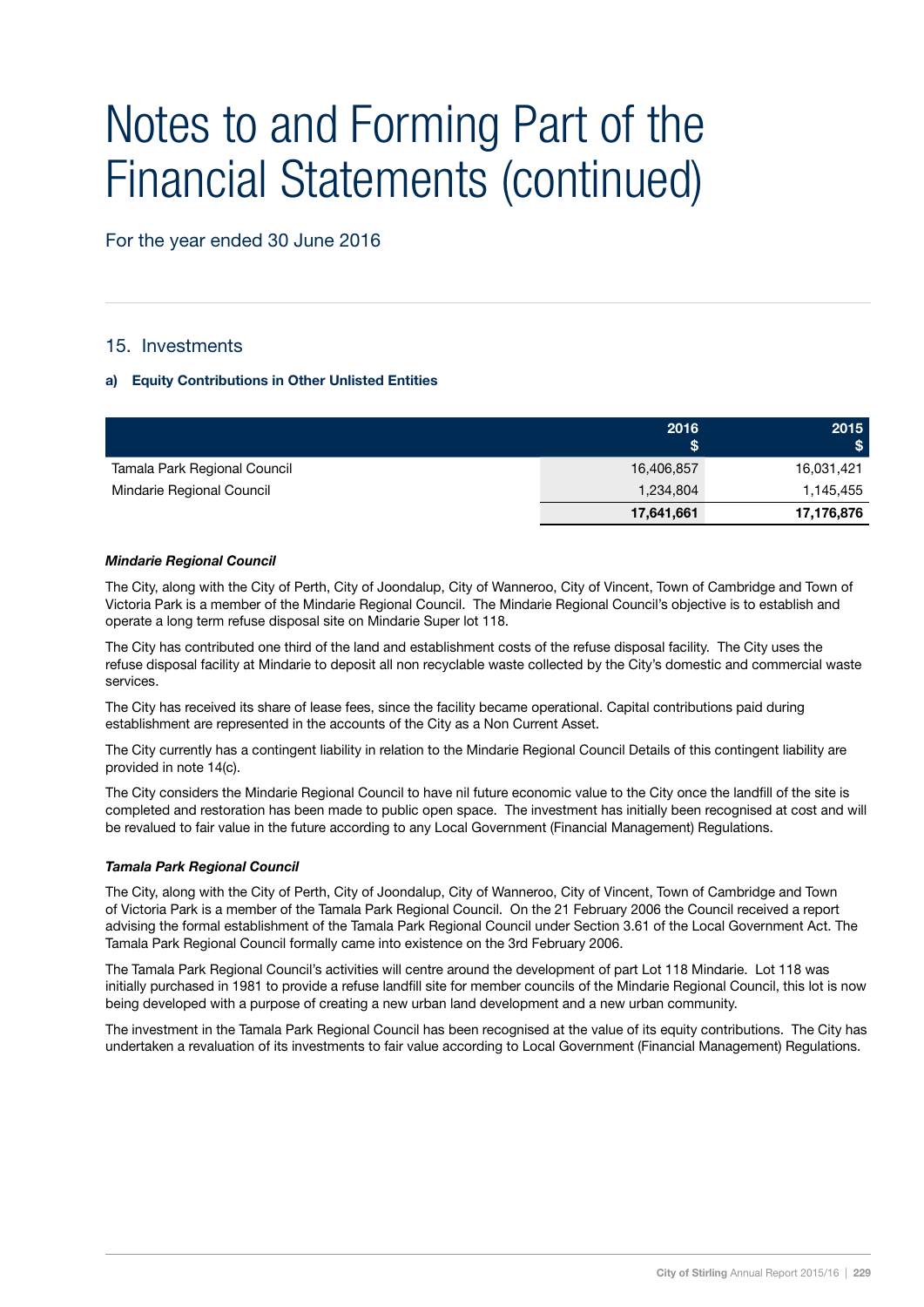<span id="page-51-0"></span>For the year ended 30 June 2016

### 15. Investments (continued)

### a) Equity Contributions in Other Unlisted Entities (continued)

#### City of Stirling Equity Share of Investment In Tamala Park Regional Council

|                                                  | 2016<br>S   | 2015<br>\$     |
|--------------------------------------------------|-------------|----------------|
| Tamala Park Regional Council                     | 16,031,421  | 14, 142, 193   |
| Equity Share of Sales                            | 8,461,634   | 10,877,241     |
| Equity Share of Finished Goods                   | (3,950,536) | 2,702,607      |
| <b>Equity Distribution</b>                       | (5,000,002) | (10, 333, 332) |
| Land Held for Resale                             | 864.340     | (1, 357, 288)  |
|                                                  | 16,406,857  | 16,031,421     |
|                                                  |             |                |
| <b>Total Equity Tamala Park Regional Council</b> | 49,220,570  | 48,094,263     |
| City's Share of Equity (One Third)               | 16,406,857  | 16,031,421     |

## 16. Notes to The Statement of Cash Flows

#### a) Reconciliation of Cash

For the purpose of the Statement of Cash Flows, cash and cash equivalents includes cash on hand, cash at bank and investments in short term money market activity, net of any outstanding bank overdraft. All trust monies are excluded.

Cash at the end of the reporting period as shown in the Statement of Cash Flows is reconciled to the related items in the balance sheet as follows:

|                           | 2016<br>S   | 2015<br>\$  |
|---------------------------|-------------|-------------|
| Cash at Bank              | 32,910      | 41,354      |
| Short Maturity Investment | 138,212,347 | 132,383,183 |
|                           | 138,245,257 | 132,424,537 |

### b) Non-Cash Investing Activities

During the reporting period the City did not acquire any assets by means of donations.

### c) Taxation

Except for the Goods and Service and Fringe Benefits Tax, the activities of the City are exempt from taxation.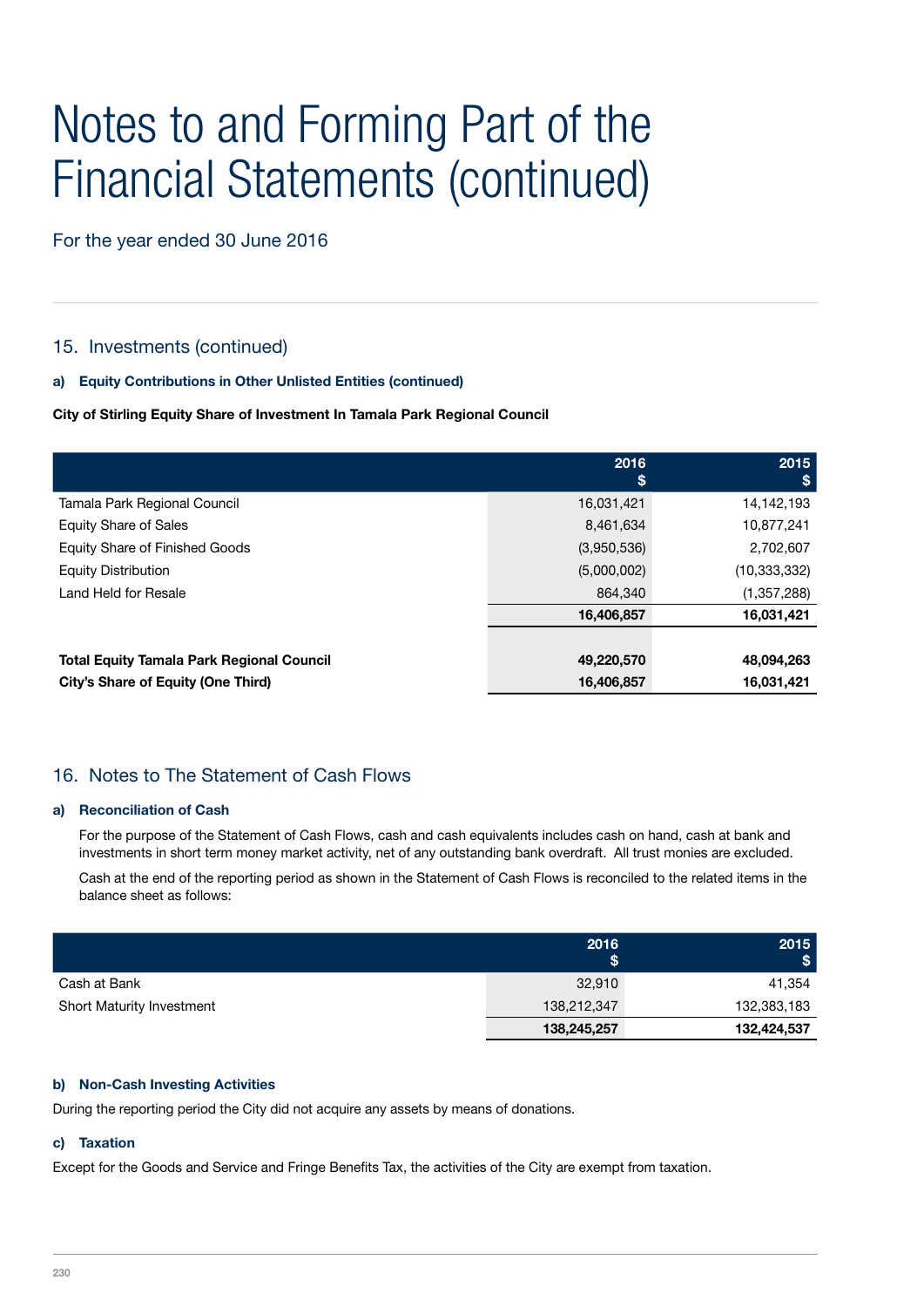For the year ended 30 June 2016

## 16. Notes to The Statement of Cash Flows (continued)

### d) Reconciliation of Net Cash Used in Operating Activities to Change in Net Assets.

|                                                     | 2016<br>S      | 2015<br>\$   |
|-----------------------------------------------------|----------------|--------------|
| <b>Net Result</b>                                   | 25,451,508     | 40,024,446   |
| Depreciation                                        | 29,656,441     | 27,386,473   |
| (Decrease)/Increase in Allowance for Doubtful Debts | (29, 789)      | 27,029       |
| Increase in Employee Entitlements                   | 1,932,999      | 9,248        |
| (Decrease)/Increase in Payables & Provisions        | (3,387,124)    | 3,075,392    |
| (Decrease)/Increase in Income in Advance            | (42, 047)      | 162,003      |
| (Increase)/Decrease in Receivables                  | (1,427,932)    | 2,887,005    |
| (Increase)/Decrease in Prepayments                  | (61, 360)      | 247,788      |
| Increase in Inventories                             | (362, 377)     | (25,059)     |
| (Increase)/Decrease in Investments                  | (89, 349)      | 1,973,480    |
| (Increase) in Assets Under Construction             | (12, 842, 923) | (10,680,166) |
| Loss on Sale of Non-Current Assets                  | 1,213,791      | 591,485      |
| <b>Acquired Assets</b>                              | (142, 496)     | 112,895      |
| (Decrease) in Value of Non-Current Assets           | (1,221,315)    |              |
| Equity Share of Investment                          | 3,461,632      | (4,628,177)  |
| Government Subsidies                                | (2,959,872)    | (21,963,013) |
| <b>Net Cash from Operating Activities</b>           | 39,149,787     | 39,200,829   |

### e) Credit Standby Arrangements

|                                      | 2016<br>S | 2015<br>S |
|--------------------------------------|-----------|-----------|
| Bank Overdraft Limit                 | 500,000   | 500,000   |
| Bank Overdraft at Reporting Date     | -         |           |
| <b>Total Amount of Credit Unused</b> | 500,000   | 500,000   |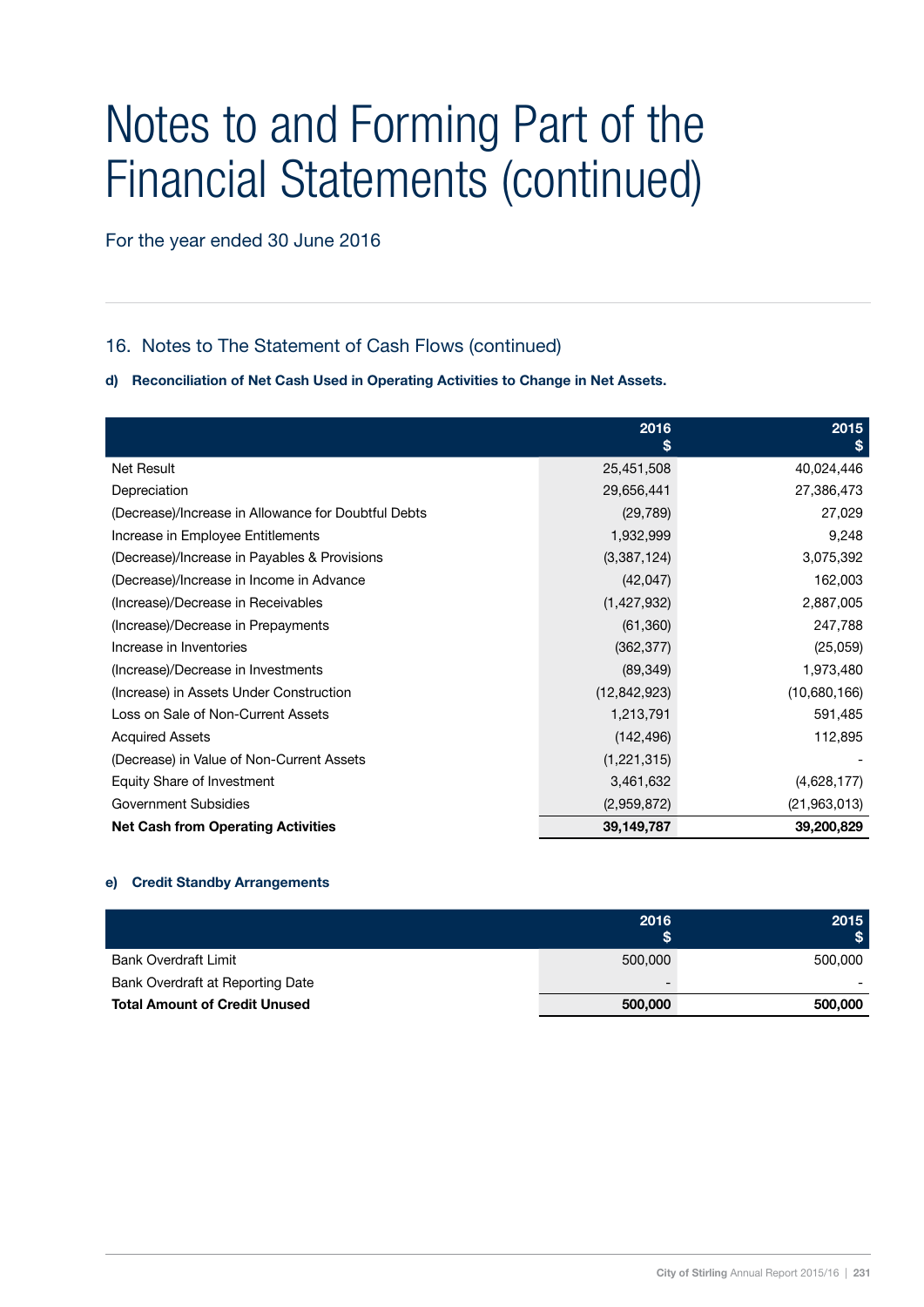<span id="page-53-0"></span>For the year ended 30 June 2016

## 17. Rates and Service Charges

a) General Rate

|                                                                          | 2016 Budget<br>S | 2016 Actual<br>S | 2015 Actual<br>S |
|--------------------------------------------------------------------------|------------------|------------------|------------------|
| <b>General Rate</b>                                                      |                  |                  |                  |
| GRV Rate in the \$: 4.563 cents                                          | 99,379,562       | 99,329,905       | 95,394,422       |
| Rateable Value General Rates \$2,177,943,480                             |                  |                  |                  |
| Estimated Number of Properties 63,049                                    |                  |                  |                  |
| <b>Minimum Payments</b>                                                  |                  |                  |                  |
| GRV Number of Assessments 30,964 at \$805                                | 24,926,020       | 24,842,773       | 24,221,187       |
| GRV Number of Assessments 23 at \$760                                    | 17,480           | 17,480           | 17,066           |
| <b>Interim Rates</b>                                                     | 1,228,500        | 1,511,038        | 1,868,890        |
| <b>Specific Area Rate</b>                                                |                  |                  |                  |
| GRV Rate in the \$: 3.160 cents                                          |                  |                  |                  |
| Rateable Value Specific Area \$701,700                                   |                  |                  |                  |
| Number of Properties 23                                                  | 22,174           | 21,333           | 17,823           |
| <b>Total General Rates Levied</b>                                        | 125,573,736      | 125,722,529      | 121,519,388      |
| Plus                                                                     |                  |                  |                  |
| Late Payment Penalties                                                   | 280,000          | 318,166          | 308,888          |
| Instalment Charges & Interest                                            | 475,000          | 350,451          | 481,443          |
| <b>Arrears Rates</b>                                                     | 613,000          | 627,007          | 594,749          |
| General Purpose Grant                                                    | 4,642,130        | 2,254,971        | 6,961,739        |
| Pensioner Deferred Rates Interest Grant                                  | 50,000           |                  |                  |
| Other General Purpose Funding                                            | 7,216,603        | 6,734,696        | 6,163,766        |
| <b>Total General Purpose Funding</b><br><b>Shown on Income Statement</b> | 138,850,469      | 136,007,820      | 136,029,973      |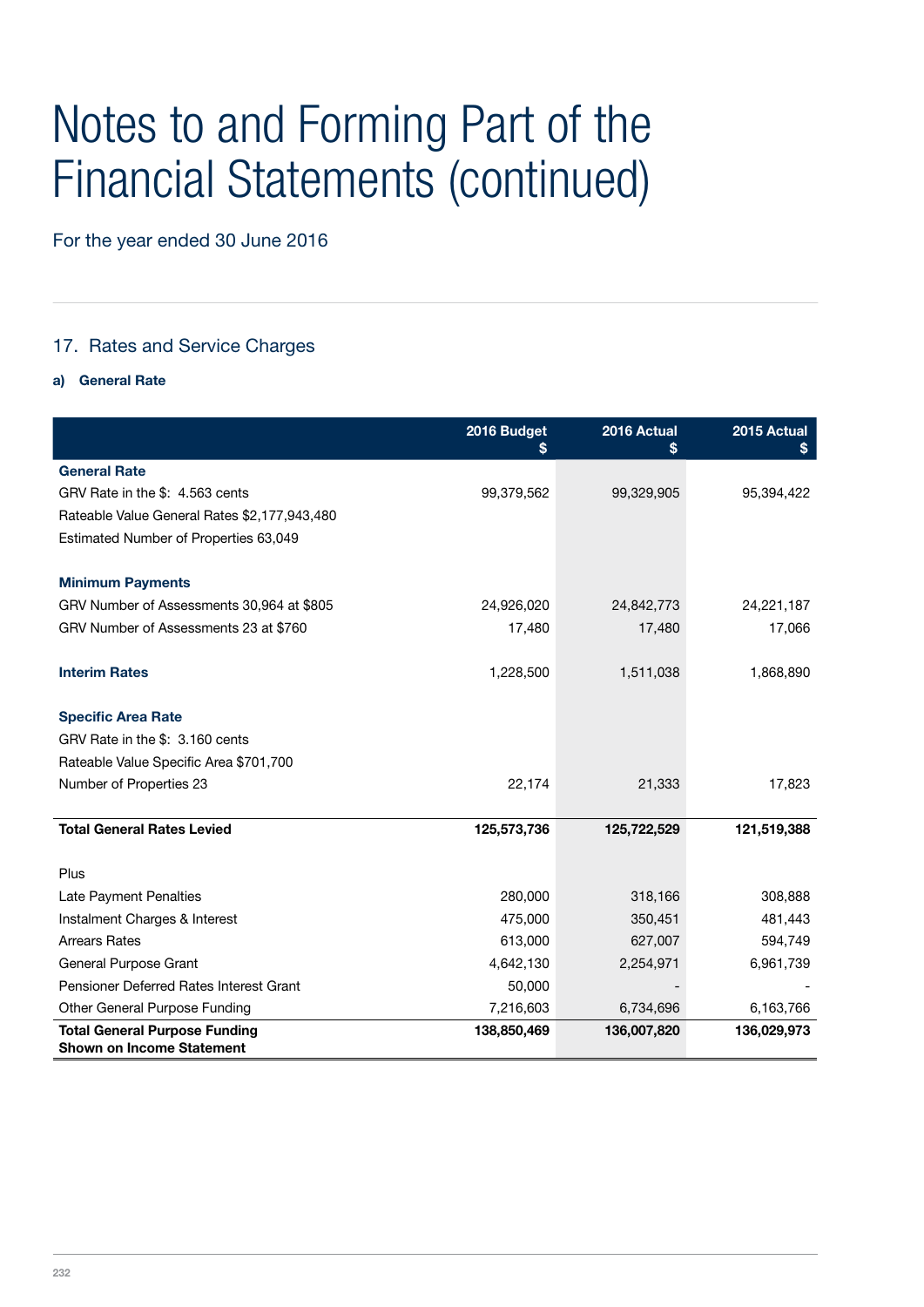For the year ended 30 June 2016

### 17. Rates and Service Charges (continued)

#### b) Security Service Charges

The City provided a Security Patrol service with a mission "To reduce the incidence of preventable crime, anti-social behaviour and residents fear of crime within the boundaries of the City of Stirling through patrols and proactive security measures". The charge per property was fixed at \$29.50 and the revenue raised was \$2,825,618. The original budget was \$2,796,000.

#### c) Instalment Option for Rates

The City operates four payment option plans consisting of a one payment option that is eligible to be in the City's early payment incentive scheme plus a one payment option that is ineligible for the City's early payment incentive scheme, plus two or four instalment options. The one payment option must be received within 35 days of issue of statements and comprised of any arrears, current rubbish charge, current security charge and current pool fence inspection charge (if any). To be eligible for the early payment incentive scheme the one payment option must be received within 28 days of issue of statements. For the two and four instalment options, payments are required to be 25% or 50% of current rates, plus the instalment charge and instalment interest. Subsequent instalments comprise 25% or 50% of current rates plus any instalment charge and instalment interest.

The instalment administration charge was \$9 for each instalment after the initial instalment was paid. This charge is in addition to instalment interest.

The amount of revenue raised from the imposition of the instalment charge was \$627,007.

The original budget was \$613,000.

#### d) Rates Early Payment Incentive Scheme

The City operated an incentive scheme in which 34 prizes were donated by sponsors. To be eligible, full payment of all rates and charges must have been received by 21 August 2015. This excluded pensioner rates deferred under the provisions of the Rates and Charges (Rebates and Deferments) Act 1992. The selection method involved a computer programme that selected all assessments eligible to be in the draw. The draw was conducted in the presence of several senior officers.

The total cost to the City of Stirling for the incentive scheme was \$66,619.

The original budget was \$107,590.

#### e) Concession and Write Offs

The total cost or reduction of revenue from the waiver or grant of concession was Nil.

The total amount of rates written off was Nil. The original budget was Nil.

#### f) Late Payment Interest

The rate of interest charged for the late payment of rates and service charges was 9%.

The amount of revenue raised from the imposition of the interest for the late payment of rates and service charges was \$318,166. The original budget was \$280,000.

The rate of interest charged for the late payment of any other money was 9%.

The amount of revenue raised from the imposition of the interest for the late payment of any other money was Nil. The original budget was Nil.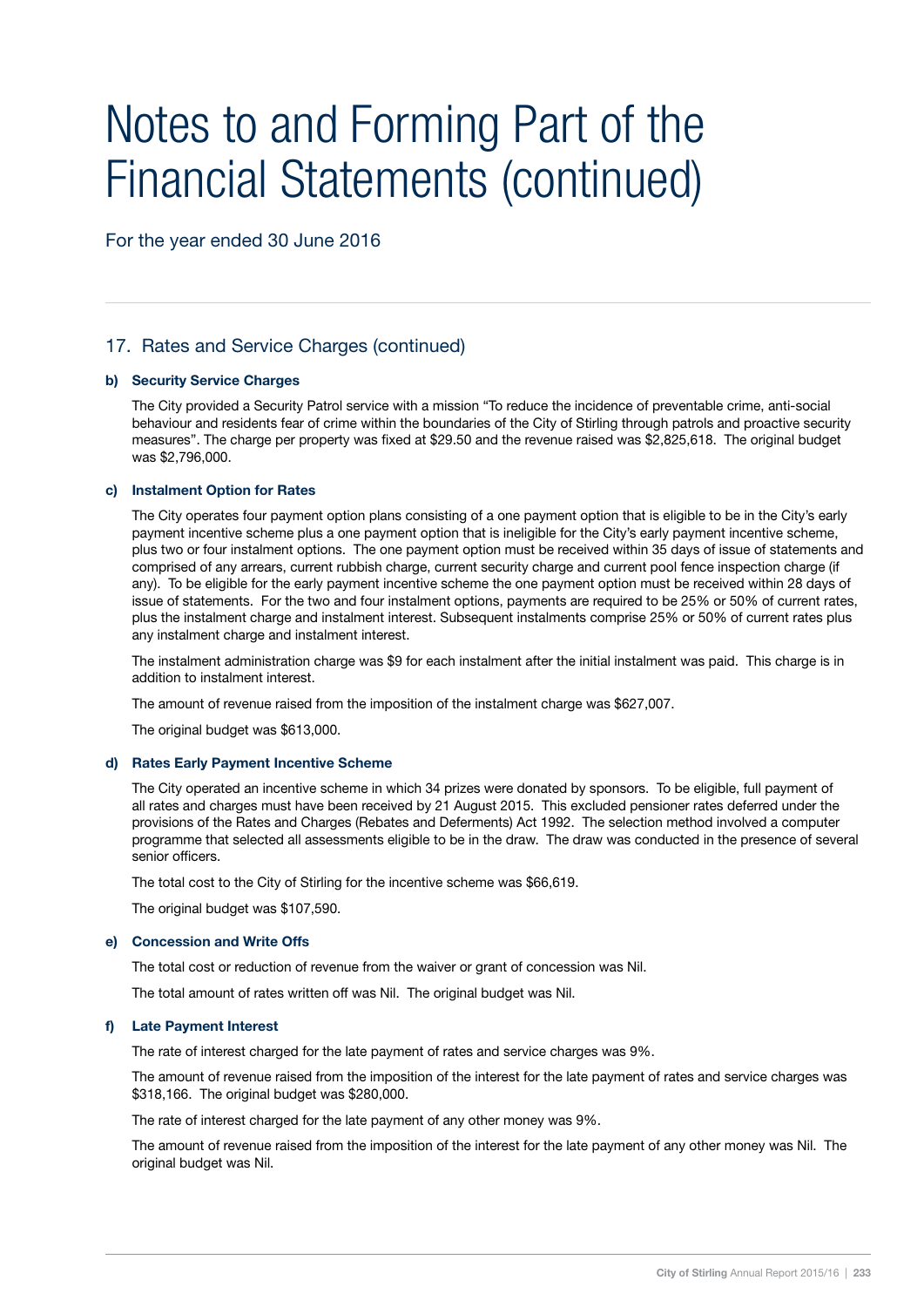<span id="page-55-0"></span>For the year ended 30 June 2016

## 18. Information About Fees to Council Members

|                               | 2016 Budget<br>\$ | 2016 Actual<br>\$ | 2015 Actual<br>S. |
|-------------------------------|-------------------|-------------------|-------------------|
| Communications & IT Allowance | 49,000            | 49,000            | 50,470            |
| <b>Travel Expenses</b>        | 30,000            | 14,499            | 16,926            |
| Meeting Fee Allowance         | 448.050           | 448,611           | 450,105           |
| Mayoral Allowance             | 87,550            | 87,659            | 83,762            |
| Deputy Mayoral Allowance      | 21,887            | 21.792            | 21,941            |
|                               | 636,487           | 621,561           | 623,204           |

## 19. Major Land Transaction Information

### a) The Development and Subdivision of Tamala Park

### *Tamala Park Regional Council*

The Tamala Park Regional Council was established for the specific purpose of creating an urban development on 165 hectares of land immediately south of Neerabup Road and the Mindarie Regional Council. The project is expected to have a ten-year life cycle with more than 2,500 lots developed for housing that will be progressively sold in stages. The first stage of the development commenced in early 2011 and the first lots were released for sale in July 2012.

The City along with the City of Perth, City of Joondalup, City of Wanneroo, City of Vincent, Town of Cambridge and Town of Victoria Park is a member of the Tamala Park Regional Council. The City will contribute one third of any funding required for capital or operating costs and will also be entitled to one third of revenue from the sale of lots of land.

As at 30 June 2016 the value of the City's equity share of its investment in the Tamala Park Regional Council was \$16,406,857 (refer note 15).

### *City of Stirling Equity Share of Sales & Expenditure of Tamala Park Land*

|                             | 2016<br>\$  | <b>Total to</b><br>30 June 2015<br>\$ | <b>Total</b><br>\$ |
|-----------------------------|-------------|---------------------------------------|--------------------|
| Income from Sales           | 12,846,498  | 37,821,208                            | 50,667,706         |
| Cost of lots Sold           | (3,023,146) | (13,065,280)                          | (16,088,426)       |
| <b>Direct Selling Costs</b> | (1,013,712) | (4,026,679)                           | (5,040,391)        |
| <b>Marketing Costs</b>      | (111, 599)  | (126, 018)                            | (237, 617)         |
| <b>Administration Cost</b>  | (709, 221)  | (268, 822)                            | (978, 043)         |
| Finance                     |             | (2,667)                               | (2,667)            |
| Contingencies               |             | (6,788)                               | (6,788)            |
| Surplus/(Deficit)           | 7,988,820   | 20,324,954                            | 28,313,774         |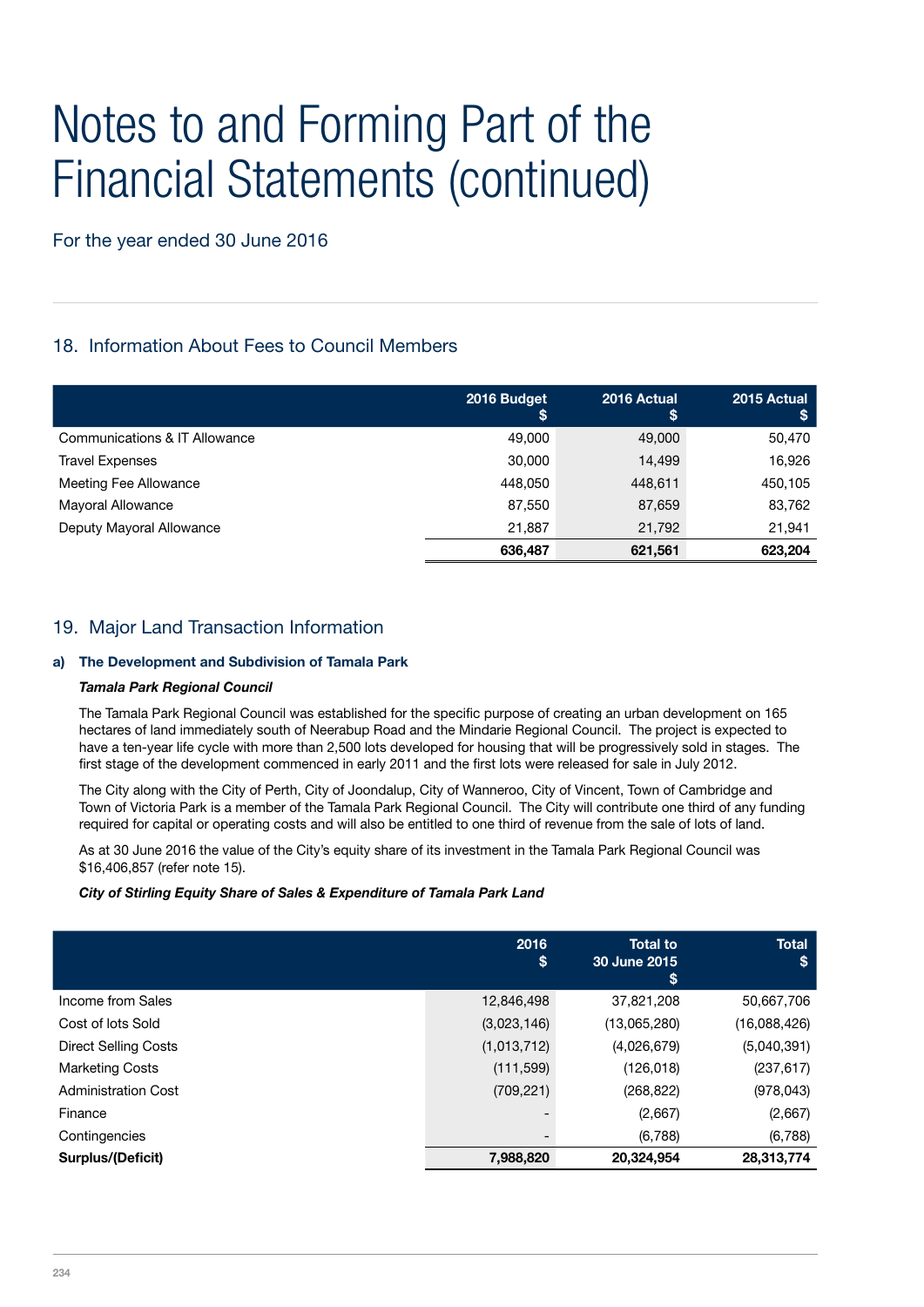<span id="page-56-0"></span>For the year ended 30 June 2016

### 20. Financial Risk Management

The City's activities expose it to a variety of financial risks including price risk, credit risk, liquidity risk and interest rate risk. The City's overall risk management focuses on the unpredictability of financial markets and seeks to minimise potential adverse effects on the financial performance of the City.

The City does not engage in transactions expressed in foreign currencies and is therefore not subject to foreign currency risk.

Financial risk management is carried out by the Finance area under policies approved by Council.

The City held the following financial instruments at the balance date:

|                              | <b>Carrying Value</b> |             | <b>Fair Value</b> |             |
|------------------------------|-----------------------|-------------|-------------------|-------------|
|                              | 2016<br>\$            | 2015<br>\$  | 2016<br>\$        | 2015<br>\$  |
| <b>Financial Assets</b>      |                       |             |                   |             |
| Cash & Cash Equivalents      | 138,245,257           | 132,424,537 | 138,245,257       | 132,424,537 |
| Receivables                  | 8,508,553             | 7,080,621   | 8,508,553         | 7,080,621   |
|                              | 146,753,810           | 139,505,158 | 146,753,810       | 139,505,158 |
| <b>Financial Liabilities</b> |                       |             |                   |             |
| Payables                     | 29,879,130            | 31,956,333  | 29,879,130        | 31,956,333  |
|                              | 29,879,130            | 31,956,333  | 29,879,130        | 31,956,333  |

Fair Value for Cash and Cash Equivalent, Receivables, Payables and Borrowings are estimated as the carrying value, which approximates to fair value.

Held-to-maturity investments are based on the quoted market price at the reporting date or independent valuation. The City did not hold any Held-to maturity investments at reporting date.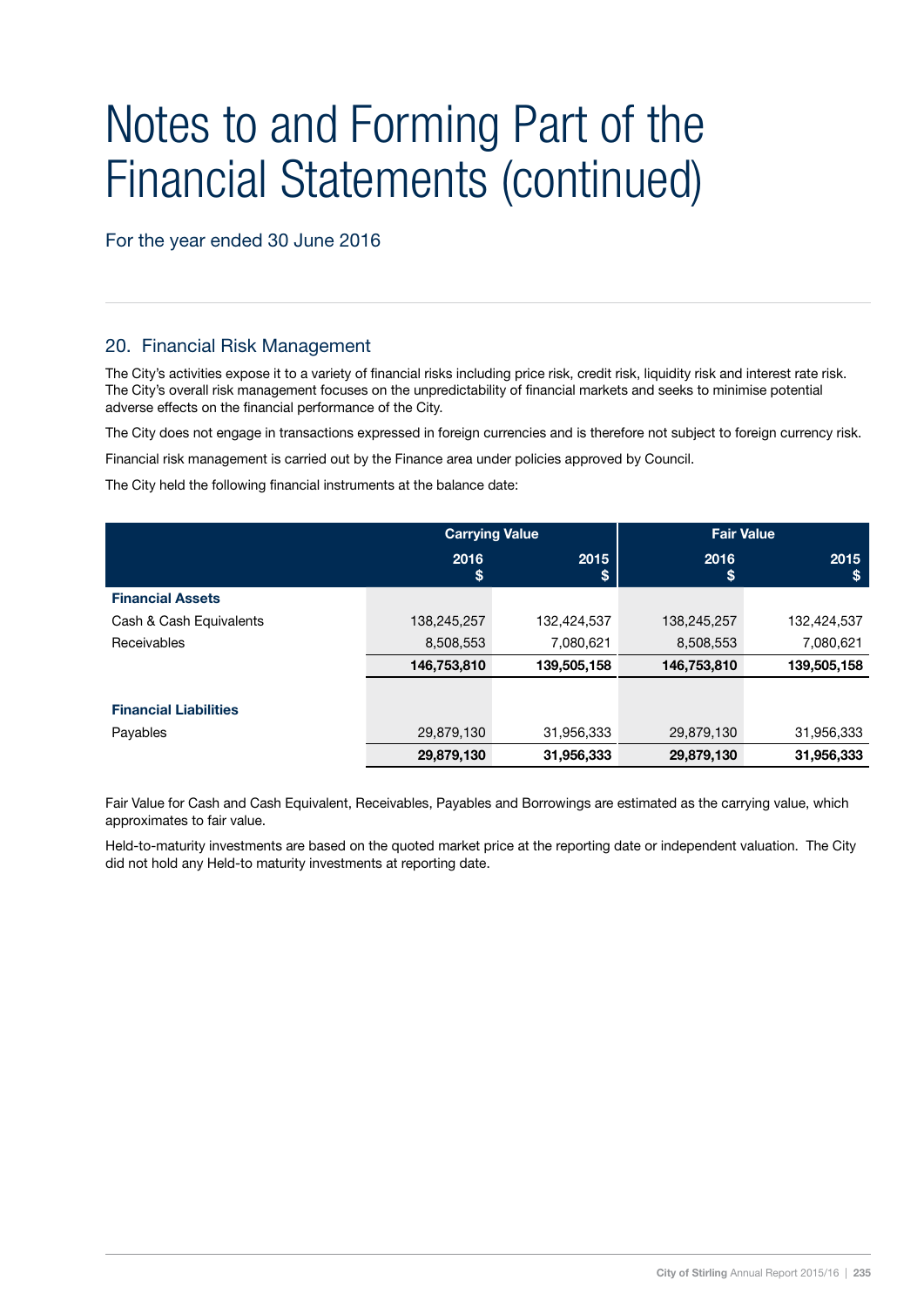For the year ended 30 June 2016

### 20. Financial Risk Management (continued)

### a) Cash and Cash Equivalent

The City's objective is to maximise its return on cash and investments whilst maintaining an adequate level of liquidity and preserving capital. The Finance area manages the cash and investments portfolio with the assistance of independent advisers (where applicable). The City has an investment policy which is subject to review by Council. An Investment Report is provided to Council on a monthly basis setting out the make-up and performance of the portfolio.

Cash and investments are also subject to interest rate risk – the risk that movements in interest rates could affect returns.

The City manages these risks by diversifying its portfolio and only placing surplus cash with banking institutions with a high credit rating.

#### b) Receivables

The City's major receivables comprise of rates and annual charges and user charges and fees. The major risk associated with these receivables is credit risk – the risk that the debts may not be repaid. The City manages this risk by monitoring outstanding debt and employing debt recovery policies. It also encourages ratepayers to pay rates by the due date through incentive programs.

Credit risk on rates and annual charges is minimised by the ability of the City to recover these debts as a secured charge over the land – that is, the land can be sold to recover the debt. Council is also able to charge interest on overdue rates and annual charges at higher than market rates, which further encourages payment.

The City makes suitable provisions for doubtful receivables as required and carries out credit checks on most non-rate debtors.

There are no material receivables that have been subject to a re-negotiation of repayment terms.

#### c) Payables and Borrowing

Payables and borrowings are both subject to liquidity risk – that is the risk that insufficient funds may be on hand to meet payment obligations as and when they fall due. The City manages this risk by monitoring its cash flow requirements and liquidity levels and maintaining an adequate cash buffer.

Payment terms can be extended and overdraft facilities drawn upon if required. There is no risk associated with borrowing as this is a book figure representing unpresented cheques.

|          | Due Within<br>1 Year<br>\$ | <b>Due Between</b><br>1 & 5 Years<br>\$ | <b>Total Contractual</b><br><b>Cash flows</b><br>\$ | Carrying<br><b>Values</b><br>S |
|----------|----------------------------|-----------------------------------------|-----------------------------------------------------|--------------------------------|
| 2016     |                            |                                         |                                                     |                                |
| Payables | 29,879,130                 | -                                       | 29,879,130                                          | 29,879,130                     |
|          | 29,879,130                 |                                         | 29,879,130                                          | 29,879,130                     |
| 2015     |                            |                                         |                                                     |                                |
| Payables | 31,956,333                 |                                         | 31,956,333                                          | 31,956,333                     |
|          | 31,956,333                 | $\blacksquare$                          | 31,956,333                                          | 31,956,333                     |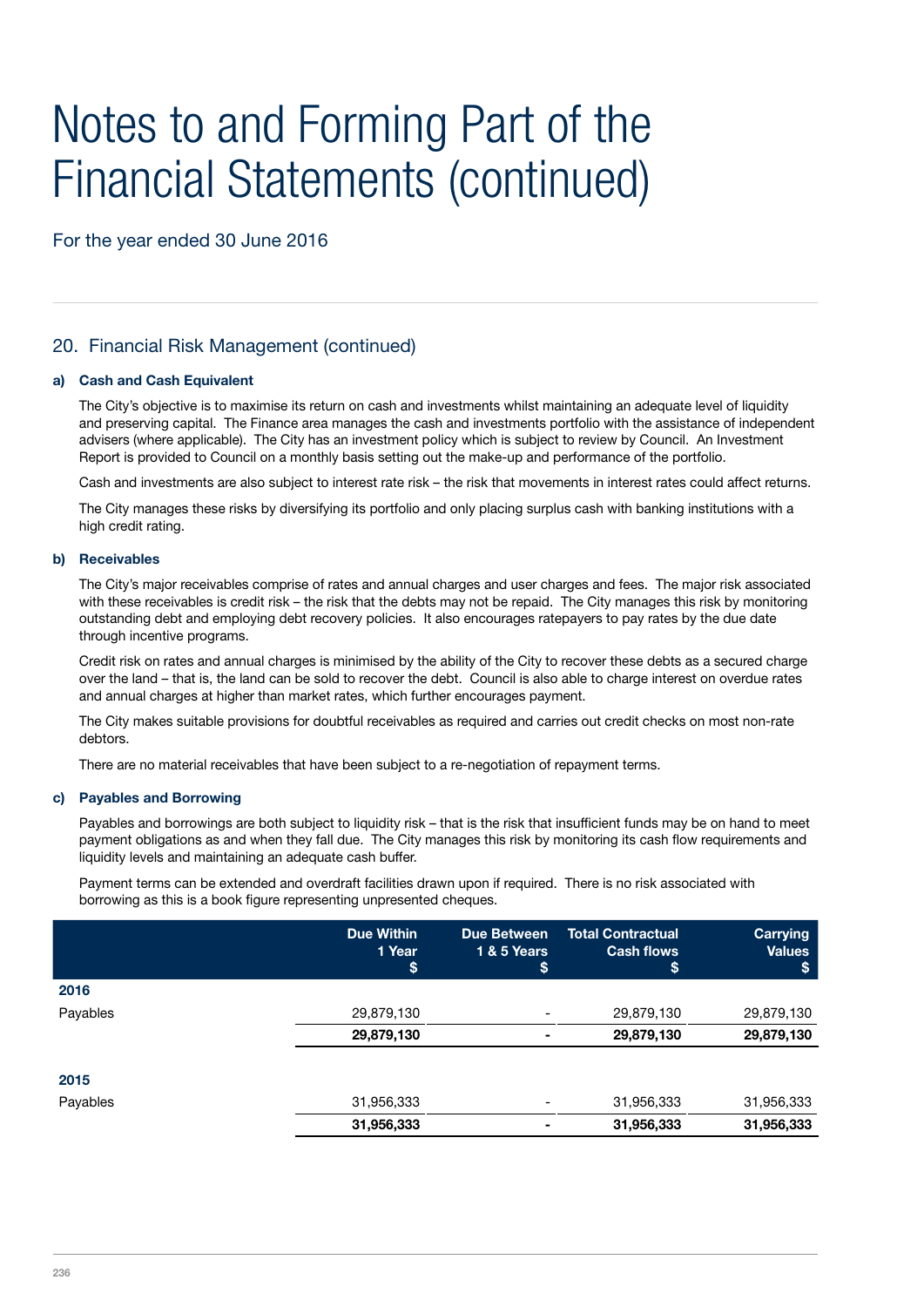For the year ended 30 June 2016

### 20. Financial Risk Management (continued)

### d) Interest Rate Risk

The City is exposed to interest rate risk mainly through financial assets and liabilities. The following table details the City's exposure to interest rate risk as at reporting date.

|                              | <b>Fixed Interest Rate Maturity</b> |                                      |                                                 |                                                 |                                   |                                        |              |
|------------------------------|-------------------------------------|--------------------------------------|-------------------------------------------------|-------------------------------------------------|-----------------------------------|----------------------------------------|--------------|
|                              | Av Int<br>Rate<br>$\frac{9}{6}$     | Var Int<br>Rate<br>$\boldsymbol{\$}$ | <b>Less than</b><br>1 Year<br>$\boldsymbol{\$}$ | $1$ to $5$<br><b>Years</b><br>$\boldsymbol{\$}$ | <b>More than</b><br>5 Years<br>\$ | <b>Non Int</b><br><b>Bearing</b><br>\$ | <b>Total</b> |
| 2016                         |                                     |                                      |                                                 |                                                 |                                   |                                        |              |
| <b>Financial Assets</b>      |                                     |                                      |                                                 |                                                 |                                   |                                        |              |
| Cash                         | 2.83                                |                                      |                                                 |                                                 |                                   | 32,910                                 | 32,910       |
| Cash & Cash<br>Equivalents   | 2.83                                |                                      | 138,212,347                                     |                                                 |                                   | $\frac{1}{2}$                          | 138,212,347  |
| <b>Total</b>                 |                                     | $\blacksquare$                       | 138,212,347                                     | ä,                                              | ä,                                | 32,910                                 | 138,245,257  |
| <b>Financial Liabilities</b> |                                     |                                      |                                                 |                                                 |                                   |                                        |              |
| Payables                     |                                     |                                      |                                                 | L,                                              | $\overline{\phantom{0}}$          | 13,857,098                             | 13,857,098   |
| <b>Bank Overdraft</b>        | 1.90                                |                                      |                                                 |                                                 | $\overline{a}$                    |                                        |              |
| Unpresented<br>Cheques/EFT's |                                     |                                      |                                                 |                                                 | $\overline{\phantom{a}}$          | 5,258,873                              | 5,258,873    |
| Employee<br>Entitlements     |                                     |                                      |                                                 |                                                 | $\overline{a}$                    | 15,852,106                             | 15,852,106   |
| Total                        |                                     | $\blacksquare$                       | $\blacksquare$                                  | $\blacksquare$                                  | ÷,                                | 34,968,077                             | 34,968,077   |
|                              |                                     |                                      |                                                 |                                                 |                                   |                                        |              |
| 2015                         |                                     |                                      |                                                 |                                                 |                                   |                                        |              |
| <b>Financial Assets</b>      |                                     |                                      |                                                 |                                                 |                                   |                                        |              |
| Cash                         | 3.16                                |                                      |                                                 |                                                 |                                   | 43,642                                 | 43,642       |
| Cash & Cash<br>Equivalents   | 3.16                                |                                      | 111,028,363                                     |                                                 |                                   | $\overline{\phantom{a}}$               | 111,028,363  |
| <b>Total</b>                 |                                     | $\blacksquare$                       | 111,028,363                                     | ÷,                                              | $\blacksquare$                    | 43,642                                 | 111,072,005  |
| <b>Financial Liabilities</b> |                                     |                                      |                                                 |                                                 |                                   |                                        |              |
| Payables                     |                                     |                                      |                                                 |                                                 |                                   | 14,468,830                             | 14,468,830   |
| <b>Bank Overdraft</b>        | 2.09                                |                                      |                                                 |                                                 |                                   |                                        |              |
| Unpresented<br>Cheques/EFT's |                                     |                                      |                                                 |                                                 | $\overline{\phantom{0}}$          | 2,236,153                              | 2,236,153    |
| Employee<br>Entitlements     |                                     |                                      |                                                 |                                                 | $\overline{\phantom{0}}$          | 13,909,860                             | 13,909,860   |
| <b>Total</b>                 |                                     |                                      | $\blacksquare$                                  | ä,                                              | ä,                                | 30,614,843                             | 30,614,843   |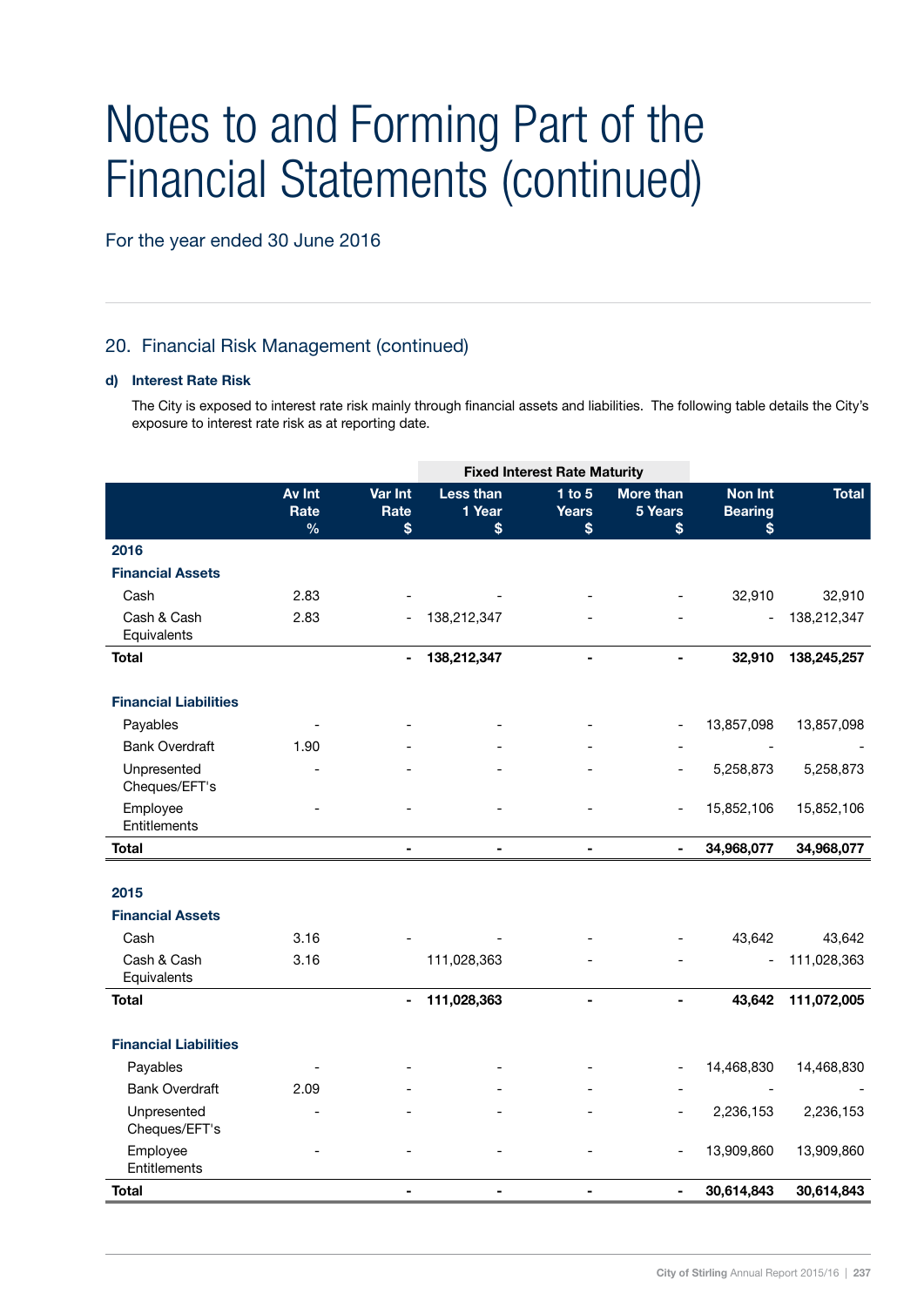For the year ended 30 June 2016

### 20. Financial Risk Management (continued)

### e) Sensitivity to Interest Rate Risk

The City has significant funds invested and returns from those investments are dependent upon current interest rates. If interest rates were to increase or decrease by 1%, the annual return would increase or decrease by \$1,382,453. There is no real interest rate risk in relation to financial liabilities because the overdraft disclosure is purely a book figure representing unpresented cheques.

### f) Credit Risk

Credit risk refers to the risk that a counterparty will default on its contractual obligations resulting in financial loss to the City. The Council has adopted the policy of only dealing with creditworthy counterparties and obtaining sufficient collateral or other security where appropriate, as a means of mitigating the risk of financial loss from defaults. The City measures credit risk on a fair value basis.

The City does not have any significant credit risk exposure to any single counterparty or any group of counterparties having similar characteristics.

### g) Fair Value of Financial Instruments

The City considers that the carrying amount of financial assets and financial liabilities recorded in the financial statements represents their respective fair values.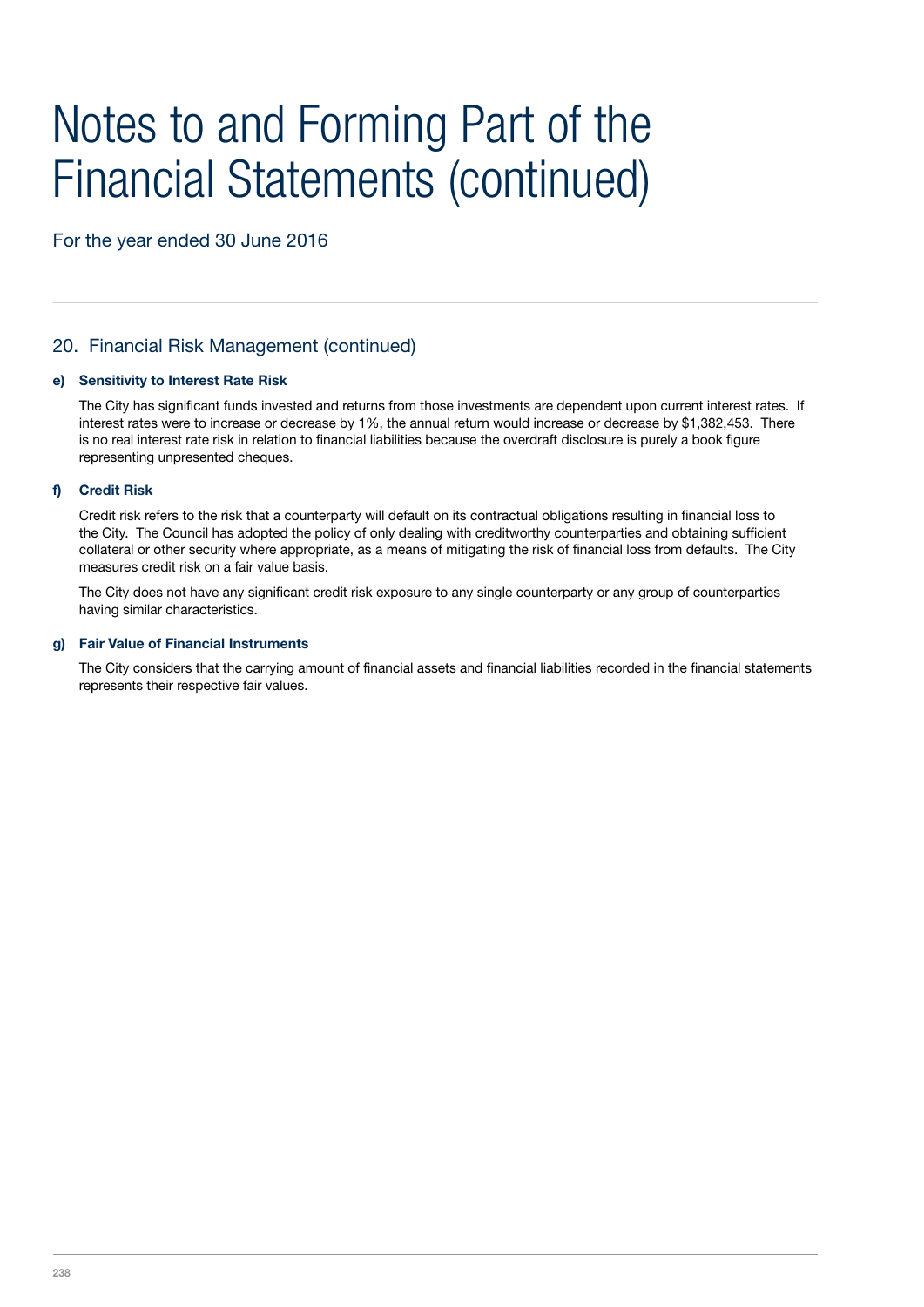<span id="page-60-0"></span>For the year ended 30 June 2016

## 21. Performance Measurements

#### *Financial Information by Ratio:*

|                                                                                   | 2016   | 2015   | 2014   | 2013   | 2012         |
|-----------------------------------------------------------------------------------|--------|--------|--------|--------|--------------|
| <b>Current Ratio</b>                                                              |        |        |        |        |              |
| <b>Current Assets Minus Restricted Current Assets</b>                             | 3.0831 | 2.9252 | 2.4041 | 2.7306 | 3.5718       |
| Current Liabilities Minus Liabilities Associated with<br><b>Restricted Assets</b> |        |        |        |        |              |
| <b>Asset Sustainability Ratio</b>                                                 |        |        |        |        |              |
| Capital Renewal & Replacement Expenditure                                         | 2.5187 | 2.7274 | 1.9540 | 2.0858 | 1.8377       |
| <b>Depreciation Expense</b>                                                       |        |        |        |        |              |
| <b>Debt Service Cover Ratio</b>                                                   |        |        |        |        |              |
| Annual Operating Surplus Before Interest & Depreciation                           | 0.0000 | 0.0000 | 0.0000 | 0.0000 | 0.0000       |
| Principal & Interest                                                              |        |        |        |        |              |
| <b>Operating Surplus Ratio</b>                                                    |        |        |        |        |              |
| <b>Operating Revenue Minus Operating Expense</b>                                  | 0.0500 | 0.1039 | 0.0583 | 0.0913 | 0.1069       |
| Own Source Operating Revenue                                                      |        |        |        |        |              |
| <b>Own Source Revenue Ratio</b>                                                   |        |        |        |        |              |
| Own Source Operating Revenue                                                      | 1.0713 | 1.1252 | 0.9811 | 0.9876 | 0.9911       |
| <b>Operating Expense</b>                                                          |        |        |        |        |              |
| <b>Asset Consumption Ratio</b>                                                    |        |        |        |        |              |
| Depreciated Replacement Cost of Assets                                            | 0.9382 | 0.9410 | 0.9105 | 0.6339 | Not required |
| Current Replacement Cost of Depreciated Assets                                    |        |        |        |        |              |
| <b>Asset Renewal Funding Ratio</b>                                                |        |        |        |        |              |
| <b>Assets Renewals</b>                                                            | 1.8890 | 1.9464 | 1.9868 | 1.4759 | Not required |
| Depreciation, Amortisation & Impairment                                           |        |        |        |        |              |
| <b>The Debt Ratio</b>                                                             |        |        |        |        |              |
| <b>Total Liabilities</b>                                                          | 0.0109 | 0.0115 | 0.0147 | 0.0307 | 0.0257       |
| <b>Total Assets</b>                                                               |        |        |        |        |              |
| <b>The Rate Coverage Ratio</b>                                                    |        |        |        |        |              |
| Net Rate Revenue                                                                  | 0.6033 | 0.5909 | 0.5940 | 0.5790 | 0.5687       |
| <b>Operating Revenue</b>                                                          |        |        |        |        |              |
| <b>Outstanding Rates Ratio</b>                                                    |        |        |        |        |              |
| Rates Outstanding                                                                 | 0.0337 | 0.0331 | 0.0329 | 0.0377 | 0.0406       |
| Rates Collectable                                                                 |        |        |        |        |              |
| <b>Untied Cash to Trade Creditors Ratio</b>                                       |        |        |        |        |              |
| <b>Untied Cash</b>                                                                | 3.0335 | 2.8217 | 2.1562 | 2.7471 | 3.6606       |
| <b>Unpaid Trade Creditors</b>                                                     |        |        |        |        |              |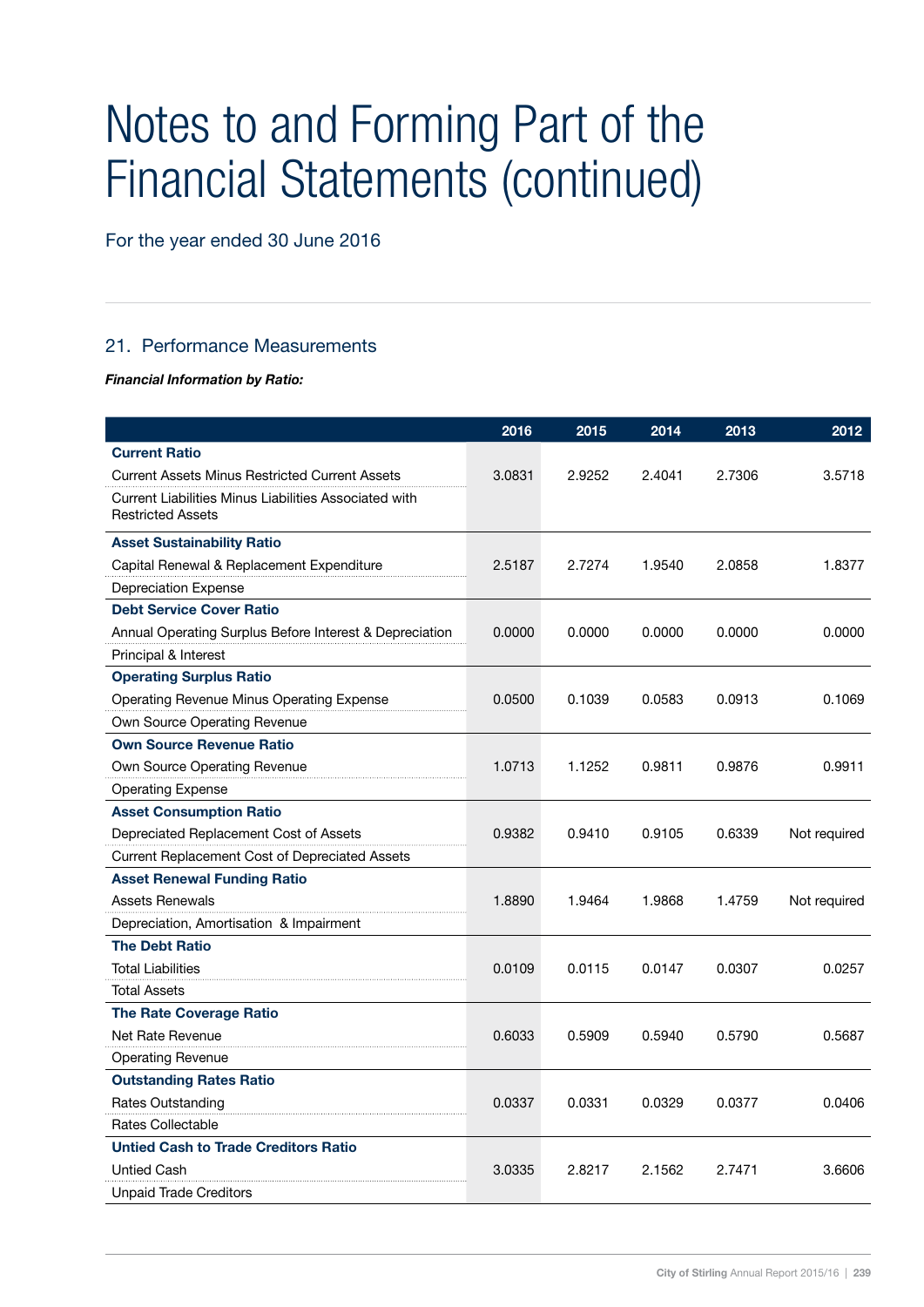<span id="page-61-0"></span>For the year ended 30 June 2016

## 22. Subsequent Event

There has been no subsequent events of a material nature to report since the end of the financial year.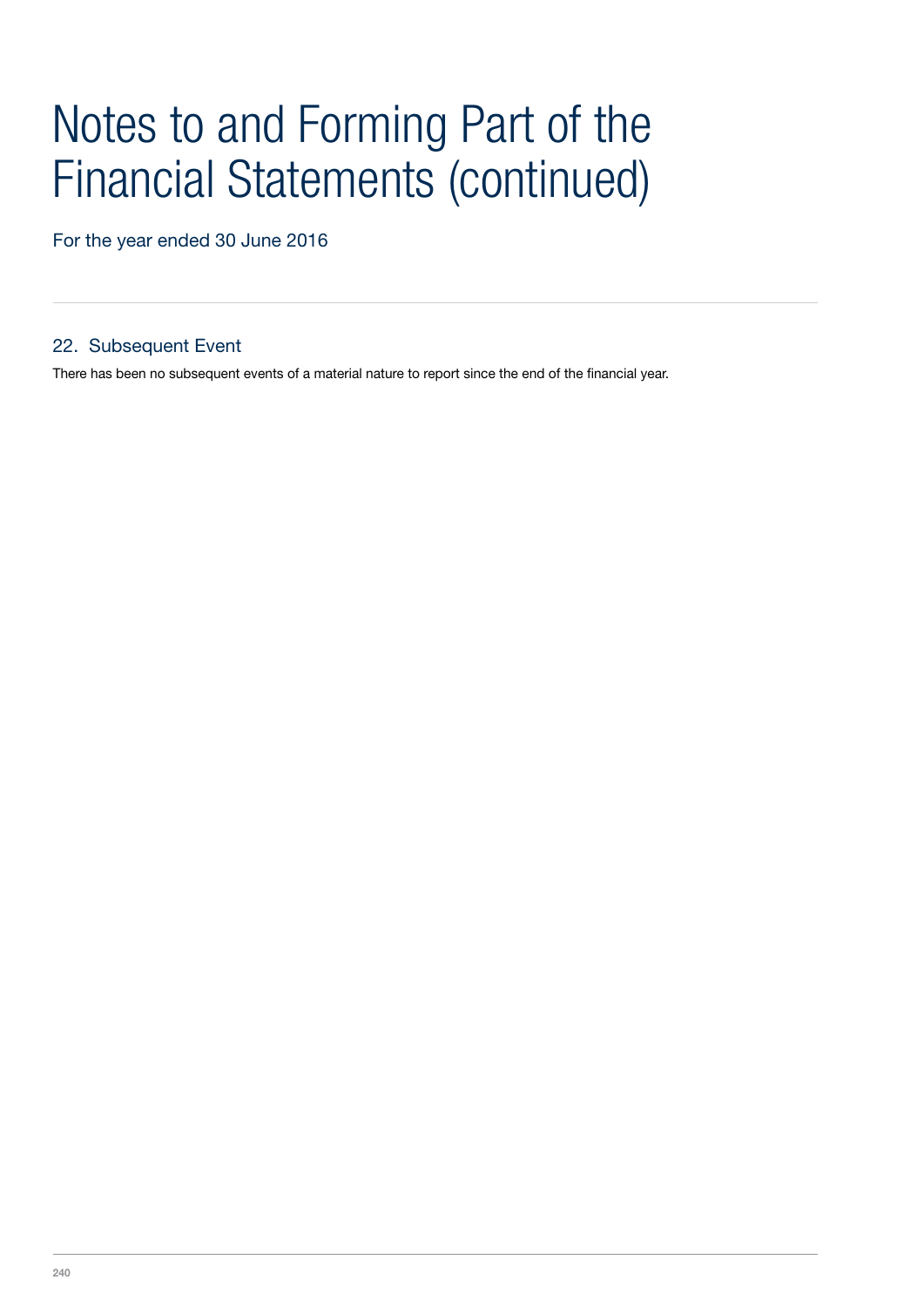<span id="page-62-0"></span>For the year ended 30 June 2016

## 23. Opening and Closing Funds

### Determination of Opening Funds

|                                               | <b>Note</b>    | 2015 Actual<br>\$ | 2014 Actual<br>\$ |
|-----------------------------------------------|----------------|-------------------|-------------------|
| <b>Current Assets</b>                         |                |                   |                   |
| Cash & Cash Equivalents                       |                | 132,424,537       | 111,072,005       |
| Trade & Other Receivables                     |                | 7,080,621         | 9,967,626         |
| <b>Other Assets</b>                           |                | 162,519           | 410,307           |
| Inventories                                   |                | 2,939,572         | 1,607,344         |
| <b>Total Current Assets</b>                   |                | 142,607,249       | 123,057,282       |
| <b>Current Liabilities</b>                    |                |                   |                   |
| Payables & Provisions                         |                | 31,956,333        | 28,350,102        |
| <b>Total Current Liabilities</b>              |                | 31,956,333        | 28,350,102        |
| <b>Net Current Assets</b>                     |                | 110,650,916       | 94,707,180        |
| <b>Budget Adjustments (Non-Cash)</b>          |                |                   |                   |
| Less: Committed Cash                          |                | 148,087           | 578,701           |
| Add: Current Long Service Leave               | 9              | 5,688,937         | 5,072,692         |
| Add: Current Annual Leave                     | 9              | 6,188,658         | 5,806,653         |
| <b>Budget Adjustments Net</b>                 |                | 11,729,508        | 10,300,644        |
| Less: Restricted Financial Assets Reserves    | 5 <sub>b</sub> | 80,086,429        | 76,947,331        |
| Restricted Assets Town Planning Schemes       | 5 <sub>b</sub> | 3,638,076         | 3,530,039         |
| <b>Opening Fund on Rate Setting Statement</b> |                | 38,655,919        | 24,530,454        |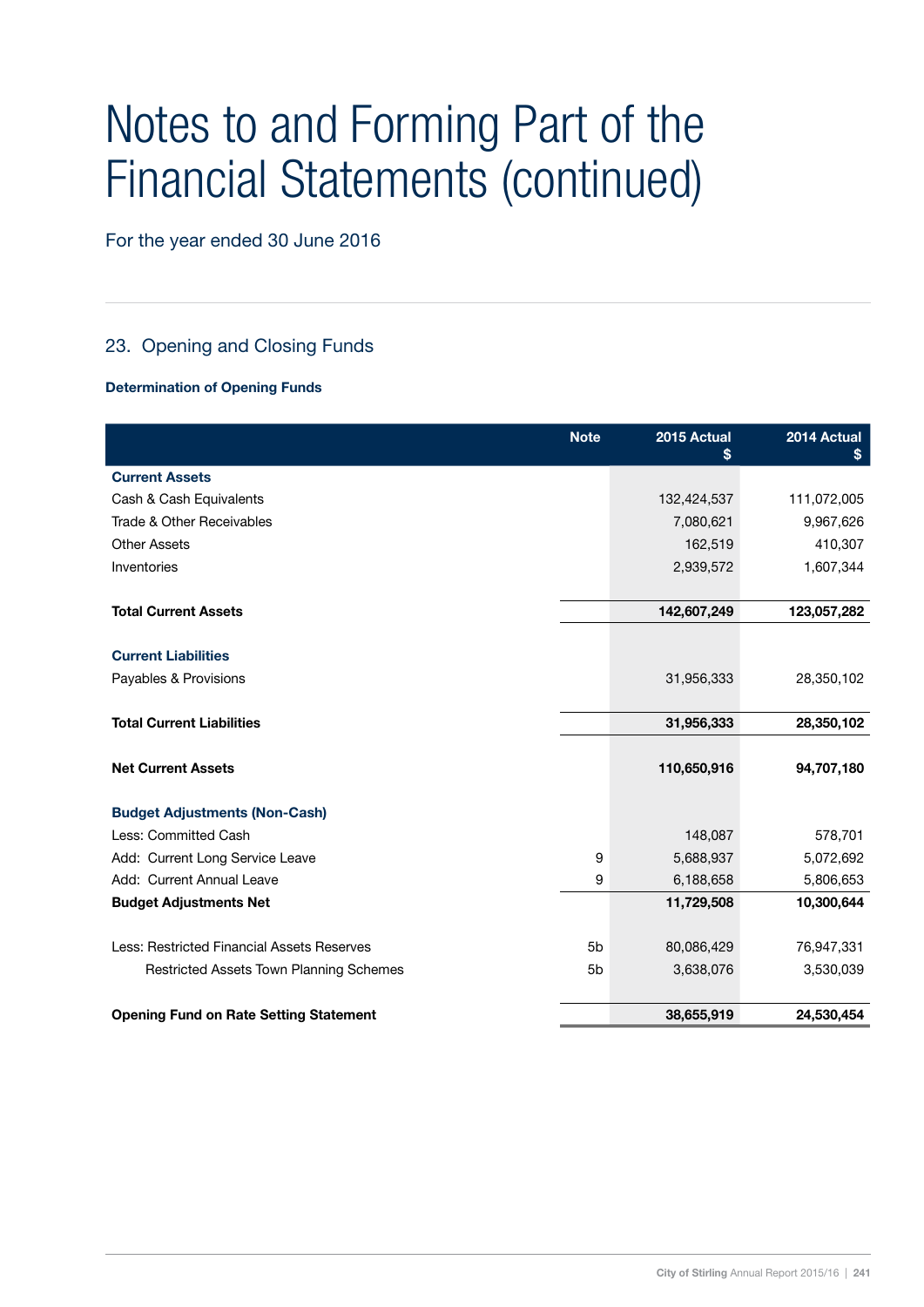For the year ended 30 June 2016

## 23. Opening and Closing Funds (continued)

### Determination of Closing Funds

|                                                | <b>Note</b>    | 2016 Actual<br>\$ | 2015 Actual<br>\$ |
|------------------------------------------------|----------------|-------------------|-------------------|
| <b>Current Assets</b>                          |                |                   |                   |
| Cash & Cash Equivalents                        |                | 138,245,257       | 132,424,537       |
| Trade & Other Receivables                      |                | 8,508,553         | 7,080,621         |
| <b>Other Assets</b>                            |                | 223,879           | 162,519           |
| Inventories                                    |                | 3,301,949         | 2,939,572         |
| <b>Total Current Assets</b>                    |                | 150,279,638       | 142,607,249       |
| <b>Current Liabilities</b>                     |                |                   |                   |
| Payables & Provisions                          |                | 29,879,130        | 31,956,333        |
| <b>Total Current Liabilities</b>               |                | 29,879,130        | 31,956,333        |
| <b>Net Current Assets</b>                      |                | 120,400,508       | 110,650,916       |
| <b>Budget Adjustments (Non-Cash)</b>           |                |                   |                   |
| Less: Committed Cash                           | 4g             | 701,621           | 148,087           |
| Add: Current Long Service Leave                | 9              | 6,334,262         | 5,688,937         |
| Add: Current Annual Leave                      | 9              | 6,224,118         | 6,188,658         |
| <b>Budget Adjustments Net</b>                  |                | 11,856,759        | 11,729,508        |
| Less: Restricted Financial Assets Reserves     | 5 <sub>b</sub> | 92,430,509        | 80,086,429        |
| Restricted Assets Town Planning Schemes        | 5 <sub>b</sub> | 3,745,806         | 3,638,076         |
| <b>Closing Funds on Rate Setting Statement</b> |                | 36,080,952        | 38,655,919        |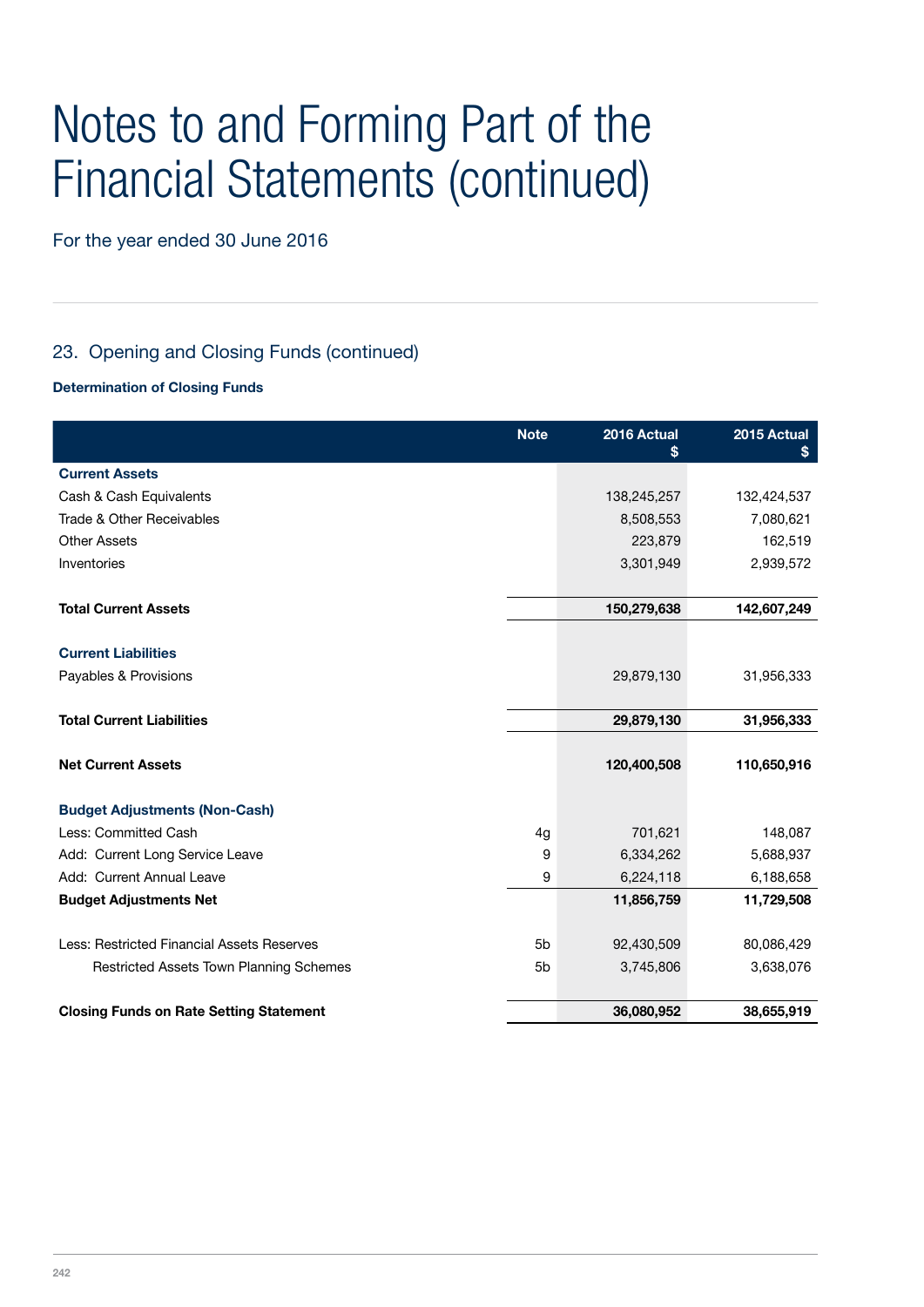<span id="page-64-0"></span>

Level 1 10 Kings Park Road West Perth WA 6005

Correspondence to: PO Box 570 West Perth WA 6872

Level 1 **T** +61 8 9480 2000 10 Kings Park Road **F** +61 8 9322 7787 West Perth WA 6005 **E** info.wa@au.gt.com **W** www.grantthornton.com.au

### INDEPENDENT AUDITOR'S REPORT TO THE RATEPAYERS OF THE CITY OF STIRLING

### Report on the Financial Report

PO Box 570 We have audited the accompanying financial report of the City of Stirling, which comprises the statement of financial position as at 30 June 2016, and the statement of comprehensive income, statements of changes in equity, and statements of cash flows for the year ended 30 **E** info.wa@au.gt.com June 2016, a summary of significant accounting policies and other explanatory notes, and the Chief Executive Officer's statement.

## Council responsibility for the financial report

The Council of the City of Stirling is responsible for the preparation and fair presentation of the financial report in accordance with Australian Accounting Standards (including the Australian Accounting Interpretations) and the Local Government Act 1995 Part 6. This preparation and fair presentation of the financial report that is free from material misstatement, whether due to fraud or error; selecting and applying appropriate accounting policies; and making accounting estimates that are reasonable in the circumstances.  $A = \begin{pmatrix} 1 & 1 & 1 \end{pmatrix}$ responsibility includes establishing and maintaining internal control relevant to the

## Auditor's responsibility includes establishing internal control relevant to the set of the set of the set of t

Our responsibility is to express an opinion on the financial report based on our audit. We conducted our audit in accordance with Australian Auditing Standards. These Auditing Standards require that we comply with relevant ethical requirements relating to audit financial report is free from material misstatement.  $\mathbf{I}$ engagements and plan and perform the audit to obtain reasonable assurance whether the

An audit involves performing procedures to obtain audit evidence about the amounts and disclosures in the financial report. The procedures selected depend on the auditor's judgement, including the assessment of the risks of material misstatement of the financial report, whether due to fraud or error. In making those risk assessments, the auditor financial report in order to design audit procedures that are appropriate in the circumstances, but not for the purpose of expressing an opinion on the effectiveness of the entity's internal control. report, whether due to fraud or error. In making those risk assessments, the auditor considers internal control relevant to the entity's preparation and fair presentation of the

#### Grant Thornton Audit Pty Ltd AGN 130 913 594<br>a subsidian considered antity of Canal Thomson Australia Ltd ADN 44 497 EEC 200 a subsidiary or related entity of Grant Thornton Australia Ltd ABN 41 127 556 389 Grant Thornton Audit Pty Ltd ACN 130 913 594

Australian subsidiaries and related entities. GTIL is not an Australian related entity to Grant Thornton Australia Limited. .<br>'Grant Thornton' refers to the brand under which the Grant Thornton member firms provide assurance, tax and advisory services to their clients and/or refers to one or more member firms, as the context requires. Grant Thornton Australia Ltd is a member firm of Grant Thornton International Ltd (GTLL), GTL and the member firms are not a worldwide partnership. GTLL and each member firms are not a worldwide partnersh are not liable for one another's acts or omissions. In the Australian context only, the use of the term 'Grant Thornton' may refer to Grant Thornton Australia Limited ABN 41 127 556 389 and its

.<br>Liability limited by a scheme approved under Professional Standards Legislation. Liability is limited in those States where a current scheme applies.

Liability limited under Professional Standards Legislation. Liability is limited in those States where a current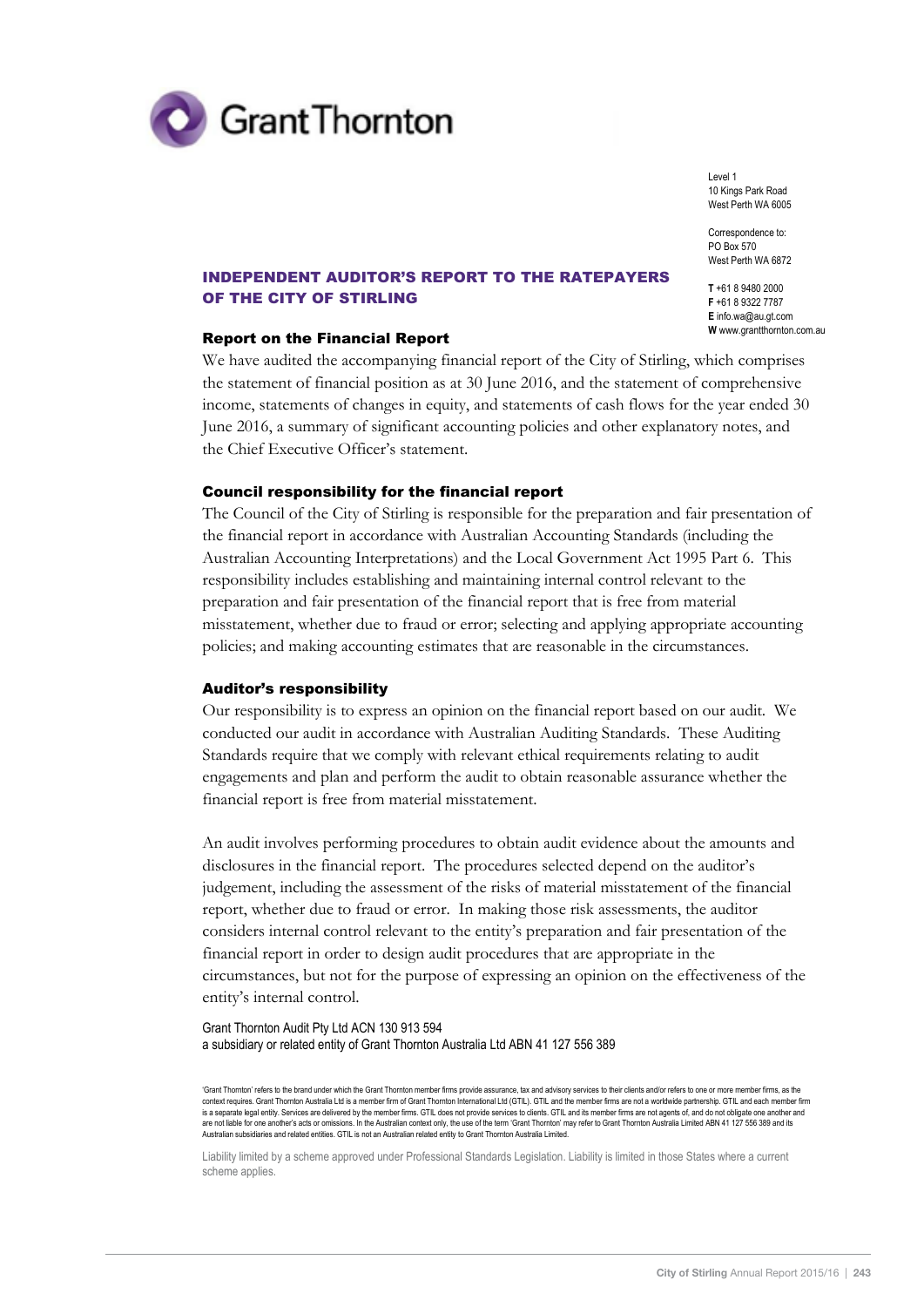

An audit also includes evaluating the appropriateness of accounting policies used and the reasonableness of accounting estimates made by the Council, as well as evaluating the overall presentation of the financial report.

We performed the procedures to assess whether in all material respects the financial report presents fairly, in accordance with the Local Government Act 1995 Part 6 and Australian Accounting Standards (including the Australian Accounting Interpretations), a view which is consistent with our understanding of the City of Stirling's financial position and of their performance.

We believe that the audit evidence we have obtained is sufficient and appropriate to provide a basis for our audit opinion.

### Independence

In conducting our audit, we followed applicable independence requirements of Australian professional ethical pronouncements.

### Auditor's opinion on the financial report

In our opinion, the financial report of the City of Stirling:

- (i) presents fairly of the City of Stirling's financial position as at 30 June 2016 and of its performance for the financial year ended 30 June 2016, and
- (ii) complies with Australian Accounting Standards (including the Australian Accounting Interpretations),
- (iii) are prepared in accordance with the requirements of the Local Government Act 1995 Part 6 (as amended) and Regulations under that Act.

### Statutory Compliance

I did not, during the course of my audit, become aware of any instance where the Council did not comply with the requirements of the Local Government Act 1995 and Local Government (Financial Management) Regulations 1996 as they apply to financial statements.

+ That

GRANT THORNTON AUDIT PTY LTD Chartered Accountants

M J Hillgrove Partner – Audit & Assurance

Perth, 5 October 2016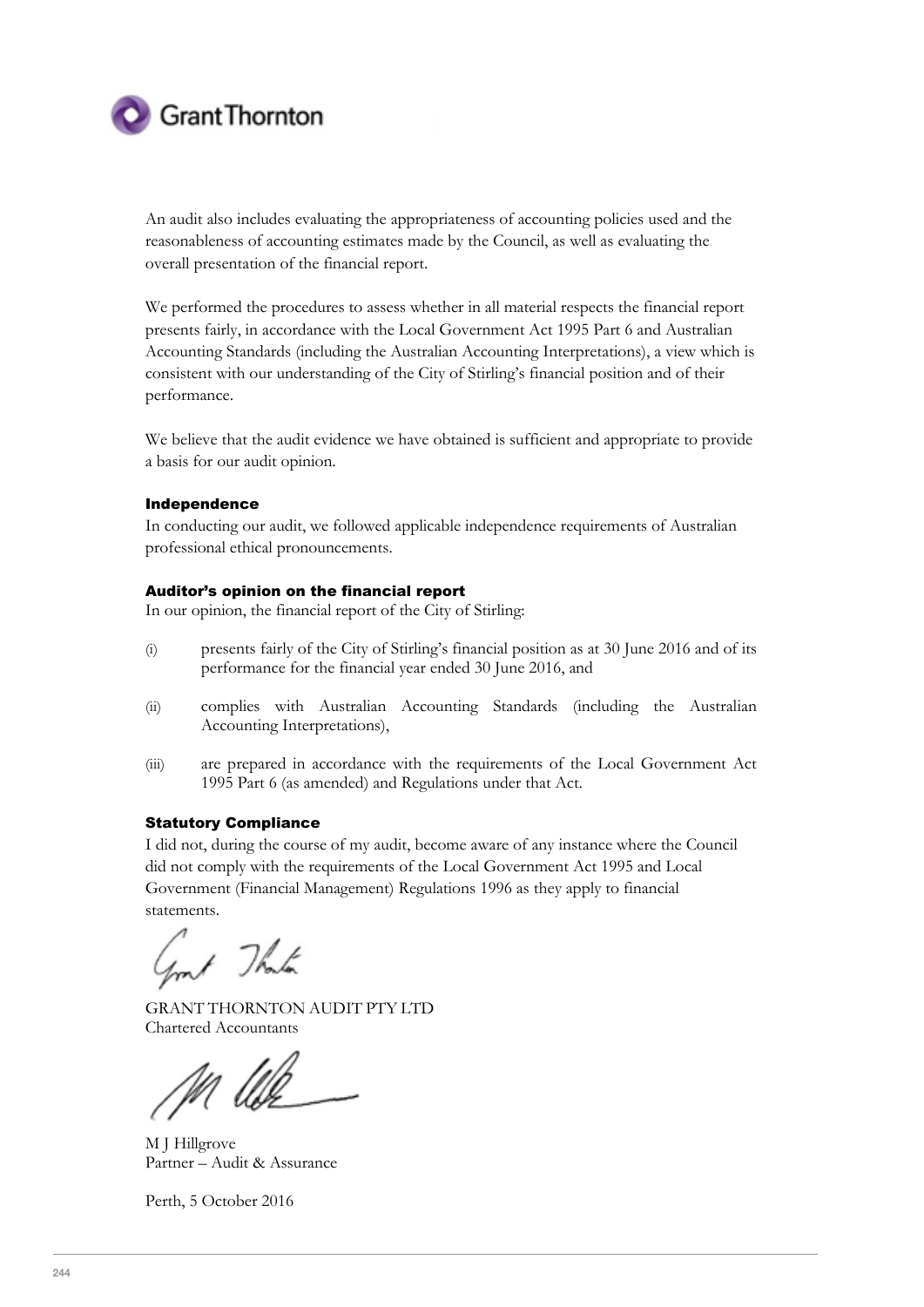# **Notes**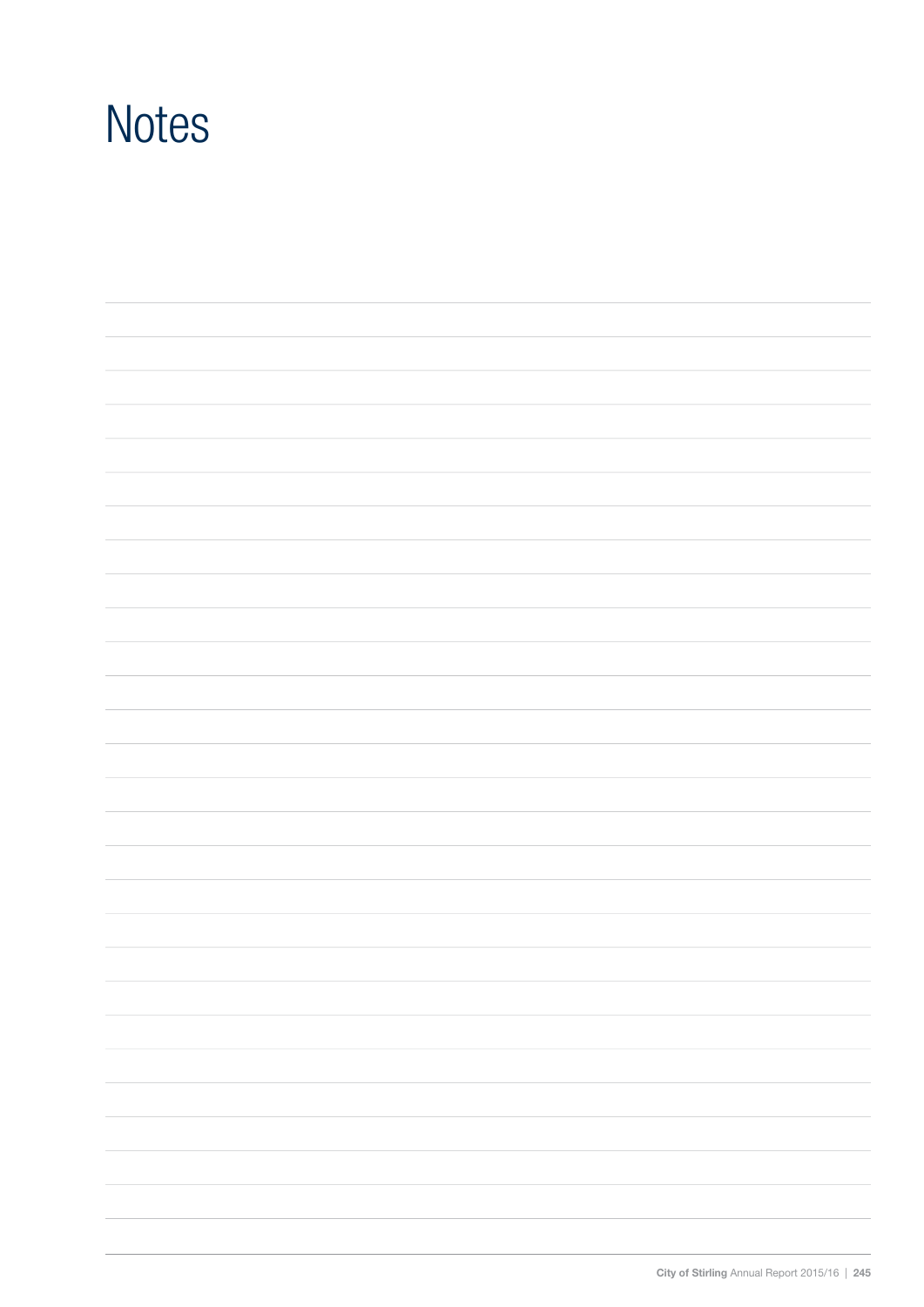# **Notes**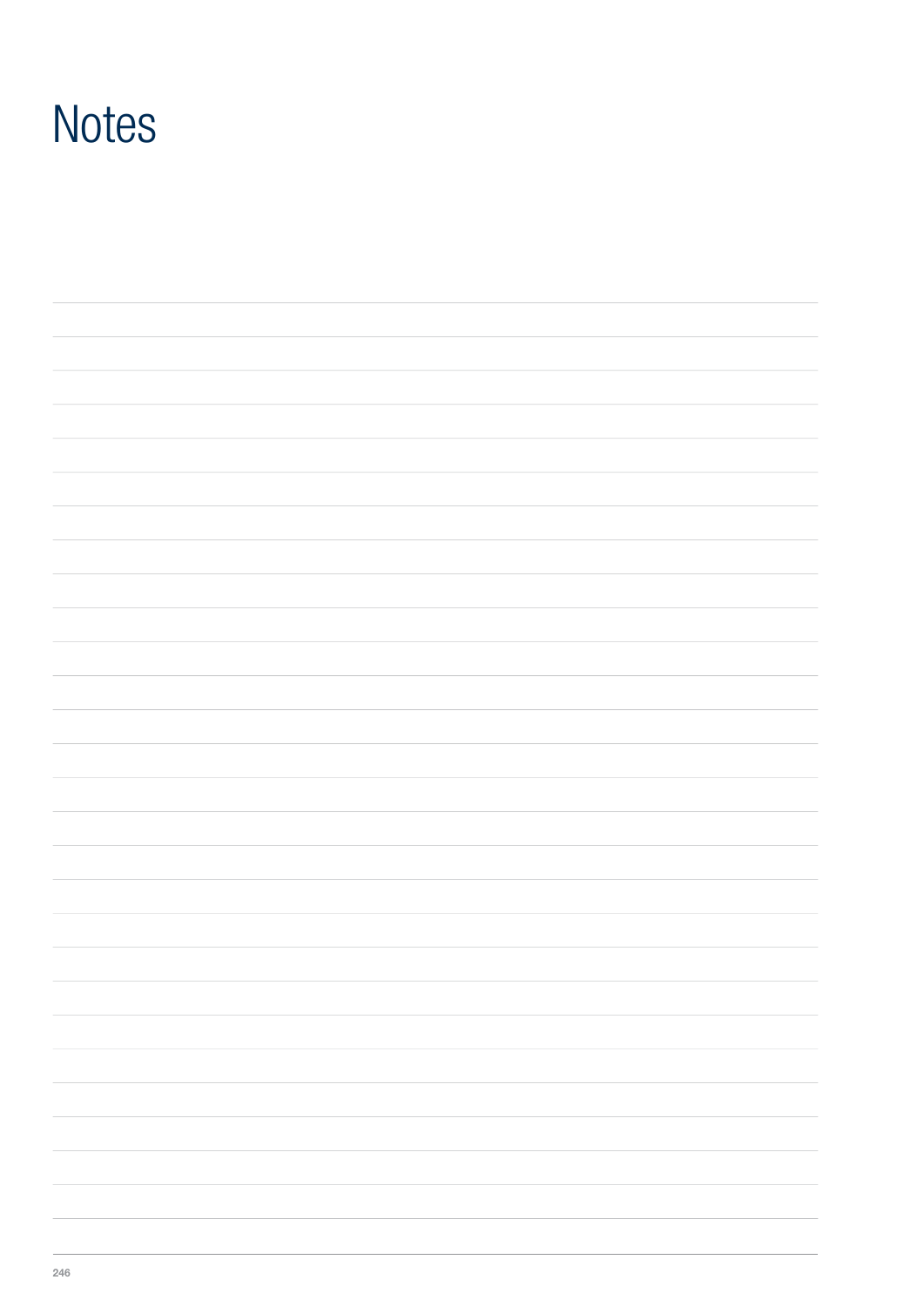